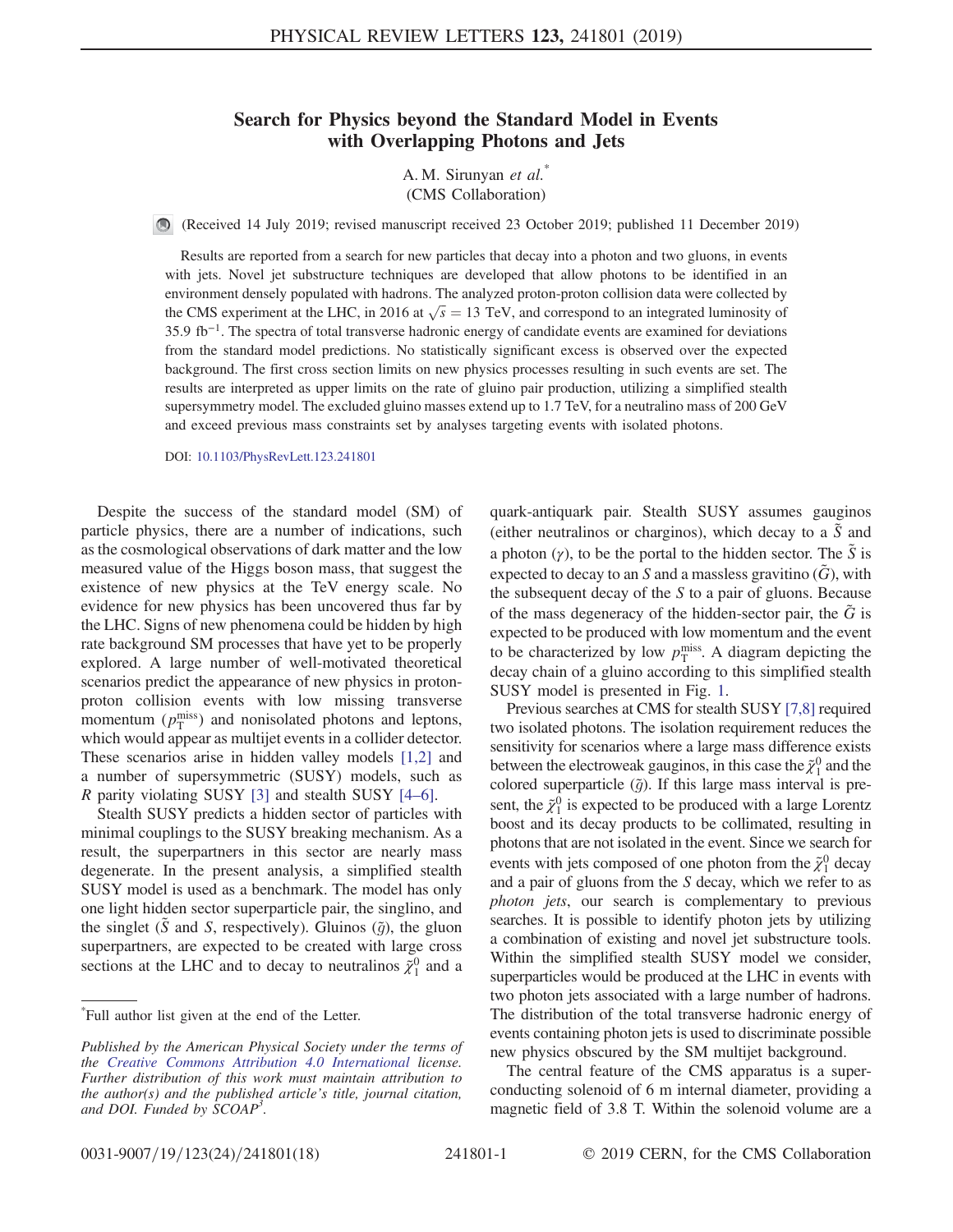<span id="page-1-0"></span>

FIG. 1. The decay diagram for a single gluino as predicted by stealth SUSY. This analysis searches for pair produced gluinos and thus two such decay chains are expected in each signal event.

silicon pixel and strip tracker, a lead tungstate crystal electromagnetic calorimeter (ECAL), and a brass and scintillator hadron calorimeter, each composed of a barrel and two end cap sections. Forward calorimeters extend the pseudorapidity  $(n)$  coverage provided by the barrel and end cap detectors. Muons are detected in gas-ionization chambers embedded in the steel flux-return yoke outside the solenoid. Observed events that are considered potentially interesting are selected by a two-tiered trigger system [\[9\]](#page-5-1). A more detailed description of the CMS detector, together with a definition of the coordinate system used and the relevant kinematic variables, can be found in Ref. [\[10\]](#page-5-2).

Particle objects are reconstructed by the particle-flow algorithm [\[11\],](#page-5-3) from combinations of observations from the CMS detector components. The particle objects are clustered into jets using the anti- $k<sub>T</sub>$  algorithm [\[12\]](#page-5-4) implemented in FASTJET [\[13\]](#page-5-5) with a distance parameter of 0.8 (AK8 jets) and 0.4 (AK4 jets). The AK4 jet collection is utilized mainly for triggering purposes, while the larger radius AK8 jet collection, for the reconstruction of the  $\tilde{\chi}^0_1$  decays. The primary vertex is defined as the reconstructed vertex with the largest quadratic sum of the transverse momenta ( $p<sub>T</sub>$ ) of AK4 jets clustered from tracks associated with the vertex and the negative vector- $p<sub>T</sub>$  sum of these jets. Chargedparticle candidates not associated with the primary vertex are ignored to reduce pileup effects in the event reconstruction. Pileup refers to additional proton-proton  $(p, p)$ collisions within the same or neighboring bunch crossings of the LHC beams. Jets are required to pass loose identification criteria [\[14\]](#page-5-6), to reduce misreconstructed jets and jets reconstructed from calorimeter noise [\[15\].](#page-5-7) In addition, energy corrections are applied to the jets [\[16\]](#page-5-8). Kinematic requirements of a minimum jet  $p_T$  of 200 GeV and the jet pseudorapidity  $(\eta)$ , to be  $-2 < \eta < 2$  are applied to AK8 jets. The AK8 jet  $p<sub>T</sub>$  is used to measure the total transverse hadronic activity in the event, defined as  $H_T = \sum p_T$ , where the sum is over all the AK8 jets in the event. For the analysis, we consider events that have  $H_{\rm T} > 1$  TeV and contain at least 3 AK8 jets.

The data analyzed were collected by the CMS experiment at the LHC from p p collisions at  $\sqrt{s} = 13$  TeV<br>during the 2016 data taking period, and correspond to an during the 2016 data taking period, and correspond to an integrated luminosity of 35.9 fb<sup>-1</sup>. Events are selected by the trigger system if they pass a minimum  $H<sub>T</sub>$  requirement of 900 GeV, calculated using the AK4 jets with a minimum

 $p<sub>T</sub>$  of 50 GeV and  $|\eta| < 2.5$ . For the purpose of correcting data-to-simulation differences, events were also collected with a combination of muon triggers, selecting events containing at least one muon with  $p_T$  greater than 50 GeV.

Pair production of gluinos for a range of different  $\tilde{g}$  and  $\tilde{\chi}^0_1$ masses, with the S and  $\tilde{S}$  masses fixed to 90 and 100 GeV, respectively, are simulated using MADGRAPH5\_aMC@NLO [\[17\].](#page-5-9) The decay and hadronization are done with PYTHIA [\[18\]](#page-5-10) using the CUETP8M1 tune [\[19\]](#page-5-11) for the underlying event and the NNPDF3.0 parton distribution functions (PDF) [\[20\]](#page-5-12). The detector is simulated with the CMS fast simulation package (FASTSIM) [\[21,22\]](#page-5-13). To estimate systematic uncertainties related to the detector simulation, the full CMS detector simulation (FULLSIM) based on GEANT4 [\[23\]](#page-5-14) is also used and its results are compared to those of FASTSIM. An uncertainty due to the hadronization model is evaluated by an alternative signal simulation with HERWIG [\[24\]](#page-5-15) and the TUNEEE5C [\[25\]](#page-5-16) underlying event tune. Signal events are normalized using the theoretical gluino pair production cross sections [\[26\]](#page-5-17) at next-to-leading order, assuming a  $100\%$ branching fraction to the  $\tilde{g}$  decay channel shown in Fig. [1](#page-1-0).

We simulate SM processes to study the behavior of the background, to construct templates from which we estimate the efficiency corrections used for simulated signals, and to estimate the various uncertainties. The dominant background is from quantum chromodynamic (QCD) multijet processes. Simulation of QCD processes is done using MADGRAPH5AMC@NLO with MLM matching [\[27\]](#page-5-18) and hadronized with PYTHIA8 with the CUETP8M1 tune. The production of hadronically and leptonically decaying W bosons in conjunction with jets  $(W + \text{jets})$  is also simulated this way. Top quark-antiquark pairs  $(t\bar{t})$  are simulated with POWHEGV2 [\[28](#page-5-19)–31] and hadronized by PYTHIA8 using the CUETP8M2T4 [\[19\]](#page-5-11) underlying event tune. As an alternative to PYTHIA, HERWIG with the TUNEEE5C underlying event tune are also used for hadronization of  $t\bar{t}$  pairs. All samples are simulated with the NNPDF3.0 PDFs. The detector response is simulated using GEANT4.

Each AK8 jet in the event is examined to identify candidate photon jets, which will have a three-prong substructure and a photon from the  $\tilde{\chi}_1^0$  decay. We require that there is at least one photon cluster in the AK8 jet, with  $p_T > 20$  GeV and at least 95% of the energy deposited in ECAL, consistent with a photon shower shape [\[32\]](#page-5-20). This photon candidate is also required to not have any associated hits in the pixel detector (pixel veto). Photons converting in the tracker material can produce multiple PF objects, which are replaced by the reconstructed photon object four vector. The photon and the AK8 jet constituents are reclustered using the  $k<sub>T</sub>$  algorithm [\[33\]](#page-5-21) and the merging history is examined to identify the three subjets of the jet. The clustering algorithm combines two objects into one at each step. We identify as the first subjet, the less massive of the two objects merged in the last step of the clustering sequence. The other object, the more massive of the two, specifies the second and third subjets. To be considered a photon jet, the AK8 jet must have three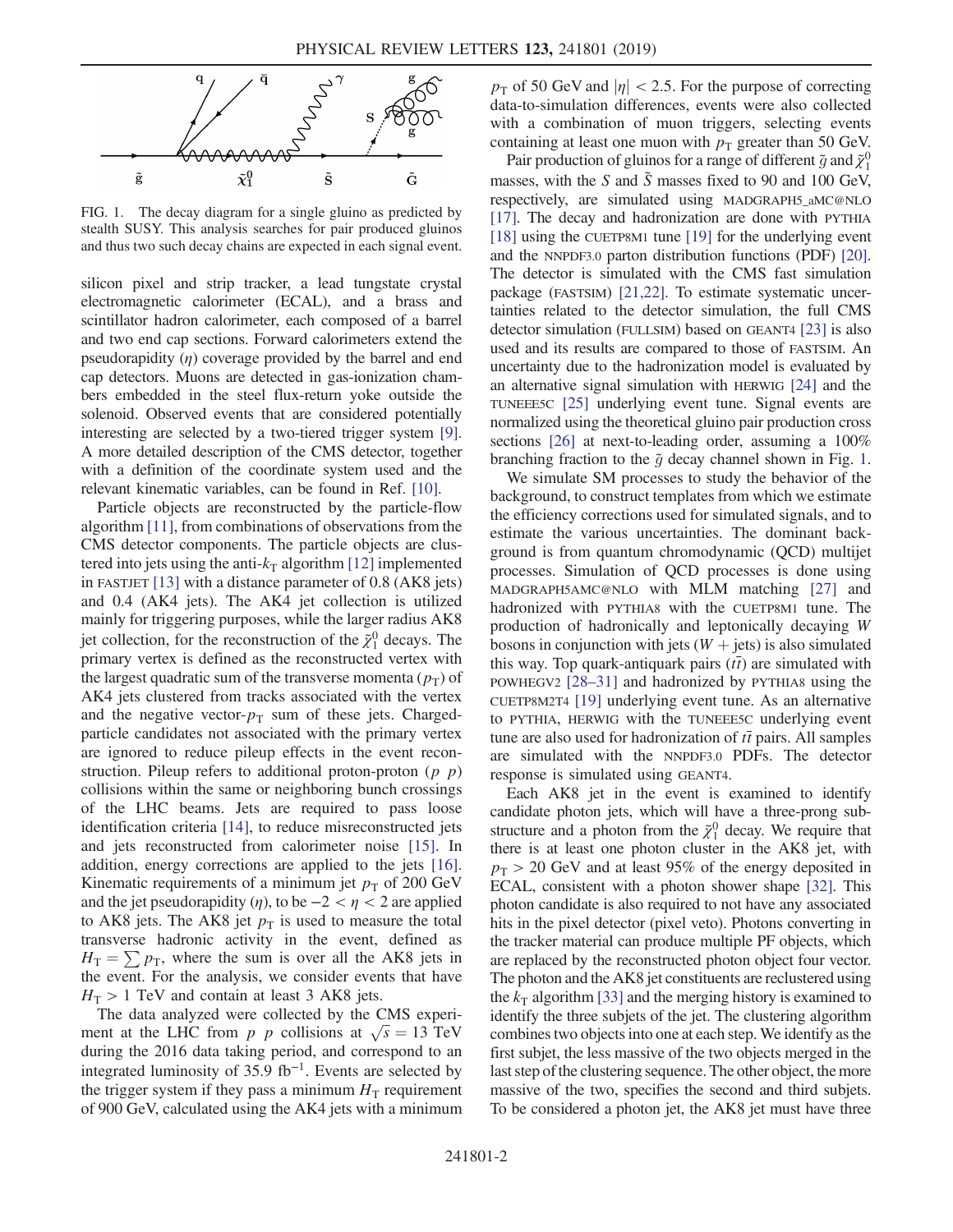<span id="page-2-0"></span>

FIG. 2. Distribution of the photon subjet energy fraction  $(f_{\gamma})$ for jets that satisfy the loose photon jet requirements. Simulated distributions for signal are denoted by the broken lines, each depicting a different mass of  $\tilde{\chi}_1^0$  and  $\tilde{g}$ . The shaded area represents the QCD jets distribution.

subjets with  $p_T > 10$  GeV. We further examine the subjet that contains the photon and define the photon subjet energy fraction  $(f_\gamma)$  as the ratio of the photon's transverse energy to the subjet's  $p_T$ . The  $f_\gamma$  distribution is shown in Fig. [2](#page-2-0) for data, simulated multijet backgrounds, and simulated signal. This variable is a measure of the activity around the photon and serves as a strong discriminator against the QCD multijet background.

An additional jet-substructure tool is used to enhance the discrimination between signal like three-prong jets, and background dominated single prong jets. In this approach, the N-subjettiness variables [\[34\]](#page-5-22) denoted by  $\tau_N$  are used to determine the consistency of a jet with N or fewer prongs. The  $\tau_N$  values are defined as the following:

$$
\tau_N \equiv \frac{1}{d_0} \sum_i p_{\mathrm{T}i} \min\{\Delta R_{1,i}, \Delta R_{2,i}, \dots \Delta R_{N,i}\},\qquad(1)
$$

where the index *i* refers to each jet constituent,  $\Delta R$  is the angular distance between a jet constituent and a candidate subjet axis, and  $d_0$  is a normalization constant. Jets composed of three subjets should have small values for the ratio  $\tau_3/\tau_1$ . Photon jets are required to satisfy the condition  $\tau_3/\tau_1 < 0.4$ . Photon jets satisfying the additional requirement  $f_y > 0.9$  are categorized as *tight* photon jets, the rest are referred to as *loose* photon jets. Events are characterized by their multiplicity of loose and tight photon jets, and are labeled as  $X - Y$  where  $X$  is the number of loose photon jets, of which  $Y$  also satisfies the tight photon jet criteria. We define the signal region (SR) as that containing events with exactly two loose photon jets, while the background dominated region (BR) contains events with one or less loose photon jet. The SR is further split into three multiplicity categories, 2-0, 2-1, and 2-2, with the last one being the most sensitive to the signal.

The SM multijet background is estimated from data. The probabilities for a QCD jet to be labeled as a loose or tight photon jet, referred to as mistag rates, are measured in the BR as a function of the jet  $p_T$  and  $\eta$ . The loose mistag rate is measured by taking the ratio of the number of jets passing the loose selection in the BR, to the total number of the jets in the BR, as a function of jet  $p_T$  and  $\eta$ . The tight photon jet mistag rate is the ratio of the number of tight photon jets to the number of all loose photon jets in the BR. The probabilities of each event to populate the three SR categories are calculated by generating an ensemble of  $10<sup>4</sup>$  pseudoexperiments for each event in the BR, using the AK8 jet kinematic variables and the measured mistag rates. One can then obtain the background  $H<sub>T</sub>$  distributions, for each SR category. This is achieved by constructing an  $H<sub>T</sub>$  distribution of all events in the BR and weighting each event by the calculated probabilities for it to pass the SR selections. The mistag rates are varied within their statistical uncertainties to determine the uncertainty in the background prediction. It was found that the background contribution is underestimated in events where overlap between neighboring jets exists. Therefore, in each event, the minimum pairwise distance in the  $\eta$ - $\phi$  space between AK8 jets, defined as  $\Delta R = \sqrt{(\Delta \eta)^2 + (\Delta \phi)^2}$ , is required to be  $\Delta R > 1.5$  The validity of the background method is tested be  $\Delta R > 1.5$ . The validity of the background method is tested by confirming that there is agreement between prediction and observation for the numbers of events in the  $H<sub>T</sub>$  distributions and for their shapes. The tests are performed both with simulated events and with a subset of the data corresponding to 10% of the total integrated luminosity. In each case the method is found to achieve closure to within 5%. Other SM processes such as  $t\bar{t}$  and  $W +$  jets are simulated and estimated to have a negligible contribution in the SR.

To measure the signal efficiency correction for the loose and tight photon jet selections, since no SM process predicts jets composed of a collimated photon and two gluons, we select AK8 jets that are composed of an electron, a bottom quark and a final-state radiation gluon, originating from top quark decays. This approach requires the pixel veto constraint to be reversed in order to allow an electron in a jet to emulate a photon. A  $t\bar{t}$  dominated sample is selected by tagging events in which the combination of a muon, a loosely b-tagged AK4 jet [\[35\]](#page-5-23) and  $p_T^{\text{miss}}$  is back to back to an AK8 jet (probe jet). The probe jets are used for the measurement of the loose and tight photon jet rates. The measurement is done by fitting simulation-based templates to the probe jets, estimating the data composition (e.g., jets originating from light quarks or gluons, or fully merged hadronic W boson or top quark decays) and measuring the loose and tight photon jets selection efficiency. The procedure is repeated in simulation and the efficiency correction is defined as the ratio of the loose or tight efficiency measuredin data over the one obtained from  $t\bar{t}$  simulation. The templates are constructed using the probe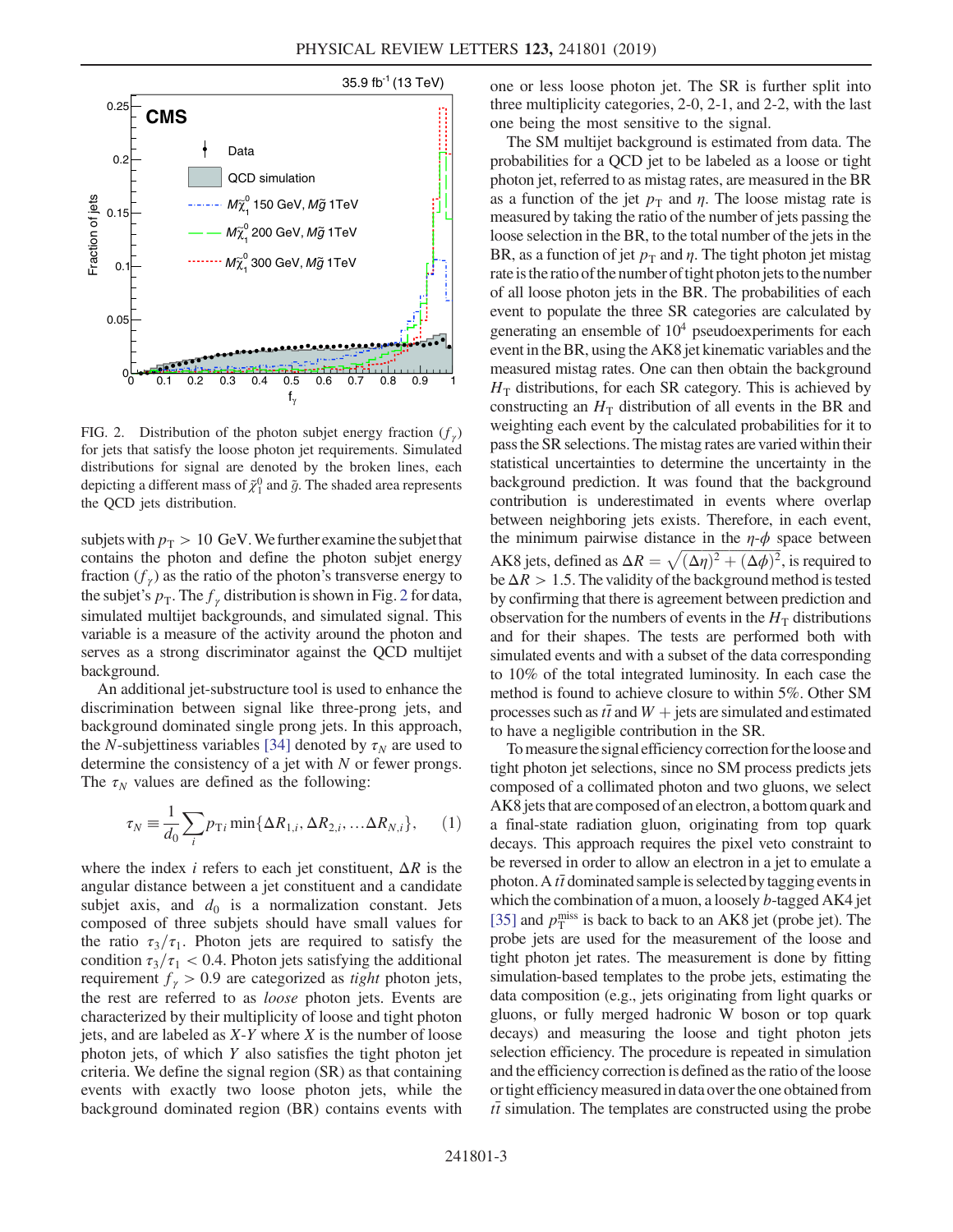<span id="page-3-0"></span>TABLE I. Impact of systematic uncertainties on either signal acceptance  $(s)$  or background  $(b)$ . Shape uncertainties are denoted by an asterisk (\*), while the others are considered normalization uncertainties.

| Source                                             | Impact      |
|----------------------------------------------------|-------------|
| Simulation-to-data signal efficiency correction *s | $30 - 50\%$ |
| Background estimation $*$                          | $5 - 20%$   |
| Jet energy resolution $*sb$                        | ${<}10\%$   |
| Jet energy scale corrections *sb                   | ${<}10\%$   |
| Pileup reweighting *s                              | $< 5\%$     |
| Integrated luminosity <sup>s</sup>                 | 2.5%        |
| Detector FULLSIM-FASTSIM <sup>S</sup>              | $1 - 2\%$   |
| PDF choice uncertainty $s$                         | $1\%$       |

jet mass. Using simulated top pairs and signal samples hadronized with PYTHIA and HERWIG, an uncertainty is derived to address the differences in the jet constituents between top and signal jets. Finally, the signal yield is scaled to correct for the difference between data and simulation, and the associated uncertainty in the yield is estimated by measuring the impact of changing the scaling factor by its uncertainty.

The dominant source of systematic uncertainty is the data-to-simulation efficiency correction for signal-like jets. This ranges from 30 to 50% depending on the event jet composition. The uncertainties considered and their magnitudes are listed in Table [I](#page-3-0). These include uncertainties associated with the following sources: background estimation, jet calibration and resolution corrections, which can affect the measured jet energy [\[36\]](#page-5-24), pileup modeling, the total integrated luminosity measurement [\[37\]](#page-5-25), simulation effects for signal such as the difference between the full and fast detector simulation, and the PDF choice [\[38\].](#page-5-26) Initialstate radiation effects on signal efficiency and triggering efficiency uncertainties are estimated to be negligible and not included. Systematic uncertainties are introduced as shape or normalization variations for the limit setting procedure, as indicated in Table [I](#page-3-0).

The search is performed separately on events with exactly three AK8 jets and events with four or more AK8 jets. A joint statistical analysis is performed using the  $H<sub>T</sub>$  spectra in the six SR considered. The  $H<sub>T</sub>$  distributions in the SR are presented in Fig. [3](#page-3-1), where it can be seen that the data are consistent with the background prediction. We interpret the results as upper limits on the cross section for pair-produced

<span id="page-3-1"></span>

FIG. 3. The  $H<sub>T</sub>$  distributions in the signal regions for the three-jet AK8 (upper row) and the  $\geq$  4 AK8 jets categories (lower row). Events with zero, one, and two tight photon jets are presented from left to right. The magenta line with the gray band corresponds to the background expectation obtained from data while the blue and red colored lines present two signal benchmarks. The lower panels present the data-to-background ratio with their respective uncertainties.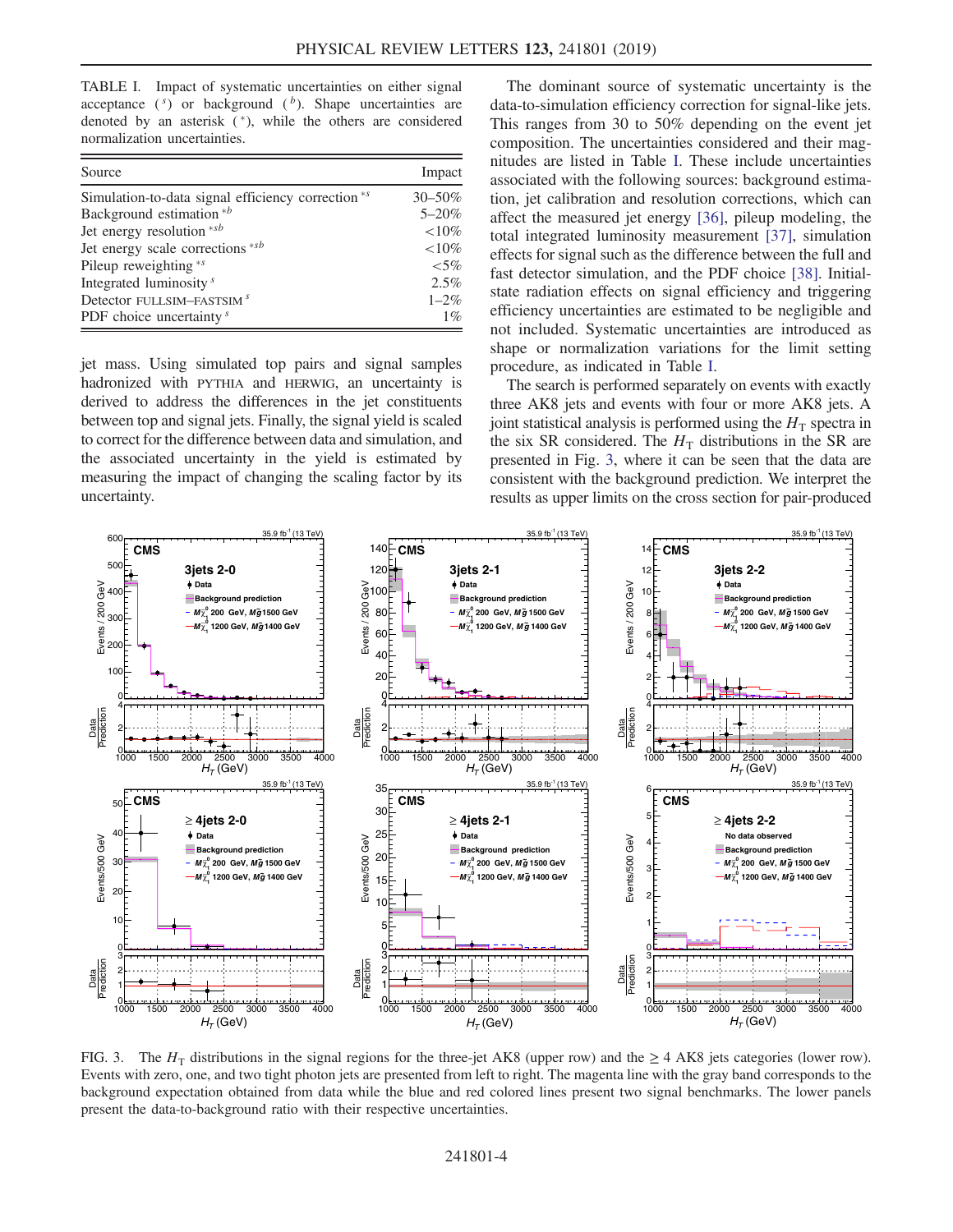<span id="page-4-3"></span>

FIG. 4. The upper limit at 95% confidence level on the  $\tilde{g}$  pair production cross section as a function of  $\tilde{g}$  and  $\tilde{\chi}_1^0$  masses. The region enclosed by the red (lighter) solid line is excluded. The black (darker) solid line presents the expected excluded area. The uncertainty in the observed limit corresponds to the theoretical uncertainties in the signal cross section. Exclusion in the low  $\tilde{\chi}_1^0$  and high  $\tilde{g}$  mass region is a result of the implementation of the substructure techniques.

gluinos, decaying according to the simplified stealth SUSY model, using a Bayesian limit setting method with a flat signal prior [\[39\].](#page-5-27) The systematic uncertainties are incorporated as nuisance parameters with log-normal priors and are assumed to be correlated among the six SR. The cross section limits for all SR categories are shown in Fig. [4](#page-4-3). Production of  $\tilde{g}$  with masses up to 1.7 TeV are excluded at a 95% confidence level, for an assumed  $\tilde{\chi}_1^0$  mass of 200 GeV. For neutralino masses between 1.0 and 1.2 TeV, the maximum excluded gluino mass is 1.5–1.7 TeV. This is the first result on boosted final states with photons and gluons merging into a single jet. The resulting limits improve over those obtained in previous analyses searching for isolated photons.

To summarize, a search for new particles decaying to a photon and two gluons in events with jets is presented. The search is performed in events with two jets that have substructure and are composed of a photon and two gluons. A dataset of proton-proton collisions at a center-of-mass energy of 13 TeV collected by the CMS experiment, corresponding to an integrated luminosity of 35.9 fb<sup>-1</sup>, is analyzed. To identify the candidate jets, novel jet substructure techniques have been developed and used to complement established methods. The total transverse hadronic activity distributions of events in the signal region are compared to the expected distributions, estimated from data. No statistically significant excess is observed above the standard model background expectation. We establish upper limits at 95% confidence level on the cross section for gluino pair production, using a simplified stealth SUSY model. The excluded gluino masses extend up to

1.5–1.7 TeV, depending on the neutralino mass, with the highest exclusion set for neutralinos with a mass of 200 GeV. This is the first search of this kind targeting the region of parameter space where photons from neutralino decays are not isolated.

We congratulate our colleagues in the CERN accelerator departments for the excellent performance of the LHC and thank the technical and administrative staffs at CERN and at other CMS institutes for their contributions to the success of the CMS effort. In addition, we gratefully acknowledge the computing centers and personnel of the Worldwide LHC Computing Grid for delivering so effectively the computing infrastructure essential to our analyses. Finally, we acknowledge the enduring support for the construction and operation of the LHC and the CMS detector provided by the following funding agencies: BMBWF and FWF (Austria); FNRS and FWO (Belgium); CNPq, CAPES, FAPERJ, FAPERGS, and FAPESP (Brazil); MES (Bulgaria); CERN; CAS, MoST, and NSFC (China); COLCIENCIAS (Colombia); MSES and CSF (Croatia); RPF (Cyprus); SENESCYT (Ecuador); MoER, ERC IUT, PUT and ERDF (Estonia); Academy of Finland, MEC, and HIP (Finland); CEA and CNRS/IN2P3 (France); BMBF, DFG, and HGF (Germany); GSRT (Greece); NKFIA (Hungary); DAE and DST (India); IPM (Iran); SFI (Ireland); INFN (Italy); MSIP and NRF (Republic of Korea); MES (Latvia); LAS (Lithuania); MOE and UM (Malaysia); BUAP, CINVESTAV, CONACYT, LNS, SEP, and UASLP-FAI (Mexico); MOS (Montenegro); MBIE (New Zealand); PAEC (Pakistan); MSHE and NSC (Poland); FCT (Portugal); JINR (Dubna); MON, RosAtom, RAS, RFBR, and NRC KI (Russia); MESTD (Serbia); SEIDI, CPAN, PCTI, and FEDER (Spain); MOSTR (Sri Lanka); Swiss Funding Agencies (Switzerland); MST (Taipei); ThEPCenter, IPST, STAR, and NSTDA (Thailand); TUBITAK and TAEK (Turkey); NASU and SFFR (Ukraine); STFC (United Kingdom); DOE and NSF (USA).

- <span id="page-4-0"></span>[1] M. J. Strassler and K. M. Zurek, Echoes of a hidden valley at hadron colliders, [Phys. Lett. B](https://doi.org/10.1016/j.physletb.2007.06.055) 651, 374 (2007).
- <span id="page-4-1"></span>[2] M. J. Strassler, Possible effects of a hidden valley on supersymmetric phenomenology, [arXiv:hep-ph/0607160](https://arXiv.org/abs/hep-ph/0607160).
- [3] R. Barbier, C. Bérat, M. Besançon, M. Chemtob, A. Deandrea, E. Dudas, P. Fayet, S. Lavignac, G. Moreau, E. Perez, and Y. Sirois, R-parity-violating supersymmetry, [Phys. Rep.](https://doi.org/10.1016/j.physrep.2005.08.006) 420, 1 (2005).
- <span id="page-4-2"></span>[4] J. Fan, M. Reece, and J. T. Ruderman, A stealth supersymmetry sampler, [J. High Energy Phys. 07 \(2012\) 196.](https://doi.org/10.1007/JHEP07(2012)196)
- [5] J. Fan, M. Reece, and J. T. Ruderman, Stealth supersymmetry, [J. High Energy Phys. 11 \(2011\) 012.](https://doi.org/10.1007/JHEP11(2011)012)
- [6] J. Fan, R. Krall, D. Pinner, M. Reece, and J. T. Ruderman, Stealth supersymmetry simplified, [J. High Energy Phys. 07](https://doi.org/10.1007/JHEP07(2016)016) [\(2016\) 016.](https://doi.org/10.1007/JHEP07(2016)016)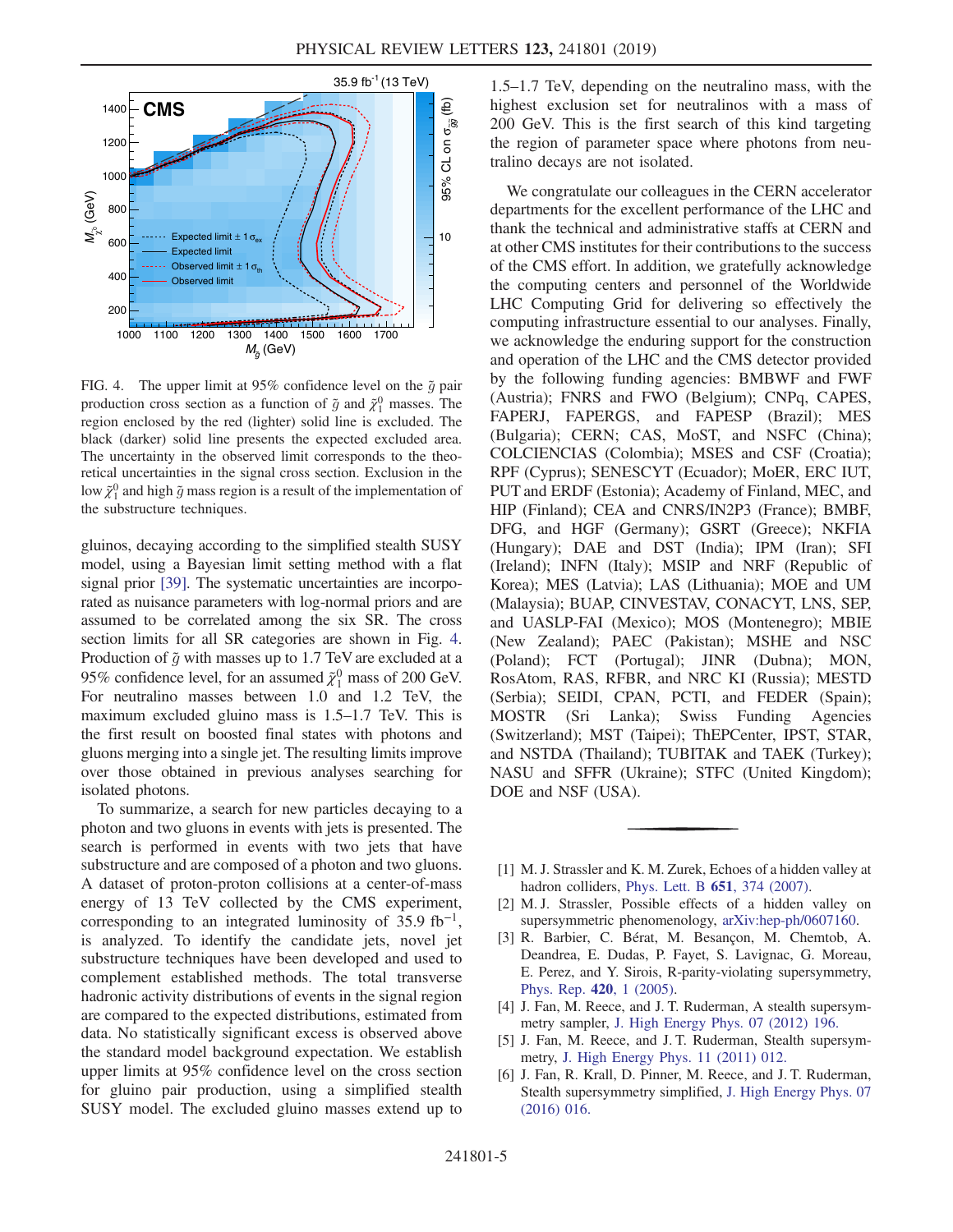- <span id="page-5-0"></span>[7] CMS Collaboration, Search for stealth supersymmetry in events with jets, either photons or leptons, and low missing transverse momentum in pp collisions at 8 TeV, [Phys. Lett.](https://doi.org/10.1016/j.physletb.2015.03.017) B 743[, 503 \(2015\)](https://doi.org/10.1016/j.physletb.2015.03.017).
- [8] CMS Collaboration, Search for supersymmetry in events with photons and low missing transverse energy in pp collisions at  $\sqrt{s} = 7$  TeV, [Phys. Lett. B](https://doi.org/10.1016/j.physletb.2012.12.055) 719, 42 (2013).<br>CMS Collaboration. The CMS trigger system L Instrum
- <span id="page-5-1"></span>[9] CMS Collaboration, The CMS trigger system, [J. Instrum.](https://doi.org/10.1088/1748-0221/12/01/P01020) 12[, P01020 \(2017\)](https://doi.org/10.1088/1748-0221/12/01/P01020).
- <span id="page-5-2"></span>[10] CMS Collaboration, The CMS experiment at the CERN LHC, J. Instrum. 3[, S08004 \(2008\).](https://doi.org/10.1088/1748-0221/3/08/S08004)
- <span id="page-5-3"></span>[11] CMS Collaboration, Particle-flow reconstruction and global event description with the CMS detector, [J. Instrum.](https://doi.org/10.1088/1748-0221/12/10/P10003) 12, [P10003 \(2017\)](https://doi.org/10.1088/1748-0221/12/10/P10003).
- <span id="page-5-4"></span>[12] M. Cacciari, G. P. Salam, and G. Soyez, The anti- $k_T$  jet clustering algorithm, [J. High Energy Phys. 04 \(2008\) 063.](https://doi.org/10.1088/1126-6708/2008/04/063)
- <span id="page-5-5"></span>[13] M. Cacciari, G. P. Salam, and G. Soyez, FastJet user manual, [Eur. Phys. J. C](https://doi.org/10.1140/epjc/s10052-012-1896-2) 72, 1896 (2012).
- <span id="page-5-6"></span>[14] CMS Collaboration, Jet algorithms performance in 13 TeV data, CMS physics analysis summary CMS-PAS-JME-16- 003, 2016, <https://cds.cern.ch/record/2256875>.
- <span id="page-5-7"></span>[15] CMS Collaboration, Identification and filtering of uncharacteristic noise in the CMS hadron calorimeter, [J. Instrum.](https://doi.org/10.1088/1748-0221/5/03/T03014) 5, [T03014 \(2010\).](https://doi.org/10.1088/1748-0221/5/03/T03014)
- <span id="page-5-8"></span>[16] CMS Collaboration, Jet energy scale and resolution in the CMS experiment in pp collisions at 8 TeV, [J. Instrum.](https://doi.org/10.1088/1748-0221/12/02/P02014) 12, [P02014 \(2017\)](https://doi.org/10.1088/1748-0221/12/02/P02014).
- <span id="page-5-9"></span>[17] J. Alwall, R. Frederix, S. Frixione, V. Hirschi, F. Maltoni, O. Mattelaer, H. S. Shao, T. Stelzer, P. Torrielli, and M. Zaro, The automated computation of tree-level and next-toleading order differential cross sections, and their matching to parton shower simulations, [J. High Energy Phys. 07](https://doi.org/10.1007/JHEP07(2014)079) [\(2014\) 079.](https://doi.org/10.1007/JHEP07(2014)079)
- <span id="page-5-10"></span>[18] T. Sjöstrand, S. Ask, J. R. Christiansen, R. Corke, N. Desai, P. Ilten, S. Mrenna, S. Prestel, C. O. Rasmussen, and P. Z. Skands, An introduction to PYTHIA 8.2, [Comput. Phys.](https://doi.org/10.1016/j.cpc.2015.01.024) Commun. 191[, 159 \(2015\)](https://doi.org/10.1016/j.cpc.2015.01.024).
- <span id="page-5-11"></span>[19] CMS Collaboration, Event generator tunes obtained from underlying event and multiparton scattering measurements, [Eur. Phys. J. C](https://doi.org/10.1140/epjc/s10052-016-3988-x) 76, 155 (2016).
- <span id="page-5-12"></span>[20] R. D. Ball, V. Bertone, S. Carrazza, C. S. Deans, L. Del Debbio, S. Forte, A. Guffanti, N. P. Hartland, J. I. Latorre, J. Rojo, and M. Ubiali (NNPDF Collaboration), Parton distributions with LHC data, Nucl. Phys. B867[, 244 \(2013\).](https://doi.org/10.1016/j.nuclphysb.2012.10.003)
- <span id="page-5-13"></span>[21] S. Abdullin, P. Azzi, F. Beaudette, P. Janot, and A. Perrotta, The fast simulation of the CMS detector at LHC, Proceedings, 18th International Conference on Computing in High Energy and Nuclear Physics (CHEP 2010), (IOP Publishing, Taipei, Taiwan, 2010); [J. Phys. Conf. Ser.](https://doi.org/10.1088/1742-6596/331/3/032049) 331, 032049 [\(2011\).](https://doi.org/10.1088/1742-6596/331/3/032049)
- [22] A. Giammanco, The fast Simulation of the CMS Experiment, Proceedings, 20th International Conference on Computing in High Energy and Nuclear Physics (CHEP 2013): Amsterdam, The Netherlands, 2013 (IOP Publishing, Bristol, 2013); The Fast Simulation of the CMS Experiment, [J. Phys. Conf. Ser.](https://doi.org/10.1088/1742-6596/513/2/022012) 513, 022012 (2014).
- <span id="page-5-14"></span>[23] S. Agostinelli et al. (GEANT4 Collaboration), GEANT4-A simulation toolkit, [Nucl. Instrum. Methods Phys. Res., Sect.](https://doi.org/10.1016/S0168-9002(03)01368-8) A 506[, 250 \(2003\).](https://doi.org/10.1016/S0168-9002(03)01368-8)
- <span id="page-5-15"></span>[24] M. Bähr, S. Gieseke, M. A. Gigg, D. Grellscheid, K. Hamilton, O. Latunde-Dada, S. Plätzer, P. Richardson, M. H. Seymour, A. Sherstnev, and B. R. Webber, Herwig  $++$ physics and manual, [Eur. Phys. J. C](https://doi.org/10.1140/epjc/s10052-008-0798-9) 58, 639 (2008).
- <span id="page-5-16"></span>[25] S. Gieseke, C. Rohr, and A. Siodmok, Colour reconnections in Herwig  $+$ , [Eur. Phys. J. C](https://doi.org/10.1140/epjc/s10052-012-2225-5) 72, 2225 (2012).
- <span id="page-5-17"></span>[26] C. Borschensky, M. Krämer, A. Kulesza, M. Mangano, S. Padhi, T. Plehn, and X. Portell, Squark and gluino production cross sections in pp collisions at  $\sqrt{s} = 13, 14, 33$ <br>and 100 TeV. Fur. Phys. I. C. 74, 3174 (2014) and 100 TeV, [Eur. Phys. J. C](https://doi.org/10.1140/epjc/s10052-014-3174-y) 74, 3174 (2014).
- <span id="page-5-18"></span>[27] J. Alwall, S. Höche, F. Krauss, N. Lavesson, L. Lönnblad, F. Maltoni, M. L. Mangano, M. Moretti, C. G. Papadopoulos, F. Piccinini, S. Schumann, M. Treccani, J. Winter, and M. Worek, Comparative study of various algorithms for the merging of parton showers and matrix elements in hadronic collisions, [Eur. Phys. J. C](https://doi.org/10.1140/epjc/s10052-007-0490-5) 53, 473 (2008).
- <span id="page-5-19"></span>[28] P. Nason, A new method for combining NLO QCD with shower Monte Carlo algorithms, [J. High Energy Phys. 11](https://doi.org/10.1088/1126-6708/2004/11/040) [\(2004\) 040.](https://doi.org/10.1088/1126-6708/2004/11/040)
- [29] S. Frixione, P. Nason, and C. Oleari, Matching NLO OCD computations with parton shower simulations: the POW-HEG method, [J. High Energy Phys. 11 \(2007\) 070.](https://doi.org/10.1088/1126-6708/2007/11/070)
- [30] S. Alioli, P. Nason, C. Oleari, and E. Re, A general framework for implementing NLO calculations in shower Monte Carlo programs: the POWHEG BOX, [J. High Energy](https://doi.org/10.1007/JHEP06(2010)043) [Phys. 06 \(2010\) 043.](https://doi.org/10.1007/JHEP06(2010)043)
- [31] S. Frixione, P. Nason, and G. Ridolfi, A positive-weight next-to-leading-order Monte Carlo for heavy flavour hadroproduction, [J. High Energy Phys. 09 \(2007\) 126.](https://doi.org/10.1088/1126-6708/2007/09/126)
- <span id="page-5-20"></span>[32] CMS Collaboration, Performance of photon reconstruction and identification with the CMS detector in proton-proton collisions at sqrt $(s) = 8$  TeV, [J. Instrum.](https://doi.org/10.1088/1748-0221/10/08/P08010) 10, P08010 [\(2015\).](https://doi.org/10.1088/1748-0221/10/08/P08010)
- <span id="page-5-21"></span>[33] S. Catani, Y. L. Dokshitzer, M. H. Seymour, and B. R. Webber, Longitudinally invariant  $k<sub>T</sub>$  clustering algorithms for hadron hadron collisions, Nucl. Phys. B406[, 187 \(1993\).](https://doi.org/10.1016/0550-3213(93)90166-M)
- <span id="page-5-23"></span><span id="page-5-22"></span>[34] J. Thaler and K. Van Tilburg, Identifying boosted objects with N-subjettiness, [J. High Energy Phys. 03 \(2011\) 15.](https://doi.org/10.1007/JHEP03(2011)015)
- [35] CMS Collaboration, Identification of heavy-flavour jets with the CMS detector in pp collisions at 13 TeV, [J. Instrum.](https://doi.org/10.1088/1748-0221/13/05/P05011) 13[, P05011 \(2018\)](https://doi.org/10.1088/1748-0221/13/05/P05011).
- <span id="page-5-24"></span>[36] CMS Collaboration, Determination of jet energy calibration and transverse momentum resolution in CMS, [J. Instrum.](https://doi.org/10.1088/1748-0221/6/11/P11002) 6, [P11002 \(2011\)](https://doi.org/10.1088/1748-0221/6/11/P11002).
- <span id="page-5-25"></span>[37] CMS Collaboration, CMS luminosity measurements for the 2016 data taking period, CMS Physics Analysis Summary CMS-PAS-LUM-17-001, CERN, 2017, [https://cds.cern.ch/](https://cds.cern.ch/record/2257069) [record/2257069.](https://cds.cern.ch/record/2257069)
- <span id="page-5-27"></span><span id="page-5-26"></span>[38] J. Butterworth et al., PDF4LHC recommendations for LHC Run II, J. Phys. G 43[, 023001 \(2016\).](https://doi.org/10.1088/0954-3899/43/2/023001)
- [39] M. Tanabashi et al. (Particle Data Group), Review of particle physics, Phys. Rev. D 98[, 030001 \(2018\).](https://doi.org/10.1103/PhysRevD.98.030001)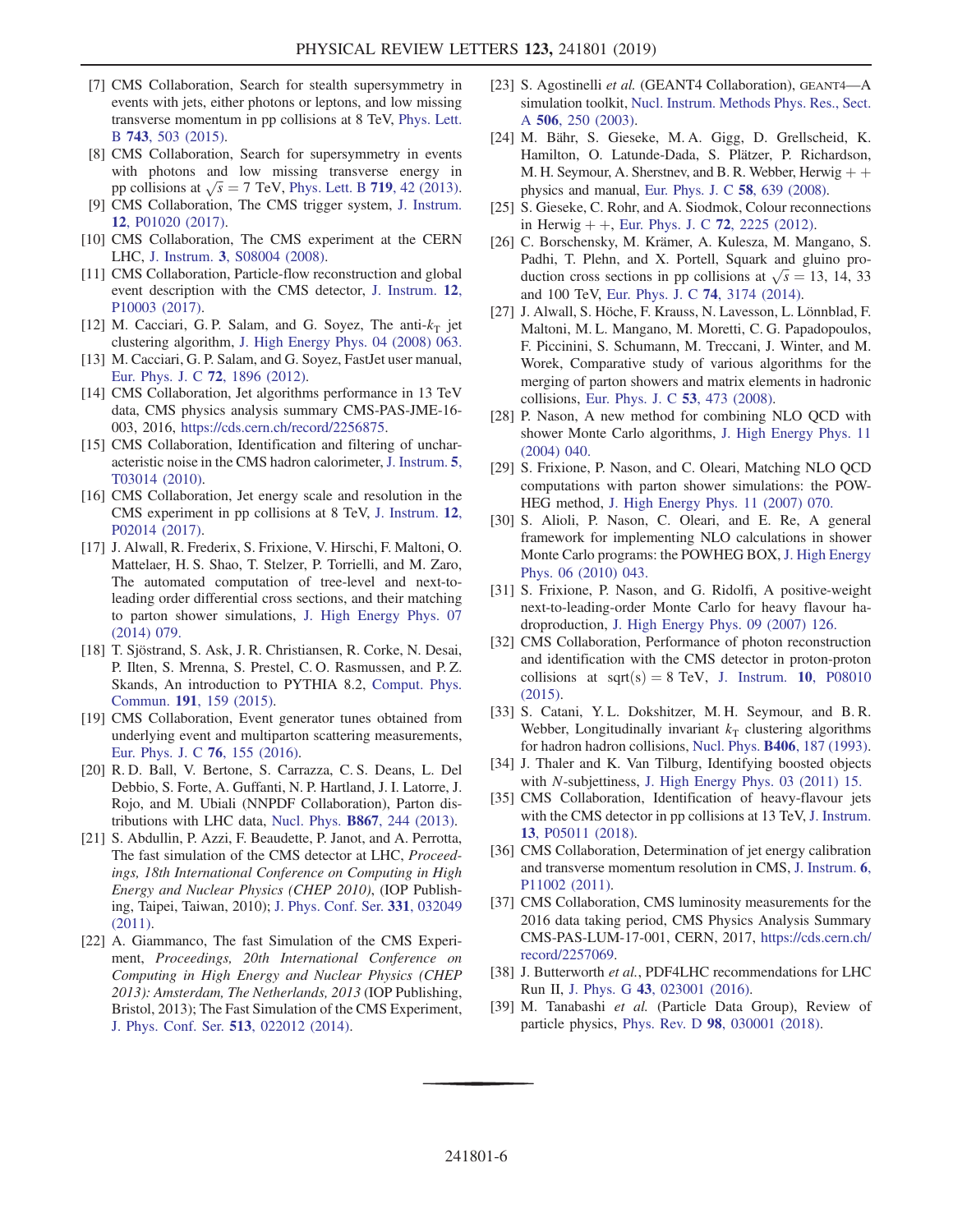<span id="page-6-14"></span><span id="page-6-13"></span><span id="page-6-12"></span><span id="page-6-11"></span><span id="page-6-10"></span><span id="page-6-9"></span><span id="page-6-8"></span><span id="page-6-7"></span><span id="page-6-6"></span><span id="page-6-5"></span><span id="page-6-4"></span><span id="page-6-3"></span><span id="page-6-2"></span><span id="page-6-1"></span><span id="page-6-0"></span>A. M. Sirunyan,<sup>1[,a](#page-15-0)</sup> A. Tumasyan,<sup>1</sup> W. Adam,<sup>2</sup> F. Ambrogi,<sup>2</sup> T. Bergauer,<sup>2</sup> J. Brandstetter,<sup>2</sup> M. Dragicevic,<sup>2</sup> J. Erö,<sup>2</sup> A. Escalante Del Valle,<sup>2</sup> M. Flechl,<sup>2</sup> R. Frühwirth,<sup>[2,b](#page-15-1)</sup> M. Jeitler,<sup>2,b</sup> N. Krammer,<sup>2</sup> I. Krätschmer,<sup>2</sup> D. Liko,<sup>2</sup> T. Madlener,<sup>2</sup> I. Mikulec,<sup>2</sup> N. Rad,<sup>2</sup> J. Schieck,<sup>[2,b](#page-15-1)</sup> R. Schöfbeck,<sup>2</sup> M. Spanring,<sup>2</sup> D. Spitzbart,<sup>2</sup> W. Waltenberger,<sup>2</sup> C.-E. Wulz,<sup>2,b</sup> M. Zarucki, <sup>2</sup> V. Drugakov, <sup>3</sup> V. Mossolov, <sup>3</sup> J. Suarez Gonzalez,  $3$  M. R. Darwish,  $4$  E. A. De Wolf,  $4$  D. Di Croce,  $4$  X. Janssen,  $4$ J. Lauwers,<sup>4</sup> A. Lelek,<sup>4</sup> M. Pieters,<sup>4</sup> H. Rejeb Sfar,<sup>4</sup> H. Van Haevermaet,<sup>4</sup> P. Van Mechelen,<sup>4</sup> S. Van Putte,<sup>4</sup> N. Van Remortel,<sup>4</sup> F. Blekman,<sup>5</sup> E. S. Bols,<sup>5</sup> S. S. Chhibra,<sup>5</sup> J. D'Hondt,<sup>5</sup> J. De Clercq,<sup>5</sup> D. Lontkovskyi,<sup>5</sup> S. Lowette,<sup>5</sup> I. Marchesini,<sup>5</sup> S. Moortgat,<sup>5</sup> L. Moreels,<sup>5</sup> Q. Python,<sup>5</sup> K. Skovpen,<sup>5</sup> S. Tavernier,<sup>5</sup> W. Van Doninck,<sup>5</sup> P. Van Mulders,<sup>5</sup> I. Van Parijs,<sup>5</sup> D. Beghin,<sup>6</sup> B. Bilin,<sup>6</sup> H. Brun,<sup>6</sup> B. Clerbaux,<sup>6</sup> G. De Lentdecker,<sup>6</sup> H. Delannoy,<sup>6</sup> B. Dorney,<sup>6</sup> L. Favart,<sup>6</sup> A. Grebenyuk,<sup>6</sup> A. K. Kalsi,<sup>6</sup> J. Luetic,<sup>6</sup> A. Popov,<sup>6</sup> N. Postiau,<sup>6</sup> E. Starling,<sup>6</sup> L. Thomas,<sup>6</sup> C. Vander Velde,<sup>6</sup> P. Vanlaer,<sup>6</sup> D. Vannerom,<sup>6</sup> Q. Wang,<sup>6</sup> T. Cornelis,<sup>7</sup> D. Dobur,<sup>7</sup> I. Khvastunov,<sup>[7,c](#page-15-2)</sup> C. Roskas,<sup>7</sup> D. Trocino,<sup>7</sup> M. Tytgat,<sup>7</sup> W. Verbeke,<sup>7</sup> B. Vermassen,<sup>7</sup> M. Vit,<sup>7</sup> N. Zaganidis,<sup>7</sup> O. Bondu,<sup>8</sup> G. Bruno,<sup>8</sup> C. Caputo,<sup>8</sup> P. David,<sup>8</sup> C. Delaere,<sup>8</sup> M. Delcourt,<sup>8</sup> A. Giammanco,<sup>8</sup> V. Lemaitre,<sup>8</sup> A. Magitteri,<sup>8</sup> J. Prisciandaro,<sup>8</sup> A. Saggio,<sup>8</sup> M. Vidal Marono,<sup>8</sup> P. Vischia,<sup>8</sup> J. Zobec,<sup>8</sup> F. L. Alves,<sup>9</sup> G. A. Alves,<sup>9</sup> G. Correia Silva,<sup>9</sup> C. Hensel,<sup>9</sup> A. Moraes,<sup>9</sup> P. Rebello Teles,<sup>9</sup> E. Belchior Batista Das Chagas,<sup>10</sup> W. Carvalho,<sup>10</sup> J. Chinellato,<sup>10[,d](#page-15-3)</sup> E. Coelho,<sup>10</sup> E. M. Da Costa,<sup>10</sup> G. G. Da Silveira,<sup>10[,e](#page-15-4)</sup> D. De Jesus Damiao,<sup>10</sup> C. De Oliveira Martins,<sup>10</sup> S. Fonseca De Souza,<sup>10</sup> L. M. Huertas Guativa,<sup>10</sup> H. Malbouisson,<sup>10</sup> J. Martins,<sup>10[,f](#page-15-5)</sup> D. Matos Figueiredo,<sup>10</sup> M. Medina Jaime,<sup>1[0,g](#page-15-6)</sup> M. Melo De Almeida,<sup>10</sup> C. Mora Herrera,<sup>10</sup> L. Mundim,<sup>10</sup> H. Nogima,<sup>10</sup> W. L. Prado Da Silva,<sup>10</sup> L. J. Sanchez Rosas,<sup>10</sup> A. Santoro,<sup>10</sup> A. Sznajder,<sup>10</sup> M. Thiel,<sup>10</sup> E. J. Tonelli Manganote,<sup>10[,d](#page-15-3)</sup> F. Torres Da Silva De Araujo,<sup>10</sup> A. Vilela Pereira,<sup>10</sup> S. Ahuja,<sup>11a</sup> C. A. Bernardes,<sup>11a</sup> L. Calligaris,<sup>11a</sup> T. R. Fernandez Perez Tomei,<sup>11a</sup> E. M. Gregores,<sup>11a,11b</sup> D. S. Lemos,<sup>11a</sup> P. G. Mercadante,<sup>11a,11b</sup> S. F. Novaes,<sup>11a</sup> Sandra S. Padula,<sup>11a</sup> A. Aleksandrov,<sup>12</sup> G. Antchev,<sup>12</sup> R. Hadjiiska,<sup>12</sup> P. Iaydjiev,<sup>12</sup> A. Marinov,<sup>12</sup> M. Misheva,<sup>12</sup> M. Rodozov,<sup>12</sup> M. Shopova,<sup>12</sup> G. Sultanov,<sup>12</sup> M. Bonchev,<sup>13</sup> A. Dimitrov,<sup>13</sup> T. Ivanov,<sup>13</sup> L. Litov,<sup>13</sup> B. Pavlov,<sup>13</sup> P. Petkov,<sup>13</sup> W. Fang,<sup>1[4,h](#page-16-0)</sup> X. Gao,<sup>14,h</sup> L. Yuan,<sup>14</sup> M. Ahmad,<sup>15</sup> G. M. Chen,<sup>15</sup> H. S. Chen,<sup>15</sup> M. Chen,<sup>15</sup> C. H. Jiang,<sup>15</sup> D. Leggat,<sup>15</sup> H. Liao,<sup>15</sup> Z. Liu,<sup>15</sup> S. M. Shaheen,<sup>15[,i](#page-16-1)</sup> A. Spiezia,<sup>15</sup> J. Tao,<sup>15</sup> E. Yazgan,<sup>15</sup> H. Zhang,<sup>15</sup> S. Zhang,<sup>1[5,i](#page-16-1)</sup> J. Zhao,<sup>15</sup> A. Agapitos,<sup>16</sup> Y. Ban, <sup>16</sup> G. Chen, <sup>16</sup> A. Levin, <sup>16</sup> J. Li, <sup>16</sup> L. Li, <sup>16</sup> Q. Li, <sup>16</sup> Y. Mao, <sup>16</sup> S. J. Qian, <sup>16</sup> D. Wang, <sup>16</sup> Z. Hu, <sup>17</sup> Y. Wang, <sup>17</sup> C. Avila, <sup>18</sup> A. Cabrera,<sup>18</sup> L. F. Chaparro Sierra,<sup>18</sup> C. Florez,<sup>18</sup> C. F. González Hernández,<sup>18</sup> M. A. Segura Delgado,<sup>18</sup> J. Mejia Guisao,<sup>19</sup> J. D. Ruiz Alvarez,<sup>19</sup> C. A. Salazar González,<sup>19</sup> N. Vanegas Arbelaez,<sup>19</sup> D. Giljanović,<sup>20</sup> N. Godinovic,<sup>20</sup> D. Lelas,<sup>20</sup> I. Puljak,<sup>20</sup> T. Sculac,<sup>20</sup> Z. Antunovic,<sup>21</sup> M. Kovac,<sup>21</sup> V. Brigljevic,<sup>22</sup> S. Ceci,<sup>22</sup> D. Ferencek,<sup>22</sup> K. Kadija,<sup>22</sup> B. Mesic,<sup>22</sup> M. Roguljic,<sup>22</sup> A. Starodumov,<sup>2[2,j](#page-16-2)</sup> T. Susa,<sup>22</sup> M. W. Ather,<sup>23</sup> A. Attikis,<sup>23</sup> E. Erodotou,<sup>23</sup> A. Ioannou,<sup>23</sup> M. Kolosova,<sup>23</sup> S. Konstantinou,<sup>23</sup> G. Mavromanolakis,<sup>23</sup> J. Mousa,<sup>23</sup> C. Nicolaou,<sup>23</sup> F. Ptochos,<sup>23</sup> P. A. Razis,<sup>23</sup> H. Rykaczewski,<sup>23</sup> D. Tsiakkouri,<sup>23</sup> M. Finger,<sup>24[,k](#page-16-3)</sup> M. Finger Jr.,<sup>24,k</sup> A. Kveton,<sup>24</sup> J. Tomsa,<sup>24</sup> E. Ayala,<sup>25</sup> E. Carrera Jarrin,<sup>26</sup> S. Abu Zeid,<sup>2[7,l](#page-16-4)</sup> S. Khalil,<sup>2[7,m](#page-16-5)</sup> S. Bhowmik,<sup>28</sup> A. Carvalho Antunes De Oliveira,<sup>28</sup> R. K. Dewanjee,<sup>28</sup> K. Ehataht,<sup>28</sup> M. Kadastik,<sup>28</sup> M. Raidal,<sup>28</sup> C. Veelken,<sup>28</sup> P. Eerola,<sup>29</sup> L. Forthomme,<sup>29</sup> H. Kirschenmann,<sup>29</sup> K. Osterberg,<sup>29</sup> M. Voutilainen,<sup>29</sup> F. Garcia,<sup>30</sup> J. Havukainen,<sup>30</sup> J. K. Heikkilä,<sup>30</sup> T. Järvinen,<sup>30</sup> V. Karimäki,<sup>30</sup> R. Kinnunen,<sup>30</sup> T. Lampén,<sup>30</sup> K. Lassila-Perini,<sup>30</sup> S. Laurila, <sup>30</sup> S. Lehti, <sup>30</sup> T. Lindén, <sup>30</sup> P. Luukka, <sup>30</sup> T. Mäenpää, <sup>30</sup> H. Siikonen, <sup>30</sup> E. Tuominen, <sup>30</sup> J. Tuominiemi, <sup>30</sup> T. Tuuva, <sup>31</sup> M. Besancon,<sup>32</sup> F. Couderc,<sup>32</sup> M. Dejardin,<sup>32</sup> D. Denegri,<sup>32</sup> B. Fabbro,<sup>32</sup> J. L. Faure,<sup>32</sup> F. Ferri,<sup>32</sup> S. Ganjour,<sup>32</sup> A. Givernaud,<sup>32</sup> P. Gras,<sup>32</sup> G. Hamel de Monchenault,<sup>32</sup> P. Jarry,<sup>32</sup> C. Leloup,<sup>32</sup> E. Locci,<sup>32</sup> J. Malcles,<sup>32</sup> J. Rander,<sup>32</sup> A. Rosowsky,<sup>32</sup> M. Ö. Sahin,<sup>32</sup> A. Savoy-Navarro,<sup>3[2,n](#page-16-6)</sup> M. Titov,<sup>32</sup> C. Amendola,<sup>33</sup> F. Beaudette,<sup>33</sup> P. Busson,<sup>33</sup> C. Charlot,<sup>33</sup> B. Diab,<sup>33</sup> G. Falmagne,<sup>33</sup> R. Granier de Cassagnac,<sup>33</sup> I. Kucher,<sup>33</sup> A. Lobanov,<sup>33</sup> C. Martin Perez,<sup>33</sup> M. Nguyen,<sup>33</sup> C. Ochando,<sup>33</sup> P. Paganini,<sup>33</sup> J. Rembser,<sup>33</sup> R. Salerno,<sup>33</sup> J. B. Sauvan,<sup>33</sup> Y. Sirois,<sup>33</sup> A. Zabi,<sup>33</sup> A. Zghiche,<sup>33</sup> J.-L. Agram,<sup>34[,o](#page-16-7)</sup> J. Andrea,  $34$  D. Bloch,  $34$  G. Bourgatte,  $34$  J.-M. Brom,  $34$  E. C. Chabert,  $34$  C. Collard,  $34$  E. Conte,  $34,0$  J.-C. Fontaine,  $34,0$ D. Gelé,<sup>34</sup> U. Goerlach,<sup>34</sup> M. Jansová,<sup>34</sup> A.-C. Le Bihan,<sup>34</sup> N. Tonon,<sup>34</sup> P. Van Hove,<sup>34</sup> S. Gadrat,<sup>35</sup> S. Beauceron,<sup>36</sup> C. Bernet,<sup>36</sup> G. Boudoul,<sup>36</sup> C. Camen,<sup>36</sup> N. Chanon,<sup>36</sup> R. Chierici,<sup>36</sup> D. Contardo,<sup>36</sup> P. Depasse,<sup>36</sup> H. El Mamouni,<sup>36</sup> J. Fay,<sup>36</sup> S. Gascon,<sup>36</sup> M. Gouzevitch,<sup>36</sup> B. Ille,<sup>36</sup> Sa. Jain,<sup>36</sup> F. Lagarde,<sup>36</sup> I. B. Laktineh,<sup>36</sup> H. Lattaud,<sup>36</sup> M. Lethuillier,<sup>36</sup> L. Mirabito,<sup>36</sup> S. Perries,<sup>36</sup> V. Sordini,<sup>36</sup> G. Touquet,<sup>36</sup> M. Vander Donckt,<sup>36</sup> S. Viret,<sup>36</sup> A. Khvedelidze,<sup>37[,k](#page-16-3)</sup> Z. Tsamalaidze,<sup>3[8,k](#page-16-3)</sup> C. Autermann,<sup>39</sup> L. Feld,<sup>39</sup> M. K. Kiesel,<sup>39</sup> K. Klein,<sup>39</sup> M. Lipinski,<sup>39</sup> D. Meuser,<sup>39</sup> A. Pauls,<sup>39</sup> M. Preuten,<sup>39</sup> M. P. Rauch,<sup>39</sup> C. Schomakers,<sup>39</sup> J. Schulz,<sup>39</sup> M. Teroerde,<sup>39</sup> B. Wittmer,<sup>39</sup> A. Albert,<sup>40</sup> M. Erdmann,<sup>40</sup> S. Erdweg,<sup>40</sup> T. Esch,<sup>40</sup> B. Fischer,<sup>40</sup> R. Fischer,<sup>40</sup> S. Ghosh,<sup>40</sup> T. Hebbeker,<sup>40</sup> K. Hoepfner,<sup>40</sup> H. Keller,<sup>40</sup> L. Mastrolorenzo,<sup>40</sup> M. Merschmeyer,<sup>40</sup> A. Meyer,<sup>40</sup> P. Millet,<sup>40</sup> G. Mocellin,<sup>40</sup> S. Mondal,<sup>40</sup> S. Mukherjee,<sup>40</sup> D. Noll,<sup>40</sup> A. Novak,<sup>40</sup> T. Pook,<sup>40</sup> A. Pozdnyakov,<sup>40</sup> T. Quast,<sup>40</sup> M. Radziej,<sup>40</sup> Y. Rath,<sup>40</sup> H. Reithler,<sup>40</sup> M. Rieger,<sup>40</sup> J. Roemer,<sup>40</sup>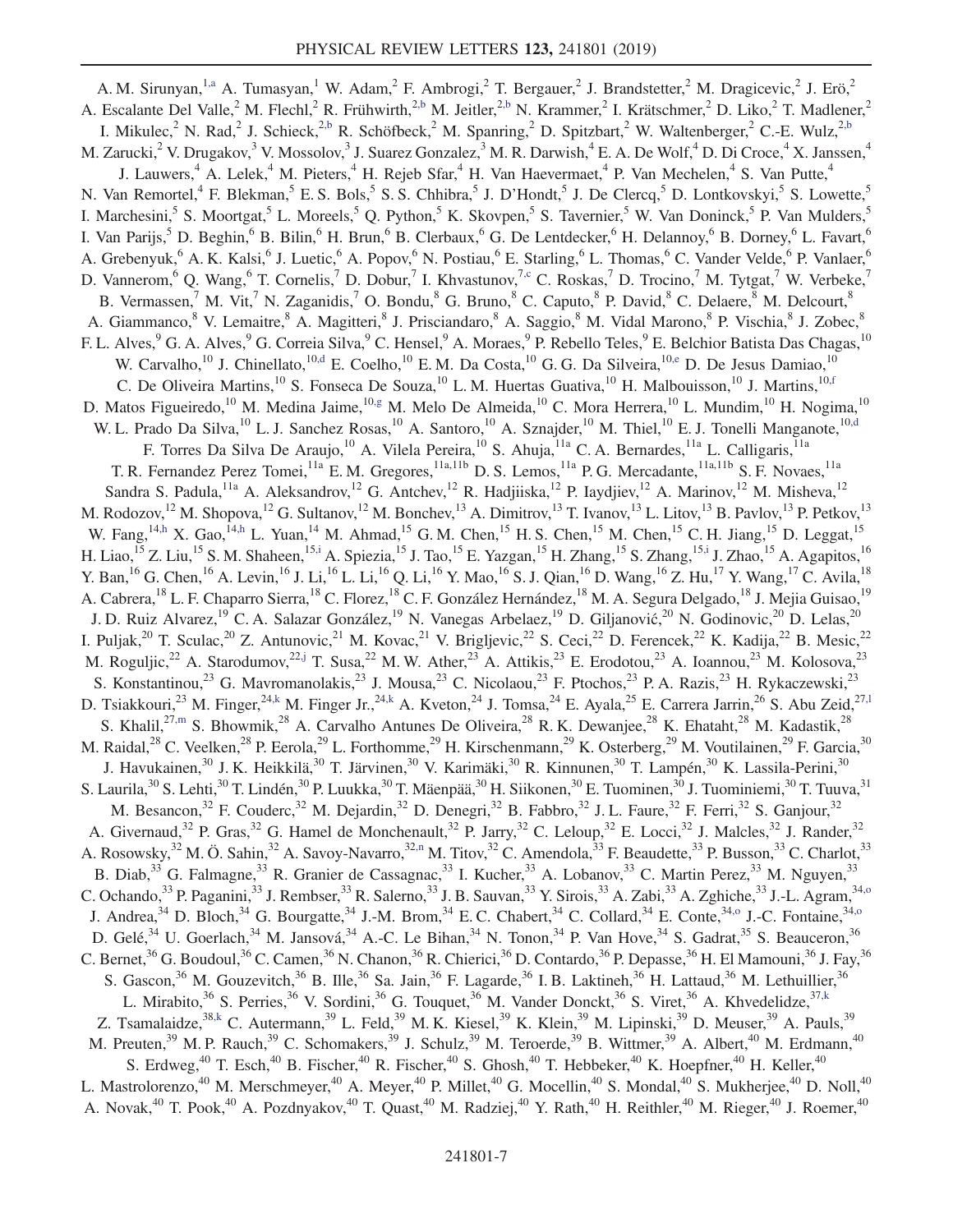<span id="page-7-9"></span><span id="page-7-8"></span><span id="page-7-7"></span><span id="page-7-6"></span><span id="page-7-5"></span><span id="page-7-4"></span><span id="page-7-3"></span><span id="page-7-2"></span><span id="page-7-1"></span><span id="page-7-0"></span>A. Schmidt,<sup>40</sup> S. C. Schuler,<sup>40</sup> A. Sharma,<sup>40</sup> S. Thüer,<sup>40</sup> S. Wiedenbeck,<sup>40</sup> G. Flügge,<sup>41</sup> W. Haj Ahmad,<sup>41[,p](#page-16-8)</sup> O. Hlushchenko,<sup>41</sup> T. Kress,<sup>41</sup> T. Müller,<sup>41</sup> A. Nehrkorn,<sup>41</sup> A. Nowack,<sup>41</sup> C. Pistone,<sup>41</sup> O. Pooth,<sup>41</sup> D. Roy,<sup>41</sup> H. Sert,<sup>41</sup> A. Stahl,<sup>4[1,q](#page-16-9)</sup> M. Aldaya Martin,<sup>42</sup> P. Asmuss,<sup>42</sup> I. Babounikau,<sup>42</sup> H. Bakhshiansohi,<sup>42</sup> K. Beernaert,<sup>42</sup> O. Behnke,<sup>42</sup> U. Behrens,<sup>42</sup> A. Bermúdez Martínez,<sup>42</sup> D. Bertsche,<sup>42</sup> A. A. Bin Anuar,<sup>42</sup> K. Borras,<sup>4[2,r](#page-16-10)</sup> V. Botta,<sup>42</sup> A. Campbell,<sup>42</sup> A. Cardini,<sup>42</sup> P. Connor,<sup>42</sup> S. Consuegra Rodríguez,<sup>42</sup> C. Contreras-Campana,<sup>42</sup> V. Danilov,<sup>42</sup> A. De Wit,<sup>42</sup> M. M. Defranchis,<sup>42</sup> C. Diez Pardos,<sup>42</sup> D. Domínguez Damiani,<sup>42</sup> G. Eckerlin,<sup>42</sup> D. Eckstein,<sup>42</sup> T. Eichhorn,<sup>42</sup> A. Elwood,<sup>42</sup> E. Eren,<sup>42</sup> E. Gallo,<sup>42[,s](#page-16-11)</sup> A. Geiser,<sup>42</sup> J. M. Grados Luyando,<sup>42</sup> A. Grohsjean,<sup>42</sup> M. Guthoff,<sup>42</sup> M. Haranko,<sup>42</sup> A. Harb,<sup>42</sup> A. Jafari,<sup>42</sup> N. Z. Jomhari,<sup>42</sup> H. Jung,<sup>42</sup> A. Kasem,<sup>42[,r](#page-16-10)</sup> M. Kasemann,<sup>42</sup> H. Kaveh,<sup>42</sup> J. Keaveney,<sup>42</sup> C. Kleinwort,<sup>42</sup> J. Knolle,<sup>42</sup> D. Krücker,<sup>42</sup> W. Lange,<sup>42</sup> T. Lenz,<sup>42</sup> J. Leonard,<sup>42</sup> J. Lidrych,<sup>42</sup> K. Lipka,<sup>42</sup> W. Lohmann,<sup>4[2,t](#page-16-12)</sup> R. Mankel,<sup>42</sup> I.-A. Melzer-Pellmann,<sup>42</sup> A. B. Meyer,<sup>42</sup> M. Meyer,<sup>42</sup> M. Missiroli,<sup>42</sup> G. Mittag,<sup>42</sup> J. Mnich,<sup>42</sup> A. Mussgiller,<sup>42</sup> V. Myronenko,<sup>42</sup> D. Pérez Adán,<sup>42</sup> S. K. Pflitsch,<sup>42</sup> D. Pitzl,<sup>42</sup> A. Raspereza,<sup>42</sup> A. Saibel,<sup>42</sup> M. Savitskyi,<sup>42</sup> V. Scheurer,<sup>42</sup> P. Schütze,<sup>42</sup> C. Schwanenberger,<sup>42</sup> R. Shevchenko,<sup>42</sup> A. Singh,<sup>42</sup> H. Tholen,<sup>42</sup> O. Turkot,<sup>42</sup> A. Vagnerini,<sup>42</sup> M. Van De Klundert,<sup>42</sup> G. P. Van Onsem,<sup>42</sup> R. Walsh,<sup>42</sup> Y. Wen,<sup>42</sup> K. Wichmann,<sup>42</sup> C. Wissing,<sup>42</sup> O. Zenaiev,<sup>42</sup> R. Zlebcik,<sup>42</sup> R. Aggleton,<sup>43</sup> S. Bein,<sup>43</sup> L. Benato,<sup>43</sup> A. Benecke,<sup>43</sup> V. Blobel,<sup>43</sup> T. Dreyer,<sup>43</sup> A. Ebrahimi,<sup>43</sup> A. Fröhlich,<sup>43</sup> C. Garbers,<sup>43</sup> E. Garutti,<sup>43</sup> D. Gonzalez,<sup>43</sup> P. Gunnellini,<sup>43</sup> J. Haller,<sup>43</sup> A. Hinzmann,<sup>43</sup> A. Karavdina,<sup>43</sup> G. Kasieczka,<sup>43</sup> R. Klanner,<sup>43</sup> R. Kogler,<sup>43</sup> N. Kovalchuk,<sup>43</sup> S. Kurz,<sup>43</sup> V. Kutzner,<sup>43</sup> J. Lange,<sup>43</sup> T. Lange,<sup>43</sup> A. Malara,<sup>43</sup> D. Marconi,<sup>43</sup> J. Multhaup,<sup>43</sup> M. Niedziela,<sup>43</sup> C. E. N. Niemeyer,<sup>43</sup> D. Nowatschin,<sup>43</sup> A. Perieanu,<sup>43</sup> A. Reimers,<sup>43</sup> O. Rieger,<sup>43</sup> C. Scharf,<sup>43</sup> P. Schleper,<sup>43</sup> S. Schumann,<sup>43</sup> J. Schwandt,<sup>43</sup> J. Sonneveld,<sup>43</sup> H. Stadie,<sup>43</sup> G. Steinbrück,<sup>43</sup> F. M. Stober,<sup>43</sup> M. Stöver,<sup>43</sup> B. Vormwald,<sup>43</sup> I. Zoi,<sup>43</sup> M. Akbiyik,<sup>44</sup> C. Barth,<sup>44</sup> M. Baselga,<sup>44</sup> S. Baur,<sup>44</sup> T. Berger,<sup>44</sup> E. Butz,<sup>44</sup> R. Caspart,<sup>44</sup> T. Chwalek,<sup>44</sup> W. De Boer,<sup>44</sup> A. Dierlamm,<sup>44</sup> K. El Morabit,<sup>44</sup> N. Faltermann,<sup>44</sup> M. Giffels,<sup>44</sup> P. Goldenzweig,<sup>44</sup> A. Gottmann,<sup>44</sup> M. A. Harrendorf,<sup>44</sup> F. Hartmann,<sup>4[4,q](#page-16-9)</sup> U. Husemann,<sup>44</sup> S. Kudella,<sup>44</sup> S. Mitra,<sup>44</sup> M. U. Mozer,<sup>44</sup> Th. Müller,<sup>44</sup> M. Musich,<sup>44</sup> A. Nürnberg,<sup>44</sup> G. Quast,<sup>44</sup> K. Rabbertz,<sup>44</sup> M. Schröder,<sup>44</sup> I. Shvetsov,<sup>44</sup> H. J. Simonis,<sup>44</sup> R. Ulrich,<sup>44</sup> M. Weber,<sup>44</sup> C. Wöhrmann,<sup>44</sup> R. Wolf,<sup>44</sup> G. Anagnostou,<sup>45</sup> P. Asenov,<sup>45</sup> G. Daskalakis,<sup>45</sup> T. Geralis,<sup>45</sup> A. Kyriakis,<sup>45</sup> D. Loukas,<sup>45</sup> G. Paspalaki,<sup>45</sup> M. Diamantopoulou,<sup>46</sup> G. Karathanasis,<sup>46</sup> P. Kontaxakis,<sup>46</sup> A. Panagiotou,<sup>46</sup> I. Papavergou,<sup>46</sup> N. Saoulidou,<sup>46</sup> A. Stakia,<sup>46</sup> K. Theofilatos,<sup>46</sup> K. Vellidis,<sup>46</sup> G. Bakas,<sup>47</sup> K. Kousouris,<sup>47</sup> I. Papakrivopoulos,<sup>47</sup> G. Tsipolitis,<sup>47</sup> I. Evangelou,<sup>48</sup> C. Foudas,<sup>48</sup> P. Gianneios,<sup>48</sup> P. Katsoulis,<sup>48</sup> P. Kokkas,<sup>48</sup> S. Mallios,<sup>48</sup> K. Manitara,<sup>48</sup> N. Manthos,<sup>48</sup> I. Papadopoulos,<sup>48</sup> J. Strologas,<sup>48</sup> F. A. Triantis,<sup>48</sup> D. Tsitsonis,<sup>48</sup> M. Bartók,<sup>4[9,u](#page-16-13)</sup> M. Csanad,<sup>49</sup> P. Major,<sup>49</sup> K. Mandal,<sup>49</sup> A. Mehta,<sup>49</sup> M. I. Nagy,<sup>49</sup> G. Pasztor,<sup>49</sup> O. Surányi,<sup>49</sup> G. I. Veres,<sup>49</sup> G. Bencze,<sup>50</sup> C. Hajdu,<sup>50</sup> D. Horvath,<sup>5[0,v](#page-16-14)</sup> F. Sikler,<sup>50</sup> T. Á. Vámi,<sup>50</sup> V. Veszpremi,<sup>50</sup> G. Vesztergombi,<sup>5[0,a,w](#page-15-0)</sup> N. Beni,<sup>51</sup> S. Czellar,<sup>51</sup> J. Karancsi,<sup>5[1,u](#page-16-13)</sup> A. Makovec,<sup>51</sup> J. Molnar,<sup>51</sup> Z. Szillasi,<sup>51</sup> P. Raics,<sup>52</sup> D. Teyssier,<sup>52</sup> Z. L. Trocsanyi,<sup>52</sup> B. Ujvari,<sup>52</sup> T. Csorgo,<sup>53</sup> W. J. Metzger,<sup>53</sup> F. Nemes,<sup>53</sup> T. Novak,<sup>53</sup> S. Choudhury,<sup>54</sup> J. R. Komaragiri,<sup>54</sup> P. C. Tiwari,<sup>54</sup> S. Bahinipati,<sup>55[,x](#page-16-15)</sup> C. Kar,<sup>55</sup> G. Kole,<sup>55</sup> P. Mal,<sup>55</sup> V. K. Muraleedharan Nair Bindhu,<sup>55</sup> A. Nayak,<sup>5[5,y](#page-16-16)</sup> D. K. Sahoo,<sup>5[5,x](#page-16-15)</sup> S. K. Swain,<sup>55</sup> S. Bansal,<sup>56</sup> S. B. Beri,<sup>56</sup> V. Bhatnagar,<sup>56</sup> S. Chauhan,<sup>56</sup> R. Chawla,<sup>56</sup> N. Dhingra,<sup>56</sup> R. Gupta,<sup>56</sup> A. Kaur,<sup>56</sup> M. Kaur,<sup>56</sup> S. Kaur,<sup>56</sup> P. Kumari,<sup>56</sup> M. Lohan,<sup>56</sup> M. Meena,<sup>56</sup> K. Sandeep,<sup>56</sup> S. Sharma,<sup>56</sup> J. B. Singh,<sup>56</sup> A. K. Virdi,<sup>56</sup> G. Walia,<sup>56</sup> A. Bhardwaj,<sup>57</sup> B. C. Choudhary,<sup>57</sup> R. B. Garg,<sup>57</sup> M. Gola,<sup>57</sup> S. Keshri,<sup>57</sup> Ashok Kumar,<sup>57</sup> S. Malhotra,<sup>57</sup> M. Naimuddin,<sup>57</sup> P. Priyanka,<sup>57</sup> K. Ranjan,<sup>57</sup> Aashaq Shah,<sup>57</sup> R. Sharma,<sup>57</sup> R. Bhardwaj,<sup>5[8,z](#page-16-17)</sup> M. Bharti,<sup>58,z</sup> R. Bhattacharya,<sup>58</sup> S. Bhattacharya,<sup>58</sup> U. Bhawandeep,<sup>58,z</sup> D. Bhowmik,<sup>58</sup> S. Dey,<sup>58</sup> S. Dutta,<sup>58</sup> S. Ghosh,<sup>58</sup> M. Maity,<sup>5[8,aa](#page-16-18)</sup> K. Mondal,<sup>58</sup> S. Nandan,<sup>58</sup> A. Purohit,<sup>58</sup> P. K. Rout,<sup>58</sup> G. Saha,  $^{58}$  S. Sarkar,  $^{58}$  T. Sarkar,  $^{58}$ ,  $^{38}$  M. Sharan,  $^{58}$  B. Singh,  $^{58}$  S. Thakur,  $^{58}$  P. K. Behera,  $^{59}$  P. Kalbhor,  $^{59}$  A. Muhammad,  $^{59}$ P. R. Pujahari,<sup>59</sup> A. Sharma,<sup>59</sup> A. K. Sikdar,<sup>59</sup> R. Chudasama,<sup>60</sup> D. Dutta,<sup>60</sup> V. Jha,<sup>60</sup> V. Kumar,<sup>60</sup> D. K. Mishra,<sup>60</sup> P. K. Netrakanti,<sup>60</sup> L. M. Pant,<sup>60</sup> P. Shukla,<sup>60</sup> T. Aziz,<sup>61</sup> M. A. Bhat,<sup>61</sup> S. Dugad,<sup>61</sup> G. B. Mohanty,<sup>61</sup> N. Sur,<sup>61</sup> Ravindra Kumar Verma, <sup>61</sup> S. Banerjee, <sup>62</sup> S. Bhattacharya, <sup>62</sup> S. Chatterjee, <sup>62</sup> P. Das, <sup>62</sup> M. Guchait, <sup>62</sup> S. Karmakar, <sup>62</sup> S. Kumar,<sup>62</sup> G. Majumder,<sup>62</sup> K. Mazumdar,<sup>62</sup> N. Sahoo,<sup>62</sup> S. Sawant,<sup>62</sup> S. Chauhan,<sup>63</sup> S. Dube,<sup>63</sup> V. Hegde,<sup>63</sup> A. Kapoor,<sup>63</sup> K. Kothekar,<sup>63</sup> S. Pandey,<sup>63</sup> A. Rane,<sup>63</sup> A. Rastogi,<sup>63</sup> S. Sharma,<sup>63</sup> S. Chenarani,<sup>6[4,bb](#page-16-19)</sup> E. Eskandari Tadavani,<sup>64</sup> S. M. Etesami, <sup>6[4,bb](#page-16-19)</sup> M. Khakzad, <sup>64</sup> M. Mohammadi Najafabadi, <sup>64</sup> M. Naseri, <sup>64</sup> F. Rezaei Hosseinabadi, <sup>64</sup> M. Felcini, <sup>65</sup> M. Grunewald,<sup>65</sup> M. Abbrescia,<sup>66a,66b</sup> C. Calabria,<sup>66a,66b</sup> A. Colaleo,<sup>66a</sup> D. Creanza,<sup>66a,66c</sup> L. Cristella,<sup>66a,66b</sup> N. De Filippis, <sup>66a,66c</sup> M. De Palma, <sup>66a,66b</sup> A. Di Florio, <sup>66a,66b</sup> L. Fiore, <sup>66a</sup> A. Gelmi, <sup>66a,66b</sup> G. Iaselli, <sup>66a,66c</sup> M. Ince, <sup>66a,66b</sup> S. Lezki,<sup>66a,66b</sup> G. Maggi,<sup>66a,66c</sup> M. Maggi,<sup>66a</sup> G. Miniello,<sup>66a,66b</sup> S. My,<sup>66a,66b</sup> S. Nuzzo,<sup>66a,66b</sup> A. Pompili,<sup>66a,66b</sup> G. Pugliese,<sup>66a,66c</sup> R. Radogna,<sup>66a</sup> A. Ranieri,<sup>66a</sup> G. Selvaggi,<sup>66a,66b</sup> L. Silvestris,<sup>66a</sup> R. Venditti,<sup>66a</sup> P. Verwilligen,<sup>66a</sup> G. Abbiendi,<sup>67a</sup> C. Battilana,<sup>67a,67b</sup> D. Bonacorsi,<sup>67a,67b</sup> L. Borgonovi,<sup>67a,67b</sup> S. Braibant-Giacomelli,<sup>67a,67b</sup>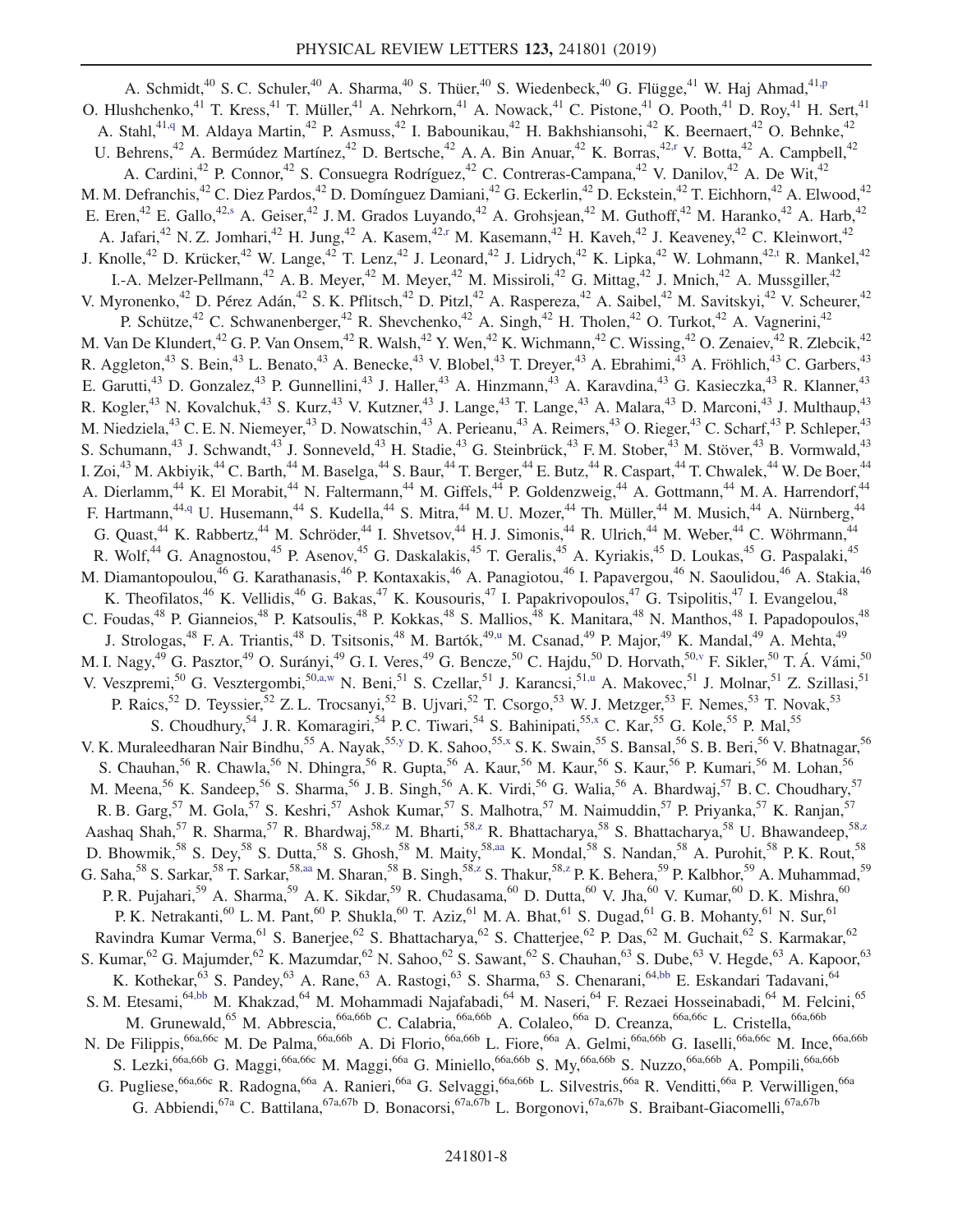<span id="page-8-5"></span><span id="page-8-4"></span><span id="page-8-3"></span><span id="page-8-2"></span><span id="page-8-1"></span><span id="page-8-0"></span>R. Campanini,<sup>67a,67b</sup> P. Capiluppi,<sup>67a,67b</sup> A. Castro,<sup>67a,67b</sup> F. R. Cavallo,<sup>67a</sup> C. Ciocca,<sup>67a</sup> G. Codispoti,<sup>67a,67b</sup> M. Cuffiani,<sup>67a,67b</sup> G. M. Dallavalle, <sup>67a</sup> F. Fabbri, <sup>67a</sup> A. Fanfani, <sup>67a, 67b</sup> E. Fontanesi, <sup>67a</sup> P. Giacomelli, <sup>67a</sup> C. Grandi, <sup>67a</sup> L. Guiducci, <sup>67a, 67b</sup> F. Iemmi, <sup>67a,67b</sup> S. Lo Meo, <sup>67a[,cc](#page-16-20)</sup> S. Marcellini, <sup>67a</sup> G. Masetti, <sup>67a</sup> F. L. Navarria, <sup>67a,67b</sup> A. Perrotta, <sup>67a</sup> F. Primavera, <sup>67a,67b</sup> A. M. Rossi,<sup>67a,67b</sup> T. Rovelli,<sup>67a,67b</sup> G. P. Siroli,<sup>67a,67b</sup> N. Tosi,<sup>67a</sup> S. Albergo,<sup>68a,68[b,dd](#page-16-21)</sup> S. Costa,<sup>68a,68b</sup> A. Di Mattia,<sup>68a</sup> R. Potenza,<sup>68a,68b</sup> A. Tricomi,<sup>68a,68b[,dd](#page-16-21)</sup> C. Tuve,<sup>68a,68b</sup> G. Barbagli,<sup>69a</sup> R. Ceccarelli,<sup>69a</sup> K. Chatterjee,<sup>69a,69b</sup> V. Ciulli,<sup>69a,69b</sup> C. Civinini,<sup>69a</sup> R. D'Alessandro,<sup>69a,69b</sup> E. Focardi,<sup>69a,69b</sup> G. Latino,<sup>69a</sup> P. Lenzi,<sup>69a,69b</sup> M. Meschini,<sup>69a</sup> S. Paoletti,<sup>69a</sup> G. Sguazzoni,<sup>69a</sup> D. Strom,<sup>69a</sup> L. Viliani,<sup>69a</sup> L. Benussi,<sup>70</sup> S. Bianco,<sup>70</sup> D. Piccolo,<sup>70</sup> M. Bozzo,<sup>71a,71b</sup> F. Ferro,<sup>71a</sup> R. Mulargia,<sup>71a,71b</sup> E. Robutti,<sup>71a</sup> S. Tosi,<sup>71a,71b</sup> A. Benaglia,<sup>72a</sup> A. Beschi,<sup>72a,72b</sup> F. Brivio,<sup>72a,72b</sup> V. Ciriolo,<sup>72a,72b[,q](#page-16-9)</sup> S. Di Guida,<sup>72a,72[b,q](#page-16-9)</sup> M. E. Dinardo,<sup>72a,72b</sup> P. Dini,<sup>72a</sup> S. Fiorendi,<sup>72a,72b</sup> S. Gennai,<sup>72a</sup> A. Ghezzi,<sup>72a,72b</sup> P. Govoni,<sup>72a,72b</sup> L. Guzzi,<sup>72a,72b</sup> M. Malberti,<sup>72a</sup> S. Malvezzi,<sup>72a</sup> D. Menasce,<sup>72a</sup> F. Monti,<sup>72a,72b</sup> L. Moroni,<sup>72a</sup> G. Ortona,<sup>72a,72b</sup> M. Paganoni,<sup>72a,72b</sup> D. Pedrini,<sup>72a</sup> S. Ragazzi,<sup>72a,72b</sup> T. Tabarelli de Fatis,<sup>72a,72b</sup> D. Zuolo,<sup>72a,72b</sup> S. Buontempo,<sup>73a</sup> N. Cavallo,<sup>73a,73c</sup> A. De Iorio,<sup>73a,73b</sup> A. Di Crescenzo,<sup>73a,73b</sup> F. Fabozzi,<sup>73a,73c</sup> F. Fienga,<sup>73a</sup> G. Galati,<sup>73a</sup> A. O. M. Iorio,<sup>73a,73b</sup> L. Lista,<sup>73a,73b</sup> S. Meola,<sup>73a,73d[,q](#page-16-9)</sup> P. Paolucci,<sup>73a,q</sup> B. Rossi,<sup>73a</sup> C. Sciacca,<sup>73a,73b</sup> E. Voevodina,<sup>73a,73b</sup> P. Azzi,<sup>74a</sup> N. Bacchetta,<sup>74a</sup> A. Boletti,<sup>74a,74b</sup> A. Bragagnolo,<sup>74a</sup> R. Carlin,<sup>74a,74b</sup> P. Checchia,<sup>74a</sup> P. De Castro Manzano,<sup>74a</sup> T. Dorigo,<sup>74a</sup> U. Dosselli,<sup>74a</sup> F. Gasparini,<sup>74a,74b</sup> U. Gasparini,<sup>74a,74b</sup> A. Gozzelino,<sup>74a</sup> S. Y. Hoh,<sup>74a</sup> P. Lujan,<sup>74a</sup> M. Margoni,<sup>74a,74b</sup> A. T. Meneguzzo,<sup>74a,74b</sup> J. Pazzini,<sup>74a,74b</sup> N. Pozzobon,<sup>74a,74b</sup> M. Presilla,<sup>74a,74b</sup> P. Ronchese,<sup>74a,74b</sup> R. Rossin,<sup>74a,74b</sup> F. Simonetto,<sup>74a,74b</sup> A. Tiko,<sup>74a</sup> M. Tosi,<sup>74a,74b</sup> M. Zanetti,<sup>74a,74b</sup> P. Zotto,<sup>74a,74b</sup> G. Zumerle,<sup>74a,74b</sup> A. Braghieri,<sup>75a</sup> P. Montagna,<sup>75a,75b</sup> S. P. Ratti,<sup>75a,75b</sup> V. Re,<sup>75a</sup> M. Ressegotti,<sup>75a,75b</sup> C. Riccardi,<sup>75a,75b</sup> P. Salvini,<sup>75a</sup> I. Vai,<sup>75a,75b</sup> P. Vitulo,<sup>75a,75b</sup> M. Biasini,<sup>76a,76b</sup> G. M. Bilei,<sup>76a</sup> C. Cecchi,<sup>76a,76b</sup> D. Ciangottini,<sup>76a,76b</sup> L. Fanò,<sup>76a,76b</sup> P. Lariccia,<sup>76a,76b</sup> R. Leonardi,<sup>76a,76b</sup> E. Manoni,<sup>76a</sup> G. Mantovani,<sup>76a,76b</sup> V. Mariani,<sup>76a,76b</sup> M. Menichelli,<sup>76a</sup> A. Rossi,<sup>76a,76b</sup> A. Santocchia,<sup>76a,76b</sup> D. Spiga,<sup>76a</sup> K. Androsov,<sup>77a</sup> P. Azzurri,<sup>77a</sup> G. Bagliesi,<sup>77a</sup> V. Bertacchi,<sup>77a,77c</sup> L. Bianchini,<sup>77a</sup> T. Boccali,<sup>77a</sup> R. Castaldi,<sup>77a</sup> M. A. Ciocci,<sup>77a,77b</sup> R. Dell'Orso,<sup>77a</sup> G. Fedi,<sup>77a</sup> L. Giannini,<sup>77a,77c</sup> A. Giassi,<sup>77a</sup> M. T. Grippo,<sup>77a</sup> F. Ligabue,<sup>77a,77c</sup> E. Manca,<sup>77a,77c</sup> G. Mandorli,<sup>77a,77c</sup> A. Messineo,<sup>77a,77b</sup> F. Palla,<sup>77a</sup> A. Rizzi,<sup>77a,77b</sup> G. Rolandi,<sup>77[a,ee](#page-16-22)</sup> S. Roy Chowdhury,<sup>77a</sup> A. Scribano,<sup>77a</sup> P. Spagnolo,<sup>77a</sup> R. Tenchini,<sup>77a</sup> G. Tonelli,<sup>77a,77b</sup> N. Turini,<sup>77a</sup> A. Venturi,<sup>77a</sup> P. G. Verdini,<sup>77a</sup> F. Cavallari,<sup>78a</sup> M. Cipriani,<sup>78a,78b</sup> D. Del Re,<sup>78a,78b</sup> E. Di Marco,<sup>78a,78b</sup> M. Diemoz,<sup>78a</sup> E. Longo,<sup>78a,78b</sup> B. Marzocchi,<sup>78a,78b</sup> P. Meridiani,<sup>78a</sup> G. Organtini,<sup>78a,78b</sup> F. Pandolfi,<sup>78a</sup> R. Paramatti,<sup>78a,78b</sup> C. Quaranta,<sup>78a,78b</sup> S. Rahatlou,<sup>78a,78b</sup> C. Rovelli,<sup>78a</sup> F. Santanastasio,<sup>78a,78b</sup> L. Soffi,<sup>78a,78b</sup> N. Amapane,<sup>79a,79b</sup> R. Arcidiacono,<sup>79a,79c</sup> S. Argiro,<sup>79a,79b</sup> M. Arneodo,<sup>79a,79c</sup> N. Bartosik,<sup>79a</sup> R. Bellan,<sup>79a,79b</sup> C. Biino,<sup>79a</sup> A. Cappati,<sup>79a,79b</sup> N. Cartiglia,<sup>79a</sup> S. Cometti,<sup>79a</sup> M. Costa,<sup>79a,79b</sup> R. Covarelli,<sup>79a,79b</sup> N. Demaria,<sup>79a</sup> B. Kiani,<sup>79a,79b</sup> C. Mariotti,<sup>79a</sup> S. Maselli,<sup>79a</sup> E. Migliore,<sup>79a,79b</sup> V. Monaco,<sup>79a,79b</sup> E. Monteil,<sup>79a,79b</sup> M. Monteno,<sup>79a</sup> M. M. Obertino,<sup>79a,79b</sup> L. Pacher,<sup>79a,79b</sup> N. Pastrone,<sup>79a</sup> M. Pelliccioni,<sup>79a</sup> G. L. Pinna Angioni,<sup>79a,79b</sup> A. Romero,<sup>79a,79b</sup> M. Ruspa,<sup>79a,79c</sup> R. Sacchi,<sup>79a,79b</sup> R. Salvatico,<sup>79a,79b</sup> V. Sola,<sup>79a</sup> A. Solano,<sup>79a,79b</sup> D. Soldi,<sup>79a,79b</sup> A. Staiano,<sup>79a</sup> S. Belforte,<sup>80a</sup> V. Candelise,<sup>80a,80b</sup> M. Casarsa,<sup>80a</sup> F. Cossutti,<sup>80a</sup> A. Da Rold,<sup>80a,80b</sup> G. Della Ricca,<sup>80a,80b</sup> F. Vazzoler,<sup>80a,80b</sup> A. Zanetti,<sup>80a</sup> B. Kim, ${}^{81}$  D. H. Kim, ${}^{81}$  G. N. Kim, ${}^{81}$  M. S. Kim, ${}^{81}$  J. Lee, ${}^{81}$  S. W. Lee, ${}^{81}$  C. S. Moon, ${}^{81}$  Y. D. Oh, ${}^{81}$  S. I. Pak, ${}^{81}$  S. Sekmen, ${}^{81}$ D. C. Son,  $81$  Y. C. Yang,  $81$  H. Kim,  $82$  D. H. Moon,  $82$  G. Oh,  $82$  B. Francois,  $83$  T. J. Kim,  $83$  J. Park,  $83$  S. Cho,  $84$  S. Choi,  $84$ Y. Go,<sup>84</sup> D. Gyun,<sup>84</sup> S. Ha,<sup>84</sup> B. Hong,<sup>84</sup> K. Lee,<sup>84</sup> K. S. Lee,<sup>84</sup> J. Lim,<sup>84</sup> J. Park,<sup>84</sup> S. K. Park,<sup>84</sup> Y. Roh,<sup>84</sup> J. Goh,<sup>85</sup> H. S. Kim,  $86$  J. Almond,  $87$  J. H. Bhyun,  $87$  J. Choi,  $87$  S. Jeon,  $87$  J. Kim,  $87$  J. S. Kim,  $87$  H. Lee,  $87$  K. Lee,  $87$  S. Lee,  $87$  K. Nam,  $87$ M. Oh,  $87$  S. B. Oh,  $87$  B. C. Radburn-Smith,  $87$  U. K. Yang,  $87$  H. D. Yoo,  $87$  I. Yoon,  $87$  G. B. Yu,  $87$  D. Jeon,  $88$  H. Kim,  $88$ J. H. Kim,<sup>88</sup> J. S. H. Lee,<sup>88</sup> I. C. Park,<sup>88</sup> I. Watson,<sup>88</sup> Y. Choi,<sup>89</sup> C. Hwang,<sup>89</sup> Y. Jeong,<sup>89</sup> J. Lee,<sup>89</sup> Y. Lee,<sup>89</sup> I. Yu,<sup>89</sup> V. Veckalns,  $90,$ ff V. Dudenas,  $91$  A. Juodagalvis,  $91$  J. Vaitkus,  $91$  Z. A. Ibrahim,  $92$  F. Mohamad Idris,  $92,$ gg W. A. T. Wan Abdullah,<sup>92</sup> M. N. Yusli,<sup>92</sup> Z. Zolkapli,<sup>92</sup> J. F. Benitez,<sup>93</sup> A. Castaneda Hernandez,<sup>93</sup> J. A. Murillo Quijada,<sup>93</sup> L. Valencia Palomo,<sup>93</sup> H. Castilla-Valdez,<sup>94</sup> E. De La Cruz-Burelo,<sup>94</sup> I. Heredia-De La Cruz,<sup>9[4,hh](#page-16-25)</sup> R. Lopez-Fernandez,<sup>94</sup> A. Sanchez-Hernandez, <sup>94</sup> S. Carrillo Moreno, <sup>95</sup> C. Oropeza Barrera, <sup>95</sup> M. Ramirez-Garcia, <sup>95</sup> F. Vazquez Valencia, <sup>95</sup> J. Eysermans,  $96$  I. Pedraza,  $96$  H. A. Salazar Ibarguen,  $96$  C. Uribe Estrada,  $96$  A. Morelos Pineda,  $97$  N. Raicevic,  $98$ D. Krofcheck,<sup>99</sup> S. Bheesette,<sup>100</sup> P. H. Butler,<sup>100</sup> A. Ahmad,<sup>101</sup> M. Ahmad,<sup>101</sup> Q. Hassan,<sup>101</sup> H. R. Hoorani,<sup>101</sup> W. A. Khan,<sup>101</sup> M. A. Shah,<sup>101</sup> M. Shoaib,<sup>101</sup> M. Waqas,<sup>101</sup> V. Avati,<sup>102</sup> L. Grzanka,<sup>102</sup> M. Malawski,<sup>102</sup> H. Bialkowska,<sup>103</sup> M. Bluj,<sup>103</sup> B. Boimska, <sup>103</sup> M. Górski, <sup>103</sup> M. Kazana, <sup>103</sup> M. Szleper, <sup>103</sup> P. Zalewski, <sup>103</sup> K. Bunkowski, <sup>104</sup> A. Byszuk, <sup>104[,ii](#page-16-26)</sup> K. Doroba, <sup>104</sup> A. Kalinowski,<sup>104</sup> M. Konecki,<sup>104</sup> J. Krolikowski,<sup>104</sup> M. Misiura,<sup>104</sup> M. Olszewski,<sup>104</sup> A. Pyskir,<sup>104</sup> M. Walczak,<sup>104</sup> M. Araujo,<sup>105</sup> P. Bargassa,<sup>105</sup> D. Bastos,<sup>105</sup> A. Di Francesco,<sup>105</sup> P. Faccioli,<sup>105</sup> B. Galinhas,<sup>105</sup> M. Gallinaro,<sup>105</sup> J. Hollar,<sup>105</sup> N. Leonardo,<sup>105</sup> J. Seixas,<sup>105</sup> K. Shchelina,<sup>105</sup> G. Strong,<sup>105</sup> O. Toldaiev,<sup>105</sup> J. Varela,<sup>105</sup> P. Bunin,<sup>106</sup> M. Gavrilenko,<sup>106</sup>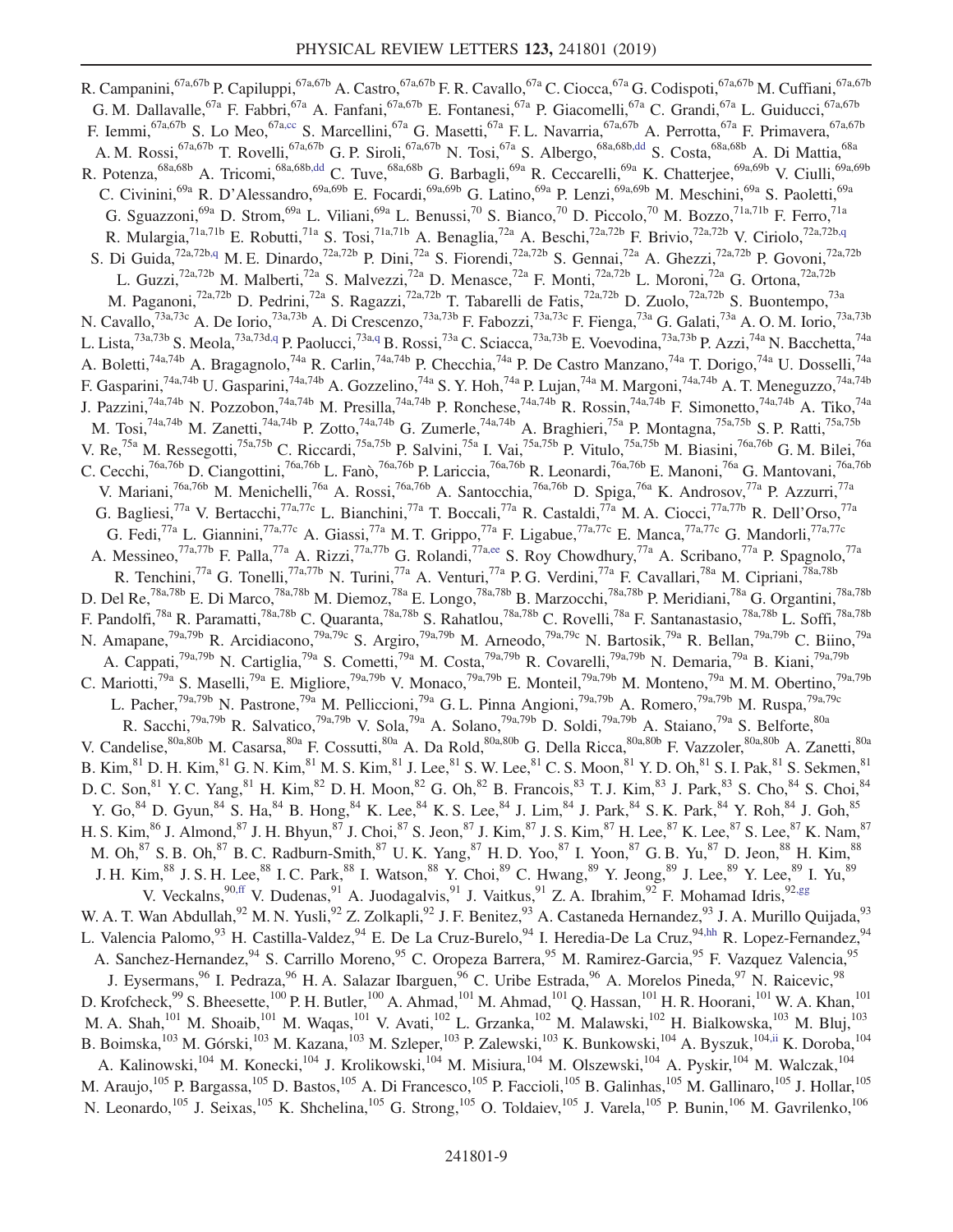<span id="page-9-12"></span><span id="page-9-11"></span><span id="page-9-10"></span><span id="page-9-9"></span><span id="page-9-8"></span><span id="page-9-7"></span><span id="page-9-6"></span><span id="page-9-5"></span><span id="page-9-4"></span><span id="page-9-3"></span><span id="page-9-2"></span><span id="page-9-1"></span><span id="page-9-0"></span>A. Golunov,<sup>106</sup> I. Golutvin,<sup>106</sup> N. Gorbounov,<sup>106</sup> I. Gorbunov,<sup>106</sup> A. Kamenev,<sup>106</sup> V. Karjavine,<sup>106</sup> V. Korenkov,<sup>106</sup> A. Lanev, <sup>106</sup> A. Malakhov, <sup>106</sup> V. Matveev, <sup>10[6,jj,kk](#page-16-27)</sup> P. Moisenz, <sup>106</sup> V. Palichik, <sup>106</sup> V. Perelygin, <sup>106</sup> M. Savina, <sup>106</sup> S. Shmatov, <sup>106</sup> N. Voytishin,<sup>106</sup> B. S. Yuldashev,<sup>10[6,ll](#page-16-28)</sup> A. Zarubin,<sup>106</sup> L. Chtchipounov,<sup>107</sup> V. Golovtsov,<sup>107</sup> Y. Ivanov,<sup>107</sup> V. Kim,<sup>107[,mm](#page-16-29)</sup> E. Kuznetsova,  $^{107}$ [,nn](#page-16-30) P. Levchenko,  $^{107}$  V. Murzin,  $^{107}$  V. Oreshkin,  $^{107}$  I. Smirnov,  $^{107}$  D. Sosnov,  $^{107}$  V. Sulimov,  $^{107}$ L. Uvarov,<sup>107</sup> A. Vorobyev,<sup>107</sup> Yu. Andreev,<sup>108</sup> A. Dermenev,<sup>108</sup> S. Gninenko,<sup>108</sup> N. Golubev,<sup>108</sup> A. Karneyeu,<sup>108</sup> M. Kirsanov,<sup>108</sup> N. Krasnikov,<sup>108</sup> A. Pashenkov,<sup>108</sup> D. Tlisov,<sup>108</sup> A. Toropin,<sup>108</sup> V. Epshteyn,<sup>109</sup> V. Gavrilov,<sup>109</sup> N. Lychkovskaya,<sup>109</sup> A. Nikitenko,<sup>109,00</sup> V. Popov,<sup>109</sup> I. Pozdnyakov,<sup>109</sup> G. Safronov,<sup>109</sup> A. Spiridonov,<sup>109</sup> A. Stepennov,<sup>109</sup> M. Toms,<sup>109</sup> E. Vlasov,<sup>109</sup> A. Zhokin,<sup>109</sup> T. Aushev,<sup>110</sup> O. Bychkova,<sup>111</sup> R. Chistov,<sup>11[1,pp](#page-16-32)</sup> M. Danilov,<sup>111,pp</sup> S. Polikarpov,<sup>111[,pp](#page-16-32)</sup> E. Tarkovskii,<sup>111</sup> V. Andreev,<sup>112</sup> M. Azarkin,<sup>112</sup> I. Dremin,<sup>112</sup> M. Kirakosyan,<sup>112</sup> A. Terkulov,<sup>112</sup> A. Belyaev,<sup>113</sup> E. Boos,<sup>113</sup> M. Dubinin,<sup>11[3,qq](#page-16-33)</sup> L. Dudko,<sup>113</sup> A. Ershov,<sup>113</sup> A. Gribushin,<sup>113</sup> V. Klyukhin,<sup>113</sup> O. Kodolova,<sup>113</sup> I. Lokhtin,<sup>113</sup> S. Obraztsov,<sup>113</sup> S. Petrushanko,<sup>113</sup> V. Savrin,<sup>113</sup> A. Snigirev,<sup>113</sup> A. Barnyakov,<sup>11[4,rr](#page-16-34)</sup> V. Blinov,<sup>114[,rr](#page-16-34)</sup> T. Dimova, <sup>11[4,rr](#page-16-34)</sup> L. Kardapoltsev, <sup>114[,rr](#page-16-34)</sup> Y. Skovpen, <sup>114,rr</sup> I. Azhgirey, <sup>115</sup> I. Bayshev, <sup>115</sup> S. Bitioukov, <sup>115</sup> V. Kachanov, <sup>115</sup> D. Konstantinov,<sup>115</sup> P. Mandrik,<sup>115</sup> V. Petrov,<sup>115</sup> R. Ryutin,<sup>115</sup> S. Slabospitskii,<sup>115</sup> A. Sobol,<sup>115</sup> S. Troshin,<sup>115</sup> N. Tyurin,<sup>115</sup> A. Uzunian, <sup>115</sup> A. Volkov, <sup>115</sup> A. Babaev, <sup>116</sup> A. Iuzhakov, <sup>116</sup> V. Okhotnikov, <sup>116</sup> V. Borchsh, <sup>117</sup> V. Ivanchenko, <sup>117</sup> E. Tcherniaev, <sup>117</sup> P. Adzic, <sup>118[,ss](#page-16-35)</sup> P. Cirkovic, <sup>118</sup> D. Devetak, <sup>118</sup> M. Dordevic, <sup>118</sup> P. Milenovic, <sup>118</sup> J. Milosevic, <sup>118</sup> M. Stojanovic,<sup>118</sup> M. Aguilar-Benitez,<sup>119</sup> J. Alcaraz Maestre,<sup>119</sup> A. Álvarez Fernández,<sup>119</sup> I. Bachiller,<sup>119</sup> M. Barrio Luna,<sup>119</sup> J. A. Brochero Cifuentes,<sup>119</sup> C. A. Carrillo Montoya,<sup>119</sup> M. Cepeda,<sup>119</sup> M. Cerrada,<sup>119</sup> N. Colino,<sup>119</sup> B. De La Cruz,<sup>119</sup> A. Delgado Peris,<sup>119</sup> C. Fernandez Bedoya,<sup>119</sup> J. P. Fernández Ramos,<sup>119</sup> J. Flix,<sup>119</sup> M. C. Fouz,<sup>119</sup> O. Gonzalez Lopez,<sup>119</sup> S. Goy Lopez,<sup>119</sup> J. M. Hernandez,<sup>119</sup> M. I. Josa,<sup>119</sup> D. Moran,<sup>119</sup> Á. Navarro Tobar,<sup>119</sup> A. Pérez-Calero Yzquierdo,<sup>119</sup> J. Puerta Pelayo,<sup>119</sup> I. Redondo,<sup>119</sup> L. Romero,<sup>119</sup> S. Sánchez Navas,<sup>119</sup> M. S. Soares,<sup>119</sup> A. Triossi,<sup>119</sup> C. Willmott,<sup>119</sup> C. Albajar,<sup>120</sup> J. F. de Trocóniz,<sup>120</sup> B. Alvarez Gonzalez,<sup>121</sup> J. Cuevas,<sup>121</sup> C. Erice,<sup>121</sup> J. Fernandez Menendez,<sup>121</sup> S. Folgueras,<sup>121</sup> I. Gonzalez Caballero,<sup>121</sup> J. R. González Fernández,<sup>121</sup> E. Palencia Cortezon,<sup>121</sup> V. Rodríguez Bouza,<sup>121</sup> S. Sanchez Cruz,<sup>121</sup> I. J. Cabrillo,<sup>122</sup> A. Calderon,<sup>122</sup> B. Chazin Quero,<sup>122</sup> J. Duarte Campderros,<sup>122</sup> M. Fernandez,<sup>122</sup> P. J. Fernández Manteca,<sup>122</sup> A. García Alonso,<sup>122</sup> G. Gomez,<sup>122</sup> C. Martinez Rivero,<sup>122</sup> P. Martinez Ruiz del Arbol,<sup>122</sup> F. Matorras,<sup>122</sup> J. Piedra Gomez,<sup>122</sup> C. Prieels,<sup>122</sup> T. Rodrigo,<sup>122</sup> A. Ruiz-Jimeno,<sup>122</sup> L. Russo,<sup>122[,tt](#page-16-36)</sup> L. Scodellaro,<sup>122</sup> N. Trevisani,<sup>122</sup> I. Vila,<sup>122</sup> J. M. Vizan Garcia,<sup>122</sup> K. Malagalage,<sup>123</sup> W. G. D. Dharmaratna,<sup>124</sup> N. Wickramage,<sup>124</sup> D. Abbaneo,<sup>125</sup> B. Akgun,<sup>125</sup> E. Auffray,<sup>125</sup> G. Auzinger,<sup>125</sup> J. Baechler,<sup>125</sup> P. Baillon,<sup>125</sup> A. H. Ball,<sup>125</sup> D. Barney,<sup>125</sup> J. Bendavid,<sup>125</sup> M. Bianco,<sup>125</sup> A. Bocci,<sup>125</sup> E. Bossini,<sup>125</sup> C. Botta,<sup>125</sup> E. Brondolin,<sup>125</sup> T. Camporesi,<sup>125</sup> A. Caratelli,<sup>125</sup> G. Cerminara, <sup>125</sup> E. Chapon, <sup>125</sup> G. Cucciati, <sup>125</sup> D. d'Enterria, <sup>125</sup> A. Dabrowski, <sup>125</sup> N. Daci, <sup>125</sup> V. Daponte, <sup>125</sup> A. David, <sup>125</sup> O. Davignon,<sup>125</sup> A. De Roeck,<sup>125</sup> N. Deelen,<sup>125</sup> M. Deile,<sup>125</sup> M. Dobson,<sup>125</sup> M. Dünser,<sup>125</sup> N. Dupont,<sup>125</sup> A. Elliott-Peisert,<sup>125</sup> F. Fallavollita,<sup>12[5,uu](#page-16-37)</sup> D. Fasanella,<sup>125</sup> G. Franzoni,<sup>125</sup> J. Fulcher,<sup>125</sup> W. Funk,<sup>125</sup> S. Giani,<sup>125</sup> D. Gigi,<sup>125</sup> A. Gilbert,<sup>125</sup> K. Gill,<sup>125</sup> F. Glege,<sup>125</sup> M. Gruchala,<sup>125</sup> M. Guilbaud,<sup>125</sup> D. Gulhan,<sup>125</sup> J. Hegeman,<sup>125</sup> C. Heidegger,<sup>125</sup> Y. Iiyama,<sup>125</sup> V. Innocente,<sup>125</sup> P. Janot,<sup>125</sup> O. Karacheban,<sup>12[5,t](#page-16-12)</sup> J. Kaspar,<sup>125</sup> J. Kieseler,<sup>125</sup> M. Krammer,<sup>125[,b](#page-15-1)</sup> C. Lange,<sup>125</sup> P. Lecoq, <sup>125</sup> C. Lourenço, <sup>125</sup> L. Malgeri, <sup>125</sup> M. Mannelli, <sup>125</sup> A. Massironi, <sup>125</sup> F. Meijers, <sup>125</sup> J. A. Merlin, <sup>125</sup> S. Mersi, <sup>125</sup> E. Meschi,<sup>125</sup> F. Moortgat,<sup>125</sup> M. Mulders,<sup>125</sup> J. Ngadiuba,<sup>125</sup> S. Nourbakhsh,<sup>125</sup> S. Orfanelli,<sup>125</sup> L. Orsini,<sup>125</sup> F. Pantaleo,<sup>125[,q](#page-16-9)</sup> L. Pape,<sup>125</sup> E. Perez,<sup>125</sup> M. Peruzzi,<sup>125</sup> A. Petrilli,<sup>125</sup> G. Petrucciani,<sup>125</sup> A. Pfeiffer,<sup>125</sup> M. Pierini,<sup>125</sup> F.M. Pitters,<sup>125</sup> D. Rabady,<sup>125</sup> A. Racz,<sup>125</sup> M. Rovere,<sup>125</sup> H. Sakulin,<sup>125</sup> C. Schäfer,<sup>125</sup> C. Schwick,<sup>125</sup> M. Selvaggi,<sup>125</sup> A. Sharma,<sup>125</sup> P. Silva,<sup>125</sup> W. Snoeys,<sup>125</sup> P. Sphicas,<sup>125[,vv](#page-16-38)</sup> J. Steggemann,<sup>125</sup> V. R. Tavolaro,<sup>125</sup> D. Treille,<sup>125</sup> A. Tsirou,<sup>125</sup> A. Vartak,<sup>125</sup> M. Verzetti,<sup>125</sup> W. D. Zeuner,<sup>125</sup> L. Caminada,<sup>126[,ww](#page-16-39)</sup> K. Deiters,<sup>126</sup> W. Erdmann,<sup>126</sup> R. Horisberger,<sup>126</sup> Q. Ingram,<sup>126</sup> H. C. Kaestli,<sup>126</sup> D. Kotlinski,<sup>126</sup> U. Langenegger,<sup>126</sup> T. Rohe,<sup>126</sup> S. A. Wiederkehr,<sup>126</sup> M. Backhaus,<sup>127</sup> P. Berger,<sup>127</sup> N. Chernyavskaya, <sup>127</sup> G. Dissertori, <sup>127</sup> M. Dittmar, <sup>127</sup> M. Donegà, <sup>127</sup> C. Dorfer, <sup>127</sup> T. A. Gómez Espinosa, <sup>127</sup> C. Grab, <sup>127</sup> D. Hits,<sup>127</sup> T. Klijnsma,<sup>127</sup> W. Lustermann,<sup>127</sup> R. A. Manzoni,<sup>127</sup> M. Marionneau,<sup>127</sup> M. T. Meinhard,<sup>127</sup> F. Micheli,<sup>127</sup> P. Musella,<sup>127</sup> F. Nessi-Tedaldi,<sup>127</sup> F. Pauss,<sup>127</sup> G. Perrin,<sup>127</sup> L. Perrozzi,<sup>127</sup> S. Pigazzini,<sup>127</sup> M. Reichmann,<sup>127</sup> C. Reissel,<sup>127</sup> T. Reitenspiess,<sup>127</sup> D. Ruini,<sup>127</sup> D. A. Sanz Becerra,<sup>127</sup> M. Schönenberger,<sup>127</sup> L. Shchutska,<sup>127</sup> M. L. Vesterbacka Olsson,<sup>127</sup> R. Wallny,<sup>127</sup> D. H. Zhu,<sup>127</sup> T. K. Aarrestad,<sup>128</sup> C. Amsler,<sup>12[8,xx](#page-16-40)</sup> D. Brzhechko,<sup>128</sup> M. F. Canelli,<sup>128</sup> A. De Cosa,<sup>128</sup> R. Del Burgo,<sup>128</sup> S. Donato,<sup>128</sup> B. Kilminster,<sup>128</sup> S. Leontsinis,<sup>128</sup> V. M. Mikuni,<sup>128</sup> I. Neutelings,<sup>128</sup> G. Rauco,<sup>128</sup> P. Robmann,<sup>128</sup> D. Salerno,<sup>128</sup> K. Schweiger,<sup>128</sup> C. Seitz,<sup>128</sup> Y. Takahashi,<sup>128</sup> S. Wertz,<sup>128</sup> A. Zucchetta,<sup>128</sup> T. H. Doan,<sup>129</sup> C. M. Kuo,<sup>129</sup> W. Lin,<sup>129</sup> A. Roy,<sup>129</sup> S. S. Yu,<sup>129</sup> P. Chang,<sup>130</sup> Y. Chao,<sup>130</sup> K. F. Chen,<sup>130</sup> P. H. Chen,<sup>130</sup> W.-S. Hou,<sup>130</sup> Y. y. Li,<sup>130</sup> R.-S. Lu,<sup>130</sup> E. Paganis,<sup>130</sup> A. Psallidas,<sup>130</sup> A. Steen,<sup>130</sup> B. Asavapibhop,<sup>131</sup> C. Asawatangtrakuldee,<sup>131</sup>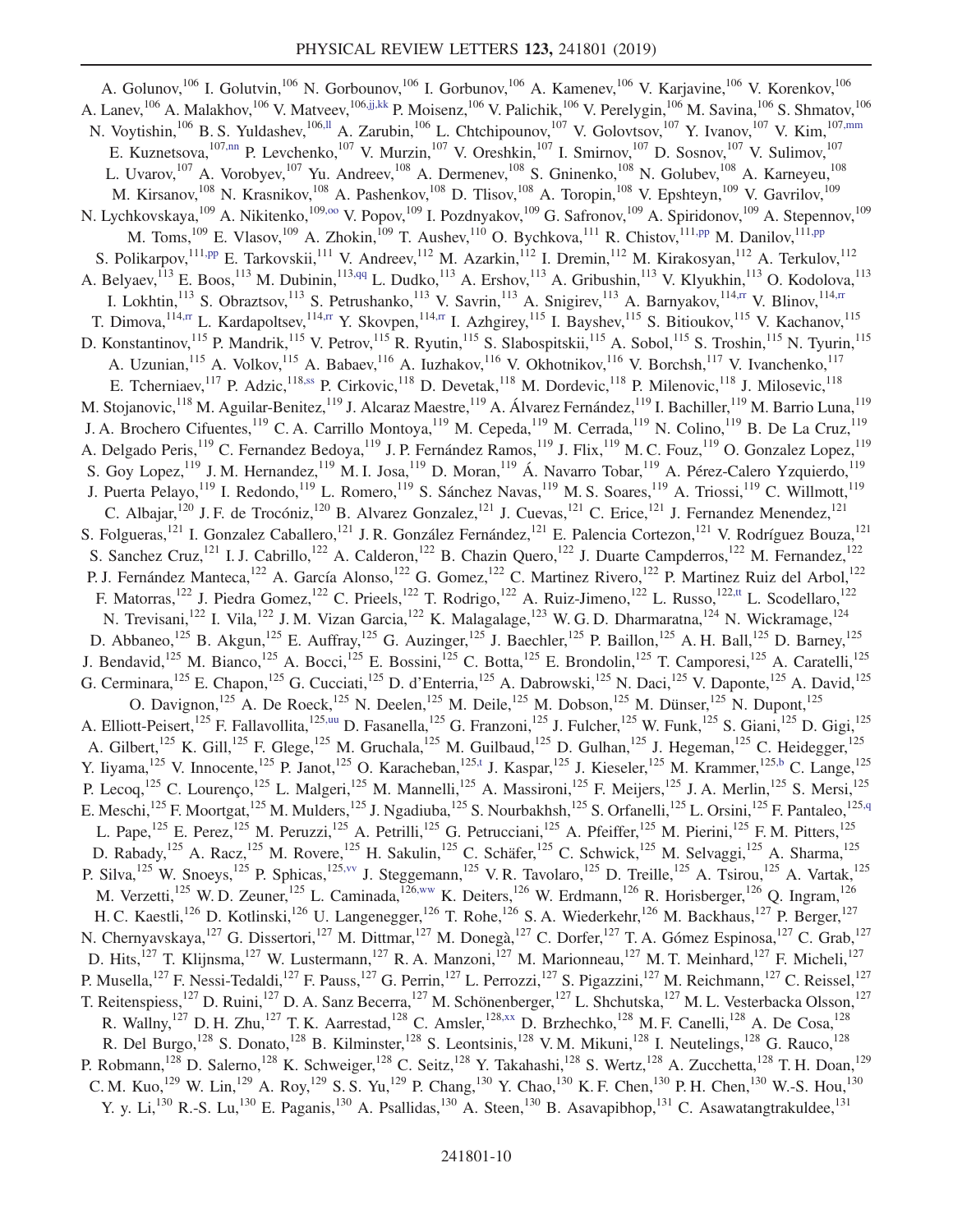<span id="page-10-11"></span><span id="page-10-10"></span><span id="page-10-9"></span><span id="page-10-8"></span><span id="page-10-7"></span><span id="page-10-6"></span><span id="page-10-5"></span><span id="page-10-4"></span><span id="page-10-3"></span><span id="page-10-2"></span><span id="page-10-1"></span><span id="page-10-0"></span>N. Srimanobhas,<sup>131</sup> N. Suwonjandee,<sup>131</sup> A. Bat,<sup>132</sup> F. Boran,<sup>132</sup> S. Cerci,<sup>13[2,yy](#page-16-41)</sup> S. Damarseckin,<sup>13[2,zz](#page-16-42)</sup> Z. S. Demiroglu,<sup>132</sup> F. Dolek,<sup>132</sup> C. Dozen,<sup>132</sup> I. Dumanoglu,<sup>132</sup> G. Gokbulut,<sup>132</sup> E. Gurpinar Guler,<sup>13[2,aaa](#page-16-43)</sup> Y. Guler,<sup>132</sup> I. Hos,<sup>13[2,bbb](#page-16-44)</sup> C. Isik,<sup>132</sup> E. E. Kangal,<sup>132[,ccc](#page-16-45)</sup> O. Kara,<sup>132</sup> A. Kayis Topaksu,<sup>132</sup> U. Kiminsu,<sup>132</sup> M. Oglakci,<sup>132</sup> G. Onengut,<sup>132</sup> K. Ozdemir,<sup>132[,ddd](#page-16-46)</sup> S. Ozturk,<sup>13[2,eee](#page-16-47)</sup> A. E. Simsek,<sup>132</sup> D. Sunar Cerci,<sup>132[,yy](#page-16-41)</sup> U. G. Tok,<sup>132</sup> S. Turkcapar,<sup>132</sup> I. S. Zorbakir,<sup>132</sup> C. Zorbilmez,<sup>132</sup> B. Isildak,<sup>13[3,fff](#page-16-48)</sup> G. Karapinar,<sup>133[,ggg](#page-16-49)</sup> M. Yalvac,<sup>133</sup> I. O. Atakisi,<sup>134</sup> E. Gülmez,<sup>134</sup> M. Kaya,<sup>13[4,hhh](#page-16-50)</sup> O. Kaya,<sup>134[,iii](#page-16-51)</sup> B. Kaynak,<sup>134</sup> Ö. Özçelik,<sup>134</sup> S. Tekten,<sup>134</sup> E. A. Yetkin,<sup>134[,jjj](#page-16-52)</sup> A. Cakir,<sup>135</sup> Y. Komurcu,<sup>135</sup> S. Sen,<sup>13[5,kkk](#page-16-53)</sup> S. Ozkorucuklu,<sup>136</sup> B. Grynyov,<sup>137</sup> L. Levchuk,<sup>138</sup> F. Ball,<sup>139</sup> E. Bhal,<sup>139</sup> S. Bologna,<sup>139</sup> J. J. Brooke,<sup>139</sup> D. Burns,<sup>139</sup> E. Clement,<sup>139</sup> D. Cussans,<sup>139</sup> H. Flacher,<sup>139</sup> J. Goldstein,<sup>139</sup> G. P. Heath,<sup>139</sup> H. F. Heath,<sup>139</sup> L. Kreczko,<sup>139</sup> S. Paramesvaran,<sup>139</sup> B. Penning,<sup>139</sup> T. Sakuma,<sup>139</sup> S. Seif El Nasr-Storey, <sup>139</sup> D. Smith, <sup>139</sup> V. J. Smith, <sup>139</sup> J. Taylor, <sup>139</sup> A. Titterton, <sup>139</sup> K. W. Bell, <sup>140</sup> A. Belyaev, <sup>14[0,lll](#page-16-54)</sup> C. Brew, <sup>140</sup> R. M. Brown,<sup>140</sup> D. Cieri,<sup>140</sup> D. J. A. Cockerill,<sup>140</sup> J. A. Coughlan,<sup>140</sup> K. Harder,<sup>140</sup> S. Harper,<sup>140</sup> J. Linacre,<sup>140</sup> K. Manolopoulos,  $^{140}$  D. M. Newbold,  $^{140}$  E. Olaiya,  $^{140}$  D. Petyt,  $^{140}$  T. Reis,  $^{140}$  T. Schuh,  $^{140}$ C. H. Shepherd-Themistocleous,<sup>140</sup> A. Thea,<sup>140</sup> I. R. Tomalin,<sup>140</sup> T. Williams,<sup>140</sup> W. J. Womersley,<sup>140</sup> R. Bainbridge,<sup>141</sup> P. Bloch,<sup>141</sup> J. Borg,<sup>141</sup> S. Breeze,<sup>141</sup> O. Buchmuller,<sup>141</sup> A. Bundock,<sup>141</sup> Gurpreet Singh Chahal,<sup>141[,mmm](#page-16-55)</sup> D. Colling,<sup>141</sup> P. Dauncey,<sup>141</sup> G. Davies,<sup>141</sup> M. Della Negra,<sup>141</sup> R. Di Maria,<sup>141</sup> P. Everaerts,<sup>141</sup> G. Hall,<sup>141</sup> G. Iles,<sup>141</sup> T. James,<sup>141</sup> M. Komm,<sup>141</sup> C. Laner,<sup>141</sup> L. Lyons,<sup>141</sup> A.-M. Magnan,<sup>141</sup> S. Malik,<sup>141</sup> A. Martelli,<sup>141</sup> V. Milosevic,<sup>141</sup> J. Nash,<sup>141[,nnn](#page-16-56)</sup> V. Palladino,<sup>141</sup> M. Pesaresi,<sup>141</sup> D. M. Raymond,<sup>141</sup> A. Richards,<sup>141</sup> A. Rose,<sup>141</sup> E. Scott,<sup>141</sup> C. Seez,<sup>141</sup> A. Shtipliyski,<sup>141</sup> M. Stoye,<sup>141</sup> T. Strebler,<sup>141</sup> S. Summers,<sup>141</sup> A. Tapper,<sup>141</sup> K. Uchida,<sup>141</sup> T. Virdee,<sup>141[,q](#page-16-9)</sup> N. Wardle,<sup>141</sup> D. Winterbottom,<sup>141</sup> J. Wright,<sup>141</sup> A. G. Zecchinelli,<sup>141</sup> S. C. Zenz,<sup>141</sup> J. E. Cole,<sup>142</sup> P. R. Hobson,<sup>142</sup> A. Khan,<sup>142</sup> P. Kyberd,<sup>142</sup> C. K. Mackay,<sup>142</sup> A. Morton, <sup>142</sup> I. D. Reid, <sup>142</sup> L. Teodorescu, <sup>142</sup> S. Zahid, <sup>142</sup> K. Call, <sup>143</sup> J. Dittmann, <sup>143</sup> K. Hatakeyama, <sup>143</sup> C. Madrid, <sup>143</sup> B. McMaster,<sup>143</sup> N. Pastika,<sup>143</sup> C. Smith,<sup>143</sup> R. Bartek,<sup>144</sup> A. Dominguez,<sup>144</sup> R. Uniyal,<sup>144</sup> A. Buccilli,<sup>145</sup> S. I. Cooper,<sup>145</sup> C. Henderson,<sup>145</sup> P. Rumerio,<sup>145</sup> C. West,<sup>145</sup> D. Arcaro,<sup>146</sup> T. Bose,<sup>146</sup> Z. Demiragli,<sup>146</sup> D. Gastler,<sup>146</sup> S. Girgis,<sup>146</sup> D. Pinna,  $^{146}$  C. Richardson,  $^{146}$  J. Rohlf,  $^{146}$  D. Sperka,  $^{146}$  I. Suarez,  $^{146}$  L. Sulak,  $^{146}$  D. Zou,  $^{146}$  G. Benelli,  $^{147}$  B. Burkle,  $^{147}$ X. Coubez,  $^{147}$  D. Cutts,  $^{147}$  Y. t. Duh,  $^{147}$  M. Hadley,  $^{147}$  J. Hakala,  $^{147}$  U. Heintz,  $^{147}$  J. M. Hogan,  $^{147,000}$  K. H. M. Kwok,  $^{147}$ E. Laird,<sup>147</sup> G. Landsberg,<sup>147</sup> J. Lee,<sup>147</sup> Z. Mao,<sup>147</sup> M. Narain,<sup>147</sup> S. Sagir,<sup>147[,ppp](#page-17-0)</sup> R. Syarif,<sup>147</sup> E. Usai,<sup>147</sup> D. Yu,<sup>147</sup> R. Band,<sup>148</sup> C. Brainerd,<sup>148</sup> R. Breedon,<sup>148</sup> M. Calderon De La Barca Sanchez,<sup>148</sup> M. Chertok,<sup>148</sup> J. Conway,<sup>148</sup> R. Conway,<sup>148</sup> P. T. Cox, <sup>148</sup> R. Erbacher, <sup>148</sup> C. Flores, <sup>148</sup> G. Funk, <sup>148</sup> F. Jensen, <sup>148</sup> W. Ko, <sup>148</sup> O. Kukral, <sup>148</sup> R. Lander, <sup>148</sup> M. Mulhearn, <sup>148</sup> D. Pellett,<sup>148</sup> J. Pilot,<sup>148</sup> M. Shi,<sup>148</sup> D. Stolp,<sup>148</sup> D. Taylor,<sup>148</sup> K. Tos,<sup>148</sup> M. Tripathi,<sup>148</sup> Z. Wang,<sup>148</sup> F. Zhang,<sup>148</sup> M. Bachtis,<sup>149</sup> C. Bravo,<sup>149</sup> R. Cousins,<sup>149</sup> A. Dasgupta,<sup>149</sup> A. Florent,<sup>149</sup> J. Hauser,<sup>149</sup> M. Ignatenko,<sup>149</sup> N. Mccoll,<sup>149</sup> W. A. Nash,<sup>149</sup> S. Regnard,<sup>149</sup> D. Saltzberg,<sup>149</sup> C. Schnaible,<sup>149</sup> B. Stone,<sup>149</sup> V. Valuev,<sup>149</sup> K. Burt,<sup>150</sup> R. Clare,<sup>150</sup> J. W. Gary,<sup>150</sup> S. M. A. Ghiasi Shirazi,<sup>150</sup> G. Hanson,<sup>150</sup> G. Karapostoli,<sup>150</sup> E. Kennedy,<sup>150</sup> O. R. Long,<sup>150</sup> M. Olmedo Negrete,<sup>150</sup> M. I. Paneva,<sup>150</sup> W. Si,<sup>150</sup> L. Wang,<sup>150</sup> H. Wei,<sup>150</sup> S. Wimpenny,<sup>150</sup> B. R. Yates,<sup>150</sup> Y. Zhang,<sup>150</sup> J. G. Branson,<sup>151</sup> P. Chang,<sup>151</sup> S. Cittolin,<sup>151</sup> M. Derdzinski,<sup>151</sup> R. Gerosa,<sup>151</sup> D. Gilbert,<sup>151</sup> B. Hashemi,<sup>151</sup> D. Klein,<sup>151</sup> V. Krutelyov,<sup>151</sup> J. Letts,<sup>151</sup> M. Masciovecchio,<sup>151</sup> S. May,<sup>151</sup> S. Padhi,<sup>151</sup> M. Pieri,<sup>151</sup> V. Sharma,<sup>151</sup> M. Tadel,<sup>151</sup> F. Würthwein,<sup>151</sup> A. Yagil,<sup>151</sup> G. Zevi Della Porta,<sup>151</sup> N. Amin,<sup>152</sup> R. Bhandari,<sup>152</sup> C. Campagnari,<sup>152</sup> M. Citron,<sup>152</sup> V. Dutta,<sup>152</sup> M. Franco Sevilla,<sup>152</sup> L. Gouskos,<sup>152</sup> J. Incandela,<sup>152</sup> B. Marsh,<sup>152</sup> H. Mei,<sup>152</sup> A. Ovcharova,<sup>152</sup> H. Qu,<sup>152</sup> J. Richman,<sup>152</sup> U. Sarica,<sup>152</sup> D. Stuart,<sup>152</sup> S. Wang,<sup>152</sup> J. Yoo,<sup>152</sup> D. Anderson,<sup>153</sup> A. Bornheim,<sup>153</sup> O. Cerri,<sup>153</sup> I. Dutta,<sup>153</sup> J. M. Lawhorn,<sup>153</sup> N. Lu,<sup>153</sup> J. Mao,<sup>153</sup> H. B. Newman,<sup>153</sup> T. Q. Nguyen,<sup>153</sup> J. Pata,<sup>153</sup> M. Spiropulu,<sup>153</sup> J. R. Vlimant,<sup>153</sup> S. Xie,<sup>153</sup> Z. Zhang,<sup>153</sup> R. Y. Zhu,<sup>153</sup> M. B. Andrews,<sup>154</sup> T. Ferguson,<sup>154</sup> T. Mudholkar,<sup>154</sup> M. Paulini,<sup>154</sup> M. Sun,<sup>154</sup> I. Vorobiev,<sup>154</sup> M. Weinberg,<sup>154</sup> J. P. Cumalat,<sup>155</sup> W. T. Ford,<sup>155</sup> A. Johnson,<sup>155</sup> E. MacDonald,<sup>155</sup> T. Mulholland,<sup>155</sup> R. Patel,<sup>155</sup> A. Perloff,<sup>155</sup> K. Stenson,<sup>155</sup> K. A. Ulmer,<sup>155</sup> S. R. Wagner,<sup>155</sup> J. Alexander,<sup>156</sup> J. Chaves,<sup>156</sup> Y. Cheng,<sup>156</sup> J. Chu,<sup>156</sup> A. Datta,<sup>156</sup> A. Frankenthal,<sup>156</sup> K. Mcdermott,<sup>156</sup> N. Mirman,<sup>156</sup> J. R. Patterson,<sup>156</sup> D. Quach,<sup>156</sup> A. Rinkevicius,<sup>156[,qqq](#page-17-1)</sup> A. Ryd,<sup>156</sup> S.M. Tan,<sup>156</sup> Z. Tao,<sup>156</sup> J. Thom,<sup>156</sup> P. Wittich,<sup>156</sup> M. Zientek,<sup>156</sup> S. Abdullin,<sup>157</sup> M. Albrow,<sup>157</sup> M. Alyari,<sup>157</sup> G. Apollinari,<sup>157</sup> A. Apresyan,<sup>157</sup> A. Apyan,<sup>157</sup> S. Banerjee,<sup>157</sup> L. A. T. Bauerdick,<sup>157</sup> A. Beretvas,<sup>157</sup> J. Berryhill,<sup>157</sup> P. C. Bhat,<sup>157</sup> K. Burkett,<sup>157</sup> J. N. Butler,<sup>157</sup> A. Canepa,<sup>157</sup> G. B. Cerati,<sup>157</sup> H. W. K. Cheung,<sup>157</sup> F. Chlebana,<sup>157</sup> M. Cremonesi,<sup>157</sup> J. Duarte,<sup>157</sup> V. D. Elvira,<sup>157</sup> J. Freeman,<sup>157</sup> Z. Gecse,<sup>157</sup> E. Gottschalk,<sup>157</sup> L. Gray,<sup>157</sup> D. Green,<sup>157</sup> S. Grünendahl,<sup>157</sup> O. Gutsche,<sup>157</sup> Allison Reinsvold Hall,<sup>157</sup> J. Hanlon,<sup>157</sup> R. M. Harris,<sup>157</sup> S. Hasegawa,<sup>157</sup> R. Heller,<sup>157</sup> J. Hirschauer,<sup>157</sup> B. Jayatilaka,<sup>157</sup> S. Jindariani,<sup>157</sup> M. Johnson,<sup>157</sup> U. Joshi,<sup>157</sup> B. Klima, <sup>157</sup> M. J. Kortelainen, <sup>157</sup> B. Kreis, <sup>157</sup> S. Lammel, <sup>157</sup> J. Lewis, <sup>157</sup> D. Lincoln, <sup>157</sup> R. Lipton, <sup>157</sup> M. Liu, <sup>157</sup> T. Liu, <sup>157</sup> J. Lykken,<sup>157</sup> K. Maeshima,<sup>157</sup> J. M. Marraffino,<sup>157</sup> D. Mason,<sup>157</sup> P. McBride,<sup>157</sup> P. Merkel,<sup>157</sup> S. Mrenna,<sup>157</sup> S. Nahn,<sup>157</sup>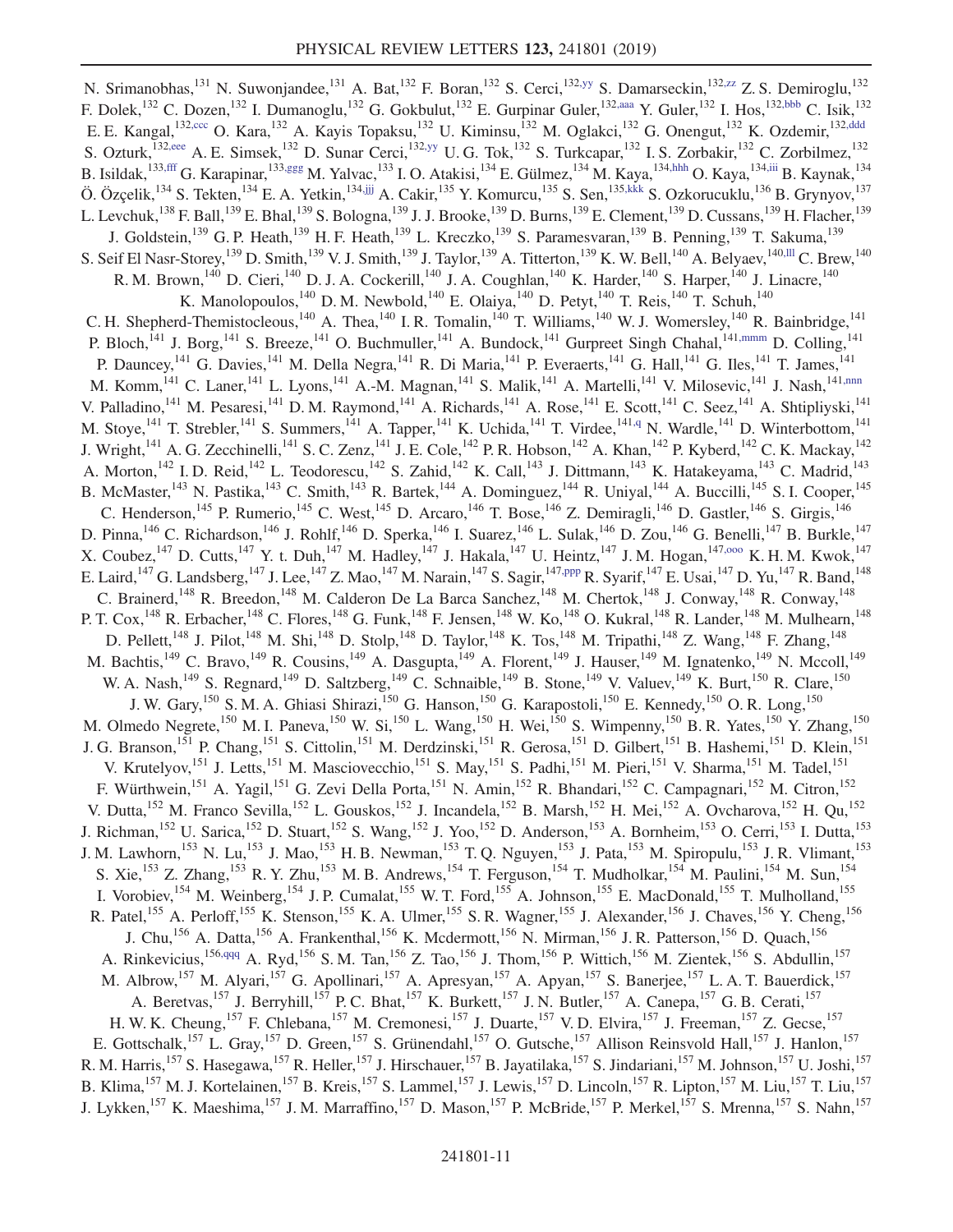<span id="page-11-1"></span><span id="page-11-0"></span>V. O'Dell,<sup>157</sup> V. Papadimitriou,<sup>157</sup> K. Pedro,<sup>157</sup> C. Pena,<sup>157</sup> G. Rakness,<sup>157</sup> F. Ravera,<sup>157</sup> L. Ristori,<sup>157</sup> B. Schneider,<sup>157</sup> E. Sexton-Kennedy,<sup>157</sup> N. Smith,<sup>157</sup> A. Soha,<sup>157</sup> W. J. Spalding,<sup>157</sup> L. Spiegel,<sup>157</sup> S. Stoynev,<sup>157</sup> J. Strait,<sup>157</sup> N. Strobbe,<sup>157</sup> L. Taylor,<sup>157</sup> S. Tkaczyk,<sup>157</sup> N. V. Tran,<sup>157</sup> L. Uplegger,<sup>157</sup> E. W. Vaandering,<sup>157</sup> C. Vernieri,<sup>157</sup> M. Verzocchi,<sup>157</sup> R. Vidal,<sup>157</sup> M. Wang, <sup>157</sup> H. A. Weber, <sup>157</sup> D. Acosta, <sup>158</sup> P. Avery, <sup>158</sup> P. Bortignon, <sup>158</sup> D. Bourilkov, <sup>158</sup> A. Brinkerhoff, <sup>158</sup> L. Cadamuro, <sup>158</sup> A. Carnes,<sup>158</sup> V. Cherepanov,<sup>158</sup> D. Curry,<sup>158</sup> F. Errico,<sup>158</sup> R. D. Field,<sup>158</sup> S. V. Gleyzer,<sup>158</sup> B. M. Joshi,<sup>158</sup> M. Kim,<sup>158</sup> J. Konigsberg,<sup>158</sup> A. Korytov,<sup>158</sup> K. H. Lo,<sup>158</sup> P. Ma,<sup>158</sup> K. Matchev,<sup>158</sup> N. Menendez,<sup>158</sup> G. Mitselmakher,<sup>158</sup> D. Rosenzweig,<sup>158</sup> K. Shi,<sup>158</sup> J. Wang,<sup>158</sup> S. Wang,<sup>158</sup> X. Zuo,<sup>158</sup> Y. R. Joshi,<sup>159</sup> T. Adams,<sup>160</sup> A. Askew,<sup>160</sup> S. Hagopian,<sup>160</sup> V. Hagopian,<sup>160</sup> K. F. Johnson,<sup>160</sup> R. Khurana,<sup>160</sup> T. Kolberg,<sup>160</sup> G. Martinez,<sup>160</sup> T. Perry,<sup>160</sup> H. Prosper,<sup>160</sup> C. Schiber,<sup>160</sup> R. Yohay,<sup>160</sup> J. Zhang,<sup>160</sup> M. M. Baarmand,<sup>161</sup> V. Bhopatkar,<sup>161</sup> M. Hohlmann,<sup>161</sup> D. Noonan,<sup>161</sup> M. Rahmani,<sup>161</sup> M. Saunders,<sup>161</sup> F. Yumiceva,<sup>161</sup> M. R. Adams,<sup>162</sup> L. Apanasevich,<sup>162</sup> D. Berry,<sup>162</sup> R. R. Betts,<sup>162</sup> R. Cavanaugh,<sup>162</sup> X. Chen,<sup>162</sup> S. Dittmer,<sup>162</sup> O. Evdokimov,<sup>162</sup> C. E. Gerber,<sup>162</sup> D. A. Hangal,<sup>162</sup> D. J. Hofman,<sup>162</sup> K. Jung,<sup>162</sup> C. Mills,<sup>162</sup> T. Roy, <sup>162</sup> M. B. Tonjes, <sup>162</sup> N. Varelas, <sup>162</sup> H. Wang, <sup>162</sup> X. Wang, <sup>162</sup> Z. Wu, <sup>162</sup> M. Alhusseini, <sup>163</sup> B. Bilki, <sup>163[,aaa](#page-16-43)</sup> W. Clarida, <sup>163</sup> K. Dilsiz,<sup>163,rr</sup> S. Durgut,<sup>163</sup> R. P. Gandrajula,<sup>163</sup> M. Haytmyradov,<sup>163</sup> V. Khristenko,<sup>163</sup> O. K. Köseyan,<sup>163</sup> J.-P. Merlo,<sup>163</sup> A. Mestvirishvili,<sup>163[,sss](#page-17-3)</sup> A. Moeller,<sup>163</sup> J. Nachtman,<sup>163</sup> H. Ogul,<sup>16[3,ttt](#page-17-4)</sup> Y. Onel,<sup>163</sup> F. Ozok,<sup>16[3,uuu](#page-17-5)</sup> A. Penzo,<sup>163</sup> C. Snyder,<sup>163</sup> E. Tiras,<sup>163</sup> J. Wetzel,<sup>163</sup> B. Blumenfeld,<sup>164</sup> A. Cocoros,<sup>164</sup> N. Eminizer,<sup>164</sup> D. Fehling,<sup>164</sup> L. Feng,<sup>164</sup> A. V. Gritsan,<sup>164</sup> W. T. Hung, <sup>164</sup> P. Maksimovic, <sup>164</sup> J. Roskes, <sup>164</sup> M. Swartz, <sup>164</sup> M. Xiao, <sup>164</sup> C. Baldenegro Barrera, <sup>165</sup> P. Baringer, <sup>165</sup> A. Bean,<sup>165</sup> S. Boren,<sup>165</sup> J. Bowen,<sup>165</sup> A. Bylinkin,<sup>165</sup> T. Isidori,<sup>165</sup> S. Khalil,<sup>165</sup> J. King,<sup>165</sup> G. Krintiras,<sup>165</sup> A. Kropivnitskaya, <sup>165</sup> C. Lindsey, <sup>165</sup> D. Majumder, <sup>165</sup> W. Mcbrayer, <sup>165</sup> N. Minafra, <sup>165</sup> M. Murray, <sup>165</sup> C. Rogan, <sup>165</sup> C. Royon,<sup>165</sup> S. Sanders,<sup>165</sup> E. Schmitz,<sup>165</sup> J. D. Tapia Takaki,<sup>165</sup> Q. Wang,<sup>165</sup> J. Williams,<sup>165</sup> G. Wilson,<sup>165</sup> S. Duric,<sup>166</sup> A. Ivanov,<sup>166</sup> K. Kaadze,<sup>166</sup> D. Kim,<sup>166</sup> Y. Maravin,<sup>166</sup> D. R. Mendis,<sup>166</sup> T. Mitchell,<sup>166</sup> A. Modak,<sup>166</sup> A. Mohammadi,<sup>166</sup> F. Rebassoo, <sup>167</sup> D. Wright, <sup>167</sup> A. Baden, <sup>168</sup> O. Baron, <sup>168</sup> A. Belloni, <sup>168</sup> S. C. Eno, <sup>168</sup> Y. Feng, <sup>168</sup> N. J. Hadley, <sup>168</sup> S. Jabeen, <sup>168</sup> G. Y. Jeng,<sup>168</sup> R. G. Kellogg,<sup>168</sup> J. Kunkle,<sup>168</sup> A. C. Mignerey,<sup>168</sup> S. Nabili,<sup>168</sup> F. Ricci-Tam,<sup>168</sup> M. Seidel,<sup>168</sup> Y. H. Shin,<sup>168</sup> A. Skuja, <sup>168</sup> S. C. Tonwar, <sup>168</sup> K. Wong, <sup>168</sup> D. Abercrombie, <sup>169</sup> B. Allen, <sup>169</sup> A. Baty, <sup>169</sup> R. Bi, <sup>169</sup> S. Brandt, <sup>169</sup> W. Busza, <sup>169</sup> I. A. Cali, <sup>169</sup> M. D'Alfonso, <sup>169</sup> G. Gomez Ceballos, <sup>169</sup> M. Goncharov, <sup>169</sup> P. Harris, <sup>169</sup> D. Hsu, <sup>169</sup> M. Hu, <sup>169</sup> M. Klute, <sup>169</sup> D. Kovalskyi,<sup>169</sup> Y.-J. Lee,<sup>169</sup> P. D. Luckey,<sup>169</sup> B. Maier,<sup>169</sup> A. C. Marini,<sup>169</sup> C. Mcginn,<sup>169</sup> C. Mironov,<sup>169</sup> S. Narayanan,<sup>169</sup> X. Niu,  $^{169}$  C. Paus,  $^{169}$  D. Rankin,  $^{169}$  C. Roland,  $^{169}$  G. Roland,  $^{169}$  Z. Shi,  $^{169}$  G. S. F. Stephans,  $^{169}$  K. Sumorok,  $^{169}$  K. Tatar,  $^{169}$ D. Velicanu,<sup>169</sup> J. Wang,<sup>169</sup> T.W. Wang,<sup>169</sup> B. Wyslouch,<sup>169</sup> A.C. Benvenuti,<sup>17[0,a](#page-15-0)</sup> R.M. Chatterjee,<sup>170</sup> A. Evans,<sup>170</sup> S. Guts,<sup>170</sup> P. Hansen,<sup>170</sup> J. Hiltbrand,<sup>170</sup> S. Kalafut,<sup>170</sup> Y. Kubota,<sup>170</sup> Z. Lesko,<sup>170</sup> J. Mans,<sup>170</sup> R. Rusack,<sup>170</sup> M. A. Wadud,<sup>170</sup> J. G. Acosta, <sup>171</sup> S. Oliveros, <sup>171</sup> K. Bloom, <sup>172</sup> D. R. Claes, <sup>172</sup> C. Fangmeier, <sup>172</sup> L. Finco, <sup>172</sup> F. Golf, <sup>172</sup> R. Gonzalez Suarez, <sup>172</sup> R. Kamalieddin,<sup>172</sup> I. Kravchenko,<sup>172</sup> J. E. Siado,<sup>172</sup> G. R. Snow,<sup>172</sup> B. Stieger,<sup>172</sup> G. Agarwal,<sup>173</sup> C. Harrington,<sup>173</sup> I. Iashvili,<sup>173</sup> A. Kharchilava,<sup>173</sup> C. Mclean,<sup>173</sup> D. Nguyen,<sup>173</sup> A. Parker,<sup>173</sup> J. Pekkanen,<sup>173</sup> S. Rappoccio,<sup>173</sup> B. Roozbahani,<sup>173</sup> G. Alverson,<sup>174</sup> E. Barberis,<sup>174</sup> C. Freer,<sup>174</sup> Y. Haddad,<sup>174</sup> A. Hortiangtham,<sup>174</sup> G. Madigan,<sup>174</sup> D. M. Morse,<sup>174</sup> T. Orimoto,<sup>174</sup> L. Skinnari,<sup>174</sup> A. Tishelman-Charny,<sup>174</sup> T. Wamorkar,<sup>174</sup> B. Wang,<sup>174</sup> A. Wisecarver,<sup>174</sup> D. Wood,  $^{174}$  S. Bhattacharya,  $^{175}$  J. Bueghly,  $^{175}$  T. Gunter,  $^{175}$  K. A. Hahn,  $^{175}$  N. Odell,  $^{175}$  M. H. Schmitt,  $^{175}$  K. Sung,  $^{175}$ M. Trovato, <sup>175</sup> M. Velasco, <sup>175</sup> R. Bucci, <sup>176</sup> N. Dev, <sup>176</sup> R. Goldouzian, <sup>176</sup> M. Hildreth, <sup>176</sup> K. Hurtado Anampa, <sup>176</sup> C. Jessop,<sup>176</sup> D. J. Karmgard,<sup>176</sup> K. Lannon,<sup>176</sup> W. Li,<sup>176</sup> N. Loukas,<sup>176</sup> N. Marinelli,<sup>176</sup> I. Mcalister,<sup>176</sup> F. Meng,<sup>176</sup> C. Mueller, <sup>176</sup> Y. Musienko, <sup>17[6,jj](#page-16-27)</sup> M. Planer, <sup>176</sup> R. Ruchti, <sup>176</sup> P. Siddireddy, <sup>176</sup> G. Smith, <sup>176</sup> S. Taroni, <sup>176</sup> M. Wayne, <sup>176</sup> A. Wightman,<sup>176</sup> M. Wolf,<sup>176</sup> A. Woodard,<sup>176</sup> J. Alimena,<sup>177</sup> B. Bylsma,<sup>177</sup> L. S. Durkin,<sup>177</sup> S. Flowers,<sup>177</sup> B. Francis,<sup>177</sup> C. Hill,<sup>177</sup> W. Ji,<sup>177</sup> A. Lefeld,<sup>177</sup> T. Y. Ling,<sup>177</sup> B. L. Winer,<sup>177</sup> S. Cooperstein,<sup>178</sup> G. Dezoort,<sup>178</sup> P. Elmer,<sup>178</sup> J. Hardenbrook,<sup>178</sup> N. Haubrich,<sup>178</sup> S. Higginbotham,<sup>178</sup> A. Kalogeropoulos,<sup>178</sup> S. Kwan,<sup>178</sup> D. Lange,<sup>178</sup> M. T. Lucchini,<sup>178</sup> J. Luo,<sup>178</sup> D. Marlow,<sup>178</sup> K. Mei,<sup>178</sup> I. Ojalvo,<sup>178</sup> J. Olsen,<sup>178</sup> C. Palmer,<sup>178</sup> P. Piroué,<sup>178</sup> J. Salfeld-Nebgen,<sup>178</sup> D. Stickland,<sup>178</sup> C. Tully,  $^{178}$  Z. Wang,  $^{178}$  S. Malik,  $^{179}$  S. Norberg,  $^{179}$  A. Barker,  $^{180}$  V. E. Barnes,  $^{180}$  S. Das,  $^{180}$  L. Gutay,  $^{180}$  M. Jones,  $^{180}$ A. W. Jung,<sup>180</sup> A. Khatiwada,<sup>180</sup> B. Mahakud,<sup>180</sup> D. H. Miller,<sup>180</sup> G. Negro,<sup>180</sup> N. Neumeister,<sup>180</sup> C. C. Peng,<sup>180</sup> S. Piperov,<sup>180</sup> H. Qiu,<sup>180</sup> J. F. Schulte,<sup>180</sup> J. Sun,<sup>180</sup> F. Wang,<sup>180</sup> R. Xiao,<sup>180</sup> W. Xie,<sup>180</sup> T. Cheng,<sup>181</sup> J. Dolen,<sup>181</sup> N. Parashar,<sup>181</sup> K. M. Ecklund,<sup>182</sup> S. Freed,<sup>182</sup> F. J. M. Geurts,<sup>182</sup> M. Kilpatrick,<sup>182</sup> Arun Kumar,<sup>182</sup> W. Li,<sup>182</sup> B. P. Padley,<sup>182</sup> R. Redjimi,<sup>182</sup> J. Roberts,<sup>182</sup> J. Rorie,<sup>182</sup> W. Shi,<sup>182</sup> A. G. Stahl Leiton,<sup>182</sup> Z. Tu,<sup>182</sup> A. Zhang,<sup>182</sup> A. Bodek,<sup>183</sup> P. de Barbaro, <sup>183</sup> R. Demina, <sup>183</sup> J. L. Dulemba, <sup>183</sup> C. Fallon, <sup>183</sup> T. Ferbel, <sup>183</sup> M. Galanti, <sup>183</sup> A. Garcia-Bellido, <sup>183</sup> J. Han, <sup>183</sup> O. Hindrichs,<sup>183</sup> A. Khukhunaishvili,<sup>183</sup> E. Ranken,<sup>183</sup> P. Tan,<sup>183</sup> R. Taus,<sup>183</sup> B. Chiarito,<sup>184</sup> J. P. Chou,<sup>184</sup> A. Gandrakota,<sup>184</sup> Y. Gershtein,<sup>184</sup> E. Halkiadakis,<sup>184</sup> A. Hart,<sup>184</sup> M. Heindl,<sup>184</sup> E. Hughes,<sup>184</sup> S. Kaplan,<sup>184</sup> S. Kyriacou,<sup>184</sup> I. Laflotte,<sup>184</sup>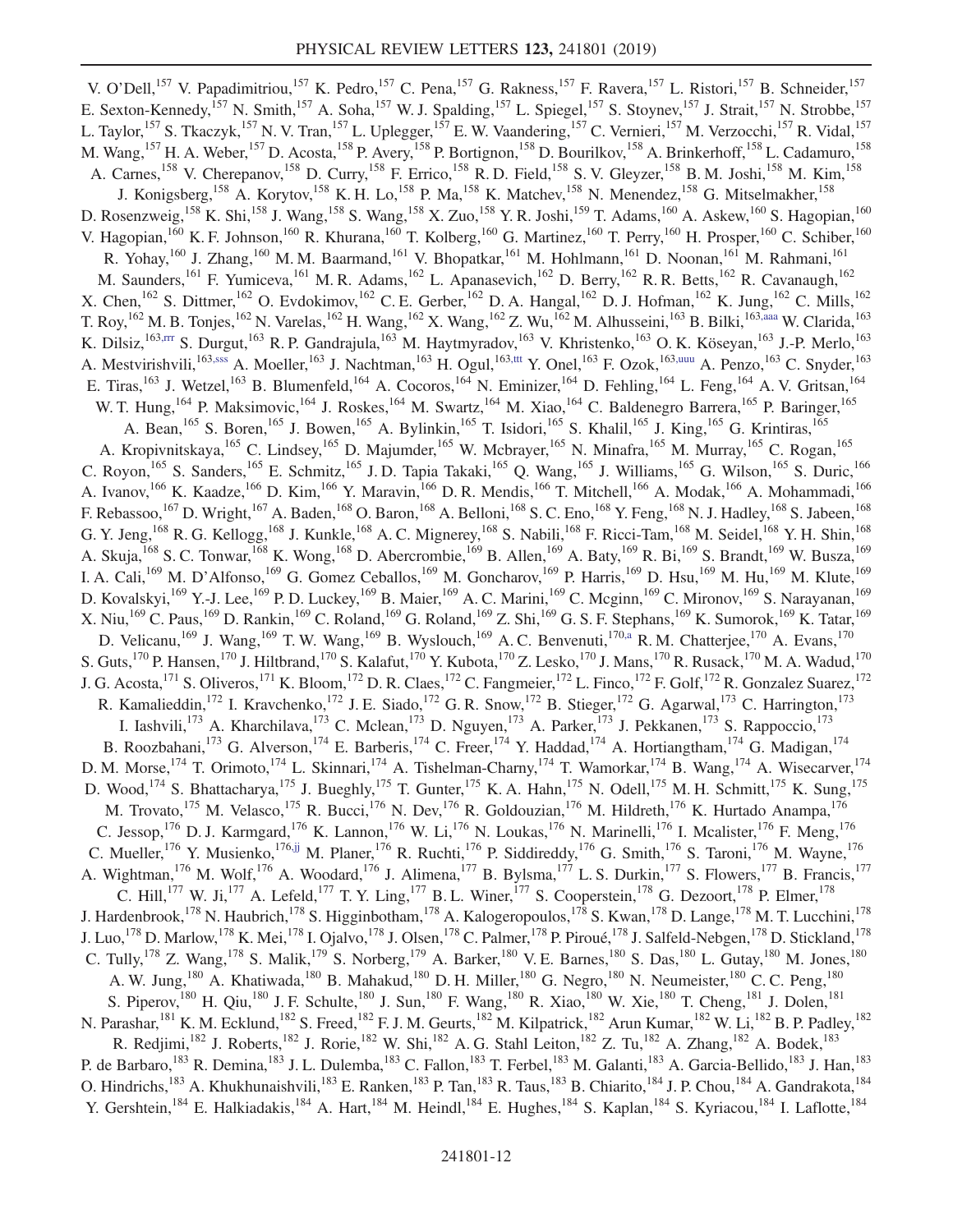<span id="page-12-2"></span><span id="page-12-1"></span><span id="page-12-0"></span>A. Lath,<sup>184</sup> R. Montalvo,<sup>184</sup> K. Nash,<sup>184</sup> M. Osherson,<sup>184</sup> H. Saka,<sup>184</sup> S. Salur,<sup>184</sup> S. Schnetzer,<sup>184</sup> D. Sheffield,<sup>184</sup> S. Somalwar, <sup>184</sup> R. Stone, <sup>184</sup> S. Thomas, <sup>184</sup> P. Thomassen, <sup>184</sup> H. Acharya, <sup>185</sup> A. G. Delannoy, <sup>185</sup> J. Heideman, <sup>185</sup> G. Riley, <sup>185</sup> S. Spanier,<sup>185</sup> O. Bouhali,<sup>186[,vvv](#page-17-6)</sup> A. Celik,<sup>186</sup> M. Dalchenko,<sup>186</sup> M. De Mattia,<sup>186</sup> A. Delgado,<sup>186</sup> S. Dildick,<sup>186</sup> R. Eusebi,<sup>186</sup> J. Gilmore, <sup>186</sup> T. Huang, <sup>186</sup> T. Kamon, <sup>18[6,www](#page-17-7)</sup> S. Luo, <sup>186</sup> D. Marley, <sup>186</sup> R. Mueller, <sup>186</sup> D. Overton, <sup>186</sup> L. Perniè, <sup>186</sup> D. Rathjens,<sup>186</sup> A. Safonov,<sup>186</sup> N. Akchurin,<sup>187</sup> J. Damgov,<sup>187</sup> F. De Guio,<sup>187</sup> S. Kunori,<sup>187</sup> K. Lamichhane,<sup>187</sup> S. W. Lee,<sup>187</sup> T. Mengke,<sup>187</sup> S. Muthumuni,<sup>187</sup> T. Peltola,<sup>187</sup> S. Undleeb,<sup>187</sup> I. Volobouev,<sup>187</sup> Z. Wang,<sup>187</sup> A. Whitbeck,<sup>187</sup> S. Greene,<sup>188</sup> A. Gurrola,<sup>188</sup> R. Janjam,<sup>188</sup> W. Johns,<sup>188</sup> C. Maguire,<sup>188</sup> A. Melo,<sup>188</sup> H. Ni,<sup>188</sup> K. Padeken,<sup>188</sup> F. Romeo,<sup>188</sup> P. Sheldon,<sup>188</sup> S. Tuo,<sup>188</sup> J. Velkovska,<sup>188</sup> M. Verweij,<sup>188</sup> M. W. Arenton,<sup>189</sup> P. Barria,<sup>189</sup> B. Cox,<sup>189</sup> G. Cummings,<sup>189</sup> R. Hirosky,<sup>189</sup> M. Joyce,<sup>189</sup> A. Ledovskoy,<sup>189</sup> C. Neu,<sup>189</sup> B. Tannenwald,<sup>189</sup> Y. Wang,<sup>189</sup> E. Wolfe,<sup>189</sup> F. Xia,<sup>189</sup> R. Harr,<sup>190</sup> P. E. Karchin,<sup>190</sup> N. Poudyal,<sup>190</sup> J. Sturdy,<sup>190</sup> P. Thapa,<sup>190</sup> S. Zaleski,<sup>190</sup> J. Buchanan,<sup>191</sup> C. Caillol,<sup>191</sup> D. Carlsmith,<sup>191</sup> S. Dasu,<sup>191</sup> I. De Bruyn,<sup>191</sup> L. Dodd,<sup>191</sup> F. Fiori,<sup>191</sup> C. Galloni,<sup>191</sup> B. Gomber,<sup>19[1,xxx](#page-17-8)</sup> M. Herndon,<sup>191</sup> A. Hervé,<sup>191</sup> U. Hussain,<sup>191</sup> P. Klabbers,<sup>191</sup> A. Lanaro,<sup>191</sup> A. Loeliger,<sup>191</sup> K. Long,<sup>191</sup> R. Loveless,<sup>191</sup> J. Madhusudanan Sreekala,<sup>191</sup> T. Ruggles,<sup>191</sup> A. Savin,<sup>191</sup> V. Sharma,<sup>191</sup> W. H. Smith,<sup>191</sup> D. Teague,<sup>191</sup> S. Trembath-reichert,<sup>191</sup> and N. Woods<sup>191</sup>

## (CMS Collaboration)

<sup>1</sup>Yerevan Physics Institute, Yerevan, Armenia

2 Institut für Hochenergiephysik, Wien, Austria

3 Institute for Nuclear Problems, Minsk, Belarus

<sup>4</sup>Universiteit Antwerpen, Antwerpen, Belgium

<sup>5</sup>Vrije Universiteit Brussel, Brussel, Belgium<br><sup>6</sup>Université Libre de Bruxelles, Bruxelles, Belgium  $6$ Université Libre de Bruxelles, Bruxelles, Belgium

 $^7$ Ghent University, Ghent, Belgium

 ${}^8$ Université Catholique de Louvain, Louvain-la-Neuve, Belgium  ${}^9$ Centro Brasileiro de Pesquisas Fisicas, Rio de Janeiro, Brazil

<sup>10</sup>Universidade do Estado do Rio de Janeiro, Rio de Janeiro, Brazil<br><sup>11a</sup>Universidade Estadual Paulista, São Paulo, Brazil<br><sup>11b</sup>Universidade Federal do ABC, São Paulo, Brazil<br><sup>12</sup>Institute for Nuclear Research and Nuclea

<sup>15</sup>Institute of High Energy Physics, Beijing, China<br><sup>16</sup>State Key Laboratory of Nuclear Physics and Technology, Peking University, Beijing, China<br><sup>17</sup>Tsinghua University, Beijing, China<br><sup>18</sup>Universidad de Los Andes, Bogo

<sup>24</sup>Charles University, Prague, Czech Republic<br><sup>25</sup>Escuela Politecnica Nacional, Quito, Ecuador<br><sup>26</sup>Universidad San Francisco de Quito, Quito, Ecuador<br><sup>27</sup>Academy of Scientific Research and Technology of the Arab Republic

Egyptian Network of High Energy Physics, Cairo, Egypt<br><sup>28</sup>National Institute of Chemical Physics and Biophysics, Tallinn, Estonia<br><sup>29</sup>Department of Physics, University of Helsinki, Helsinki, Finland<br><sup>30</sup>Helsinki Institute

<sup>33</sup>Laboratoire Leprince-Ringuet, Ecole polytechnique, CNRS/IN2P3, Université Paris-Saclay, Palaiseau, France<br><sup>34</sup>Université de Strasbourg, CNRS, IPHC UMR 7178, Strasbourg, France<br><sup>35</sup>Centre de Calcul de l'Institut Nation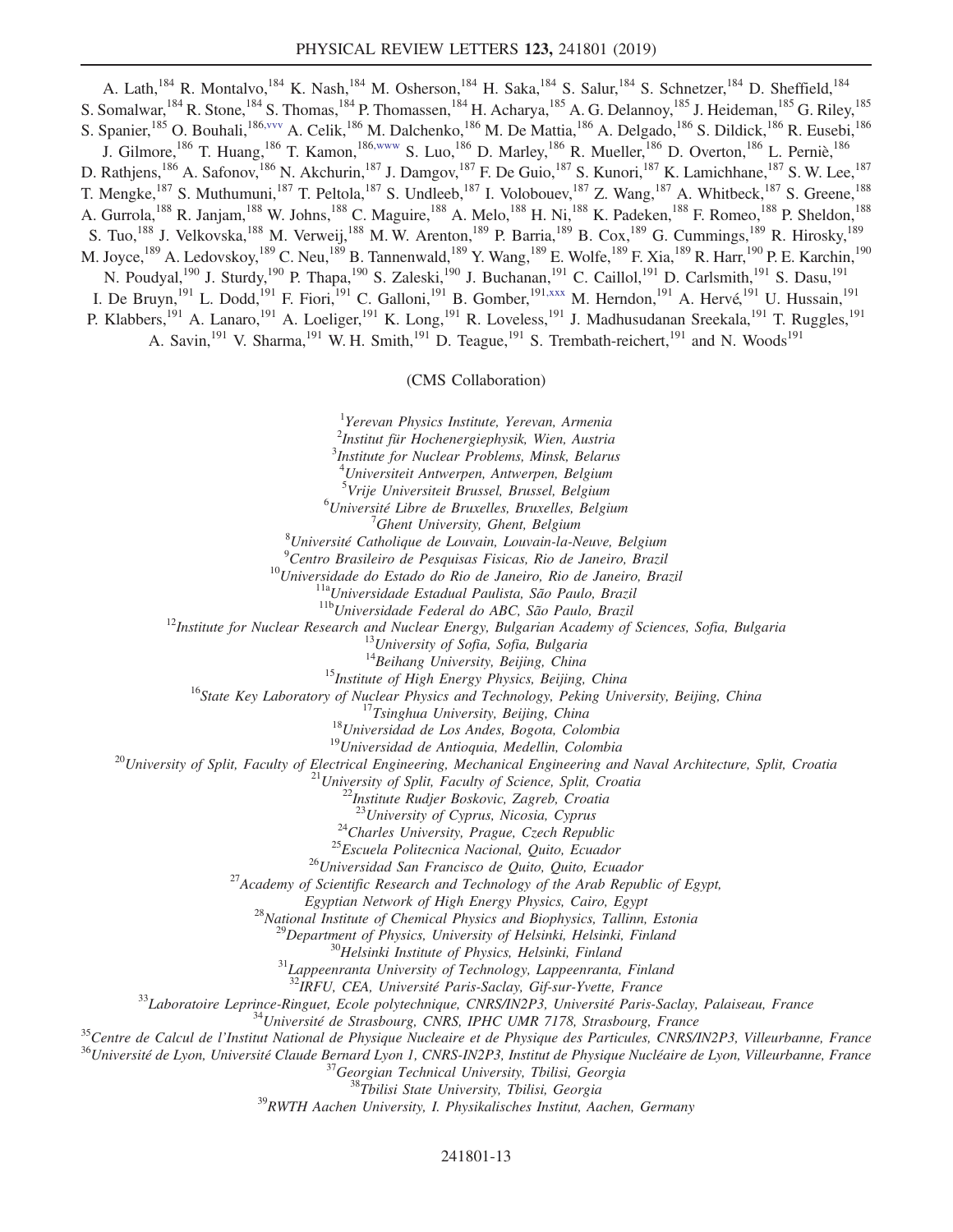<sup>40</sup>RWTH Aachen University, III. Physikalisches Institut A, Aachen, Germany <sup>41</sup>RWTH Aachen University, III. Physikalisches Institut B, Aachen, Germany  $\begin{array}{c} \begin{array}{c} \begin{array}{c} \begin{array}{c} \begin{array}{c} \begin{array}{c} \begin{array}{c} \end{array}{c} \end{array} & \begin{array}{c} \begin{array}{c} \end{array}{c} \end{array} & \begin{array}{c} \end{array} & \begin{array}{c} \end{array} & \begin{array}{c} \end{array} & \begin{array}{c} \end{array} & \begin{array}{c} \end{array} & \begin{array}{c} \end{array} & \begin{array}{c} \end{array} & \begin{array}{c} \end{array} & \end{array} & \begin{array}{c} \end{array} & \begin{array}{c} \$ <sup>556</sup>Panjab University, Chandigarh, India<br><sup>57</sup>University of Delhi, Delhi, India<br><sup>58</sup>Saha Institute of Nuclear Physics, HBNI, Kolkata,India <sup>59</sup>Indian Institute of Technology Madras, Madras, India<br><sup>60</sup>Bhabha Atomic Research Centre, Mumbai, India <sup>61</sup>Tata Institute of Fundamental Research-A, Mumbai, India  $^{62}$ Tata Institute of Fundamental Research-B, Mumbai, India  $63$ Indian Institute of Science Education and Research (IISER), Pune, India <sup>4</sup>Institute for Research in Fundamental Sciences (IPM), Tehran, Iran <sup>66</sup>University College Dublin, Dublin, Ireland <sup>66a</sup>INFN Sezione di Bari, Bari, Italy <sup>666</sup>Università di Bari, Bari, Italy <sup>66c</sup>Politecnico di Bari, Bari, Italy<br><sup>67a</sup>INFN Sezione di Bologna, Bologna, Italy <sup>67b</sup>Università di Bologna, Bologna, Italy <sup>68a</sup>INFN Sezione di Catania, Catania, Italy 68b Università di Catania, Catania, Italy  $^{69a}$ INFN Sezione di Firenze, Firenze, Italy<br> $^{69b}$ Università di Firenze, Firenze, Italy <sup>70</sup>INFN Laboratori Nazionali di Frascati, Frascati, Italy <sup>71a</sup>INFN Sezione di Genova, Genova, Italy <sup>71b</sup>Università di Genova, Genova, Italy <sup>72a</sup>INFN Sezione di Milano-Bicocca, Milano, Italy  $^{72b}$ Università di Milano-Bicocca, Milano, Italy <sup>73a</sup>INFN Sezione di Napoli, Napoli, Italy<br><sup>73b</sup>Università di Napoli 'Federico II', Napoli, Italy<br><sup>73</sup><sup>C</sup>Università della Basilicata, Potenza, Italy<br><sup>734</sup>Università G. Marconi, Roma, Italy<br><sup>74a</sup>INFN Sezione di Padova, Pad <sup>74c</sup>Università di Trento, Trento, Italy <sup>75a</sup>INFN Sezione di Pavia, Pavia, Italy <sup>75b</sup>Università di Pavia, Pavia, Italy <sup>76a</sup>INFN Sezione di Perugia, Perugia, Italy<br><sup>76b</sup>Università di Perugia, Perugia, Italy  $^{77a}NFN$  Sezione di Pisa, Pisa, Italy  $^{77b}Università$  di Pisa, Pisa, Italy <sup>77c</sup>Scuola Normale Superiore di Pisa, Pisa, Italy <sup>78a</sup>INFN Sezione di Roma, Rome, Italy <sup>78b</sup>Sapienza Università di Roma, Rome, Italy <sup>79a</sup>INFN Sezione di Torino, Torino, Italy <sup>79b</sup>Università di Torino, Torino, Italy <sup>79c</sup>Università del Piemonte Orientale, Novara, Italy  $\frac{80a}{NFN}$  Sezione di Trieste, Trieste, Italy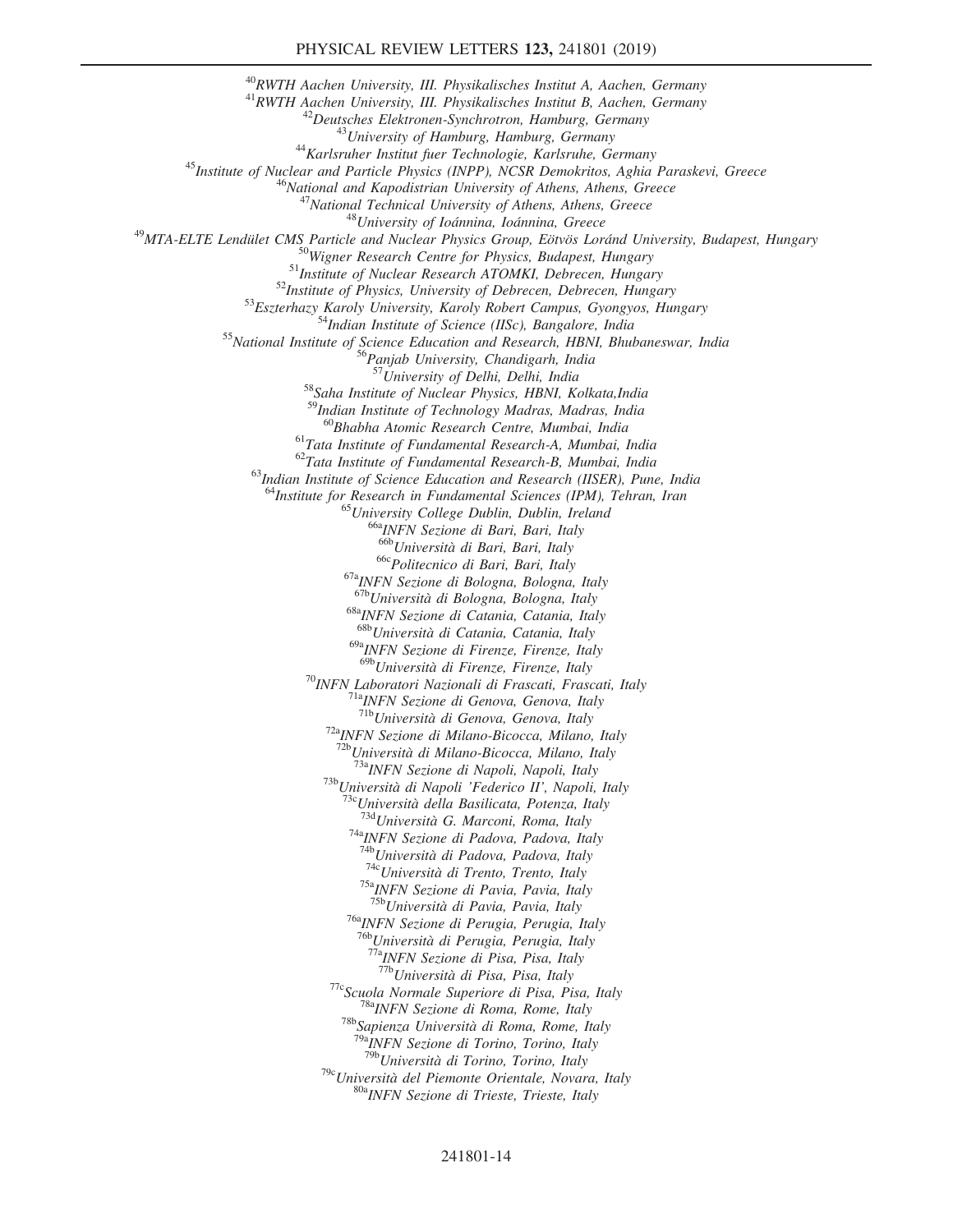## PHYSICAL REVIEW LETTERS 123, 241801 (2019)

 $^{80b}$ Università di Trieste, Trieste, Italy  $^{81}$ Kyungpook National University, Daegu, Korea  $^{82}$ Chonnam National University, Institute for Universe and Elementary Particles, Kwangju, Korea  $^{84}$ Korea University, Seo

<sup>85</sup>Kyung Hee University, Department of Physics<br><sup>86</sup>Sejong University, Seoul, Korea <sup>87</sup>Seoul National University, Seoul, Korea <sup>88</sup>University of Seoul, Seoul, Korea

89 Sungkyunkwan University, Suwon, Korea

<sup>90</sup>Riga Technical University, Riga, Latvia<br><sup>91</sup>Vilnius University, Vilnius, Lithuania

<sup>92</sup>National Centre for Particle Physics, Universiti Malaya, Kuala Lumpur, Malaysia<br><sup>93</sup>Universidad de Sonora (UNISON), Hermosillo, Mexico<br><sup>94</sup>Centro de Investigacion y de Estudios Avanzados del IPN, Mexico City, Mexico

<sup>95</sup>Universidad Iberoamericana, Mexico City, Mexico<br><sup>96</sup>Benemerita Universidad Autonoma de Puebla, Puebla, Mexico

<sup>97</sup>Universidad Autónoma de San Luis Potosí, San Luis Potosí, Mexico <sup>98</sup>University of Montenegro, Podgorica, Montenegro<br><sup>99</sup>University of Auckland, Auckland, New Zealand

<sup>100</sup>University of Canterbury, Christchurch, New Zealand<br><sup>101</sup>National Centre for Physics, Quaid-I-Azam University, Islamabad, Pakistan<br><sup>102</sup>AGH University of Science and Technology Faculty of Computer Science, Electronic

 $\begin{array}{r} \text{^{108}Joint Institute for Nuclear Research, Dubna, Russia} \\ \text{^{109}Petersburg Nuclear Physics Institute, Gatchina (St. Petersburg), Russia} \\ \text{^{109} Institute for Theoretical and Experimental Physics named by A.I. Alikhanov of NRC 'Kurchatov Institute', Moscow, Russia \\ \text{^{110}Moseow Institute of Physics and Technology, Moscow, Russia} \\ \text{^{111}Mational Research Nuclear University 'Moseow Engineering Physics Institute' (MEPhI), Moscow, Russia \\ \text{^{112}PN. Lebedev Physics and Technology, Moscow, Russia \\ \text{^{113}Skobeltsyn Institute of Nuclear University'Moseow Sigineering Physics Institute' (MEPhI), Moscow, Russia \\ \text{^{113}Skobeltsyn Institute for High Energy Physics$ 

<sup>121</sup>Universidad Autónoma de Madrid, Madrid, Spain<br><sup>121</sup>Universidad de Oviedo, Instituto Universitario de Ciencias y Tecnologías Espaciales de Asturias (ICTEA)<br><sup>122</sup>Instituto de Física de Cantabria (IFCA), CSIC-Universida

<sup>133</sup>Middle East Technical University, Physics Department, Ankara, Turkey<br><sup>134</sup>Bogazici University, Istanbul, Turkey<br><sup>135</sup>Istanbul Technical University, Istanbul, Turkey<br><sup>137</sup>Institute for Scintillation Materials of Natio

<sup>138</sup>National Scientific Center, Kharkov Institute of Physics and Technology, Kharkov, Ukraine<br><sup>139</sup>University of Bristol, Bristol, United Kingdom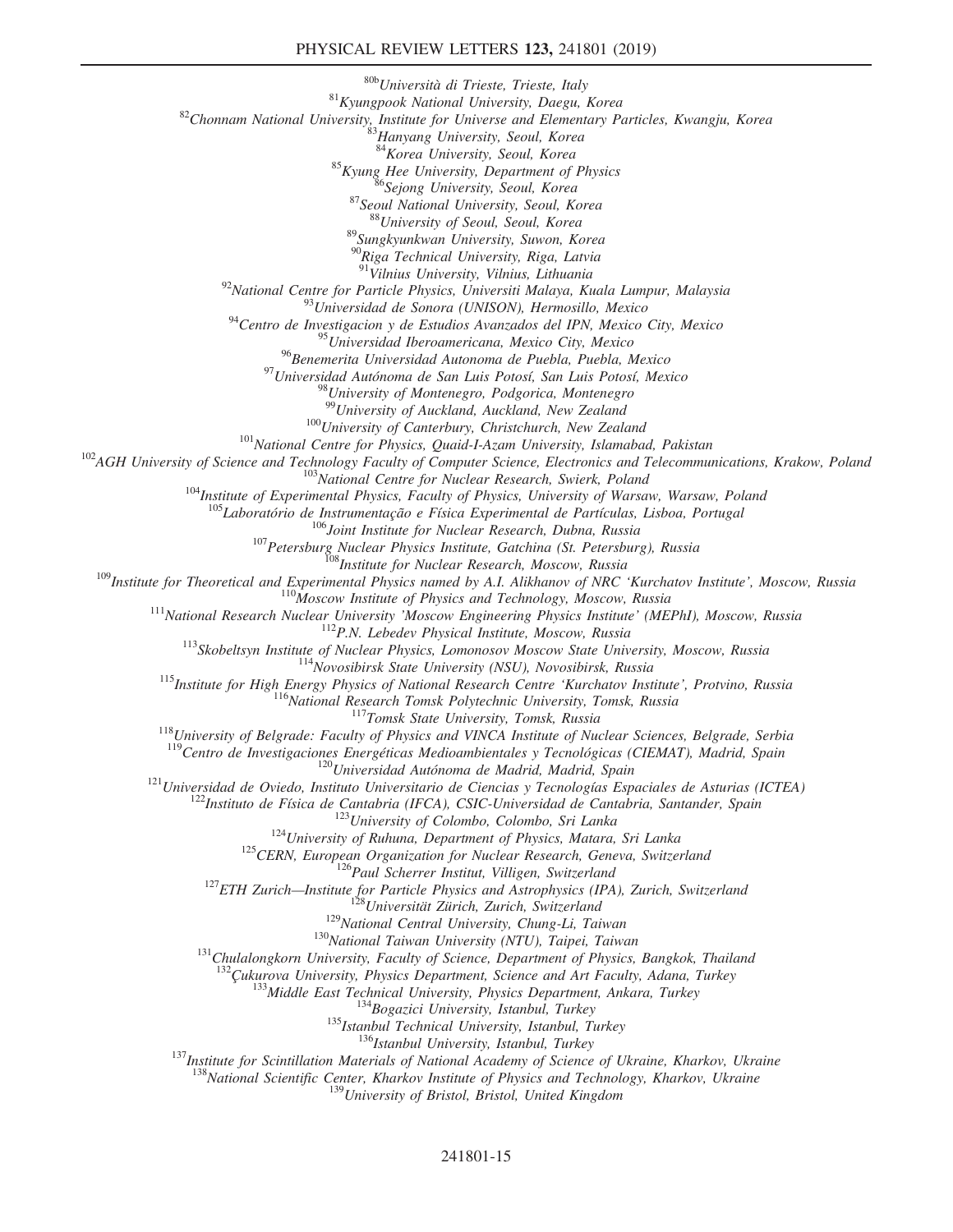## PHYSICAL REVIEW LETTERS 123, 241801 (2019)

<sup>140</sup>Rutherford Appleton Laboratory, Didcot, United Kingdom<br><sup>141</sup>Imperial College, London, United Kingdom<br><sup>142</sup>Brunel University, Uxbridge, United Kingdom<br><sup>143</sup>Baylor University, Waco, Texas, USA<br><sup>144</sup>Catholic University <sup>147</sup>Brown University, Providence, Rhode Island, USA<br><sup>148</sup>University of California at Davis, Davis, California, USA<br><sup>149</sup>University of California at Los Angeles, California, USA<br><sup>150</sup>University of California at Riverside,  $^{154}$ Carnegie Mellon University, Pittsburgh, Pennsylvania, USA<br> $^{155}$ University of Colorado Boulder, Boulder, Colorado, USA <sup>156</sup>Cornell University, Ithaca, New York, USA <sup>157</sup>Fermi National Accelerator Laboratory, Batavia, Illinois, USA <sup>158</sup>University of Florida, Gainesville, Florida, USA <sup>159</sup>Florida International University, Miami, Florida, USA<br><sup>160</sup>Florida State University, Tallahassee, Florida, USA <sup>161</sup>Florida Institute of Technology, Melbourne, Florida, USA<br><sup>162</sup>University of Illinois at Chicago (UIC), Chicago, Illinois, USA<br><sup>163</sup>The University of Iowa, Iowa City, Iowa, USA<br><sup>164</sup>Johns Hopkins University, Baltimore <sup>166</sup> Kansas State University, Manhattan, Kansas, USA<br><sup>167</sup> Lawrence Livermore National Laboratory, Livermore, California, USA<br><sup>168</sup> University of Maryland, College Park, Maryland, USA <sup>169</sup>Massachusetts Institute of Technology, Cambridge, Massachusetts, USA<br><sup>170</sup>University of Minnesota, Minneapolis, Minnesota, USA<br><sup>171</sup>University of Mississippi, Oxford, Mississippi, USA  $^{172}$ University of Nebraska-Lincoln, Lincoln, Nebraska, USA<br> $^{173}$ State University of New York at Buffalo, Buffalo, New York, USA<br> $^{174}$ Northeastern University, Boston, Massachusetts, USA<br> $^{175}$ Northwestern Universit <sup>176</sup>University of Notre Dame, Notre Dame, Indiana, USA <sup>177</sup>The Ohio State University, Columbus, Ohio, USA <sup>178</sup>Princeton University, Princeton, New Jersey, USA<br><sup>179</sup>University of Puerto Rico, Mayaguez, Puerto Rico<br><sup>180</sup>Purdue University, West Lafayette, Indiana, USA<br><sup>181</sup>Purdue University Northwest, Hammond, Indiana, USA<br><sup>181</sup> <sup>188</sup>Vanderbilt University, Nashville, Tennessee, USA <sup>189</sup>University of Virginia, Charlottesville, Virginia, USA <sup>190</sup>Wayne State University, Detroit, Michigan, USA <sup>191</sup>University of Wisconsin-Madison, Madison, Wisconsin, USA

<span id="page-15-0"></span><sup>[a](#page-6-0)</sup>Deceased.

<span id="page-15-6"></span>[g](#page-6-6) Also at Universidade Federal de Pelotas, Pelotas, Brazil.

<span id="page-15-1"></span><sup>&</sup>lt;sup>[b](#page-6-1)</sup>Also at Vienna University of Technology, Vienna, Austria.

<span id="page-15-2"></span><sup>&</sup>lt;sup>[c](#page-6-2)</sup>Also at IRFU, CEA, Université Paris-Saclay, Gif-sur-Yvette, France.

<span id="page-15-3"></span>Also at Universidade Estadual de Campinas, Campinas, Brazil.

<span id="page-15-4"></span>[e](#page-6-4) Also at Federal University of Rio Grande do Sul, Porto Alegre, Brazil.

<span id="page-15-5"></span>[f](#page-6-5) Also at UFMS: Universidade Federal de Mato Grosso do Sul, Mato Grosso do Sul, Brazil.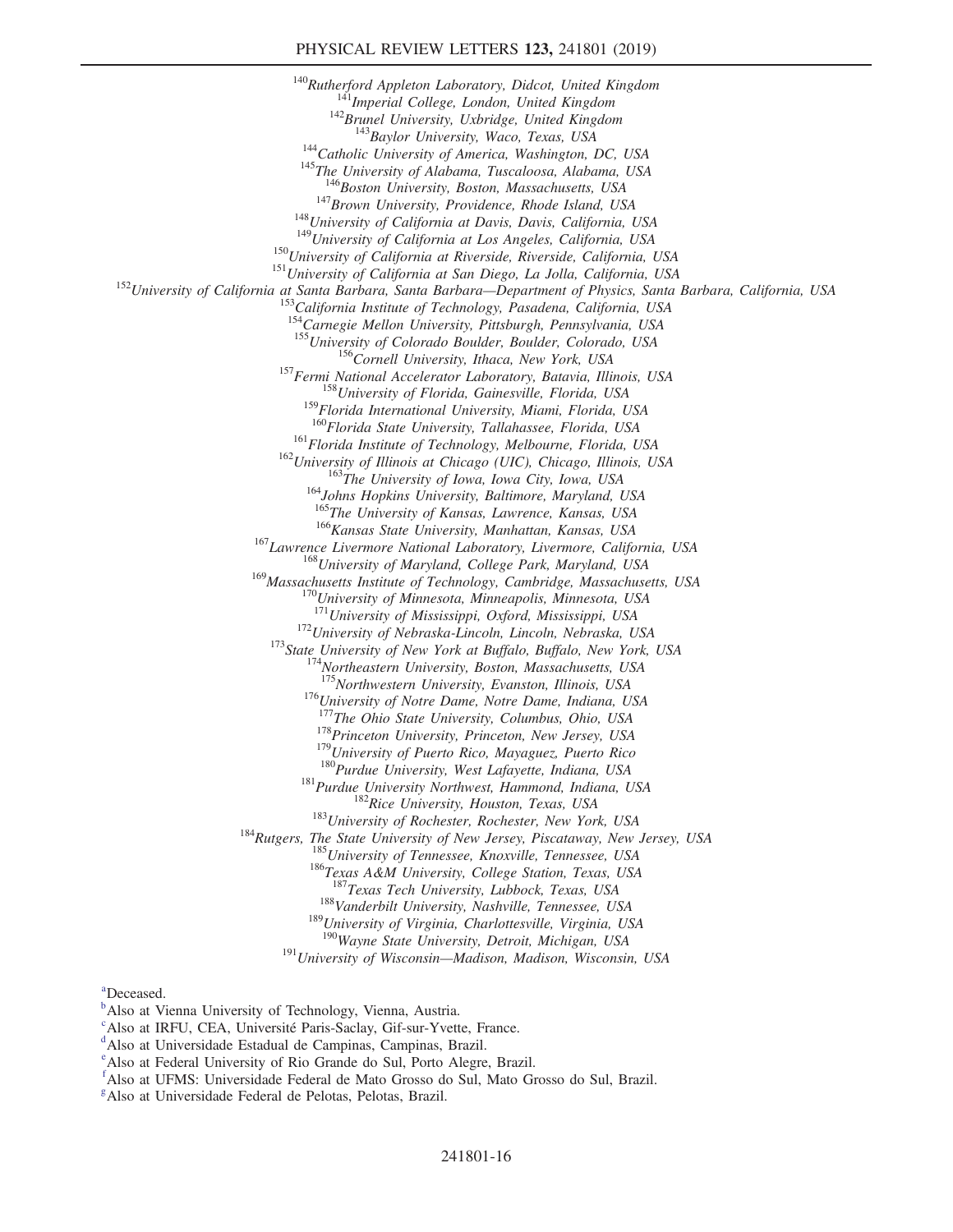- <span id="page-16-0"></span><sup>[h](#page-6-7)</sup> Also at Un[i](#page-6-8)versité Libre de Bruxelles, Bruxelles, Belgium.<br><sup>i</sup> Also et University of Chinese Acedemy of Sciences, Beijn
- <span id="page-16-1"></span><sup>1</sup>Also at University of Chinese Academy of Sciences, Bejing, China.
- <span id="page-16-2"></span><sup>[j](#page-6-9)</sup>Also at Institute for Theoretical and Experimental Physics named by A.I. Ali[k](#page-6-10)hanov of NRC 'Kurchatov Institute', Moscow, Russia.
- <span id="page-16-3"></span>Also at Joint Institute for Nuclear Research, Dubna, Russia.
- <span id="page-16-4"></span><sup>1</sup>A[l](#page-6-11)so at Ain Shams University, Cairo, Egypt.
- <span id="page-16-5"></span>[m](#page-6-12)Also at Zewail City of Science and Technology, Zewail, Egypt.
- <span id="page-16-6"></span>[n](#page-6-13) Also at Purdue University, West Lafayette, Indiana, USA.
- <span id="page-16-7"></span><sup>[o](#page-6-14)</su[p](#page-7-0)> Also at Université de Haute Alsace, Mulhouse, France.<br>PAlso et Fraincen Pineli Vildirim University, Fraincen
- <span id="page-16-8"></span><sup>P</sup>Also at Erzincan Binali Yildirim University, Erzincan, Turkey.
- <span id="page-16-9"></span><sup>[q](#page-7-1)</sup>Also at CERN, European Organization for Nuclear Research, Geneva, Switzerland.
- <span id="page-16-10"></span>[r](#page-7-2) Also at RWTH Aachen University, III. Physikalisches Institut A, Aachen, Germany.
- <span id="page-16-11"></span>[s](#page-7-3) Also at University of Hamburg, Hamburg, Germany.
- <span id="page-16-12"></span><sup>[t](#page-7-4)</sup>Also at Brandenburg University of Technology, Cottbus, Germany.
- <span id="page-16-13"></span><s[u](#page-7-5)p>u</sup>Also at Institute of Physics, University of Debrecen, Debrecen, Hungary.
- <span id="page-16-14"></span>[v](#page-7-6) Also at Institute of Nuclear Research ATOMKI, Debrecen, Hungary.
- wAlso at MTA-ELTE Lendület CMS Particle and Nuclear Physics Group, Eötvös Loránd University, Budapest, Hungary.
- <span id="page-16-15"></span>[x](#page-7-7) Also at IIT Bhubaneswar, Bhubaneswar, India.
- <span id="page-16-16"></span>[y](#page-7-7) Also at Institute of Physics, Bhubaneswar, India.
- <span id="page-16-17"></span><sup>[z](#page-7-8)</sup>Also at Shoolini University, Solan, India.
- <span id="page-16-18"></span>[aa](#page-7-8) Also at University of Visva-Bharati, Santiniketan, India.<br><sup>[bb](#page-7-9)</sup>Also at Isfahan University of Technology, Isfahan, Iran.
- <span id="page-16-19"></span>
- <span id="page-16-20"></span><sup>[cc](#page-8-0)</sup>Also at Italian National Agency for New Technologies, Energy and Sustainable Economic Development, Bologna, Italy. [dd](#page-8-1)<br>Also at Centro Siciliano di Fisica Nucleare e di Struttura Della Materia, Catania, Italy.<br><sup>ec</sup>Also a
- <span id="page-16-21"></span>
- <span id="page-16-22"></span>
- 
- <span id="page-16-25"></span><span id="page-16-24"></span>
- <span id="page-16-23"></span><sup>[ff](#page-8-3)</sup> Also at Riga Technical University, Riga, Latvia.<br><sup>[gg](#page-8-3)</sup> Also at Malaysian Nuclear Agency, MOSTI, Kajang, Malaysia.<br><sup>[hh](#page-8-4)</sup> Also at Consejo Nacional de Ciencia y Tecnología, Mexico City, Mexico.
- <span id="page-16-26"></span>[ii](#page-8-5) Also at Warsaw University of Technology, Institute of Electronic Systems, Warsaw, Poland.<br>
<sup>jj</sup> Also at Institute for Nuclear Research, Moscow, Russia.
- <span id="page-16-27"></span>
- <span id="page-16-28"></span><sup>kk</sup>Also at National Research Nuclear University 'Moscow Engineering Physics Institute' (MEPhI), Moscow, Russia.<br>
<sup>11</sup>Also at Institute of Nuclear Physics of the Uzbekistan Academy of Sciences, Tashkent, Uzbekistan.<br>
<sup>111</sup>

- <span id="page-16-29"></span>
- <span id="page-16-31"></span><span id="page-16-30"></span>
- 
- <span id="page-16-32"></span>
- <span id="page-16-33"></span>
- <span id="page-16-34"></span>[rr](#page-9-6)Also at Budker Institute of Nuclear Physics, Novosibirsk, Russia.
- <span id="page-16-35"></span><sup>[ss](#page-9-7)</sup>Also at Faculty of Physics, University of Belgrade, Belgrade, Serbia.<br><sup>tt</sup>Also at Università degli Studi di Siena, Siena, Italy.
- <span id="page-16-36"></span>
- <span id="page-16-38"></span>
- <span id="page-16-37"></span><sup>[uu](#page-9-9)</sup> Also at INFN Sezione di Pavia, Università di Pavia, Pavia, Italy.<br><sup>[vv](#page-9-10)</sup> Also at National and Kapodistrian University of Athens, Athens, Greece.<br><sup>[ww](#page-9-11)</sup> Also at Universität Zürich, Zurich, Switzerland.<br><sup>[xx](#page-9-12)</sup> Also at Stefan
- <span id="page-16-39"></span>
- <span id="page-16-40"></span>
- <span id="page-16-41"></span>
- <span id="page-16-42"></span>
- <span id="page-16-44"></span>
- <span id="page-16-43"></span><sup>[aaa](#page-10-2)</sup> Also at Beykent University, Istanbul, Turkey.<br>
<sup>[bbb](#page-10-2)</sup> Also at Istanbul Aydin University, Istanbul, Turkey.<br>
<sup>[ccc](#page-10-3)</sup> Also at Mersin University, Mersin, Turkey.<br>
<sup>dd</sup> Also at Piri Reis University, Istanbul, Turkey.<br>
<sup>ecc</sup>
- <span id="page-16-45"></span>
- <span id="page-16-46"></span>
- <span id="page-16-47"></span>
- <span id="page-16-48"></span>
- <span id="page-16-49"></span><sup>[ggg](#page-10-4)</sup>Also at Izmir Institute of Technology, Izmir, Turkey.<br>[hhh](#page-10-4)Also at Marmara University, Istanbul, Turkey.
- <span id="page-16-50"></span>
- <span id="page-16-52"></span>
- <span id="page-16-51"></span>[iii](#page-10-4) Also at Kafkas University, Kars, Turkey.<br>
<sup>jij</sup> Also at Istanbul Bilgi University, Istanbul, Turkey.
- <span id="page-16-53"></span><sup>[kkk](#page-10-5)</sup> Also at Hacettepe University, Ankara, Turkey.
- <span id="page-16-54"></span><sup>III</sup> Also at School of Physics and Astronomy, University of Southampton, Southampton, United Kingdom.<br><sup>nnm</sup> Also at IPPP Durham University, Durham, England.<br><sup>[nnn](#page-10-8)</sup> Also at Monash University, Faculty of Science, Clayton, Au
- <span id="page-16-55"></span>
- <span id="page-16-56"></span>
- <span id="page-16-57"></span>